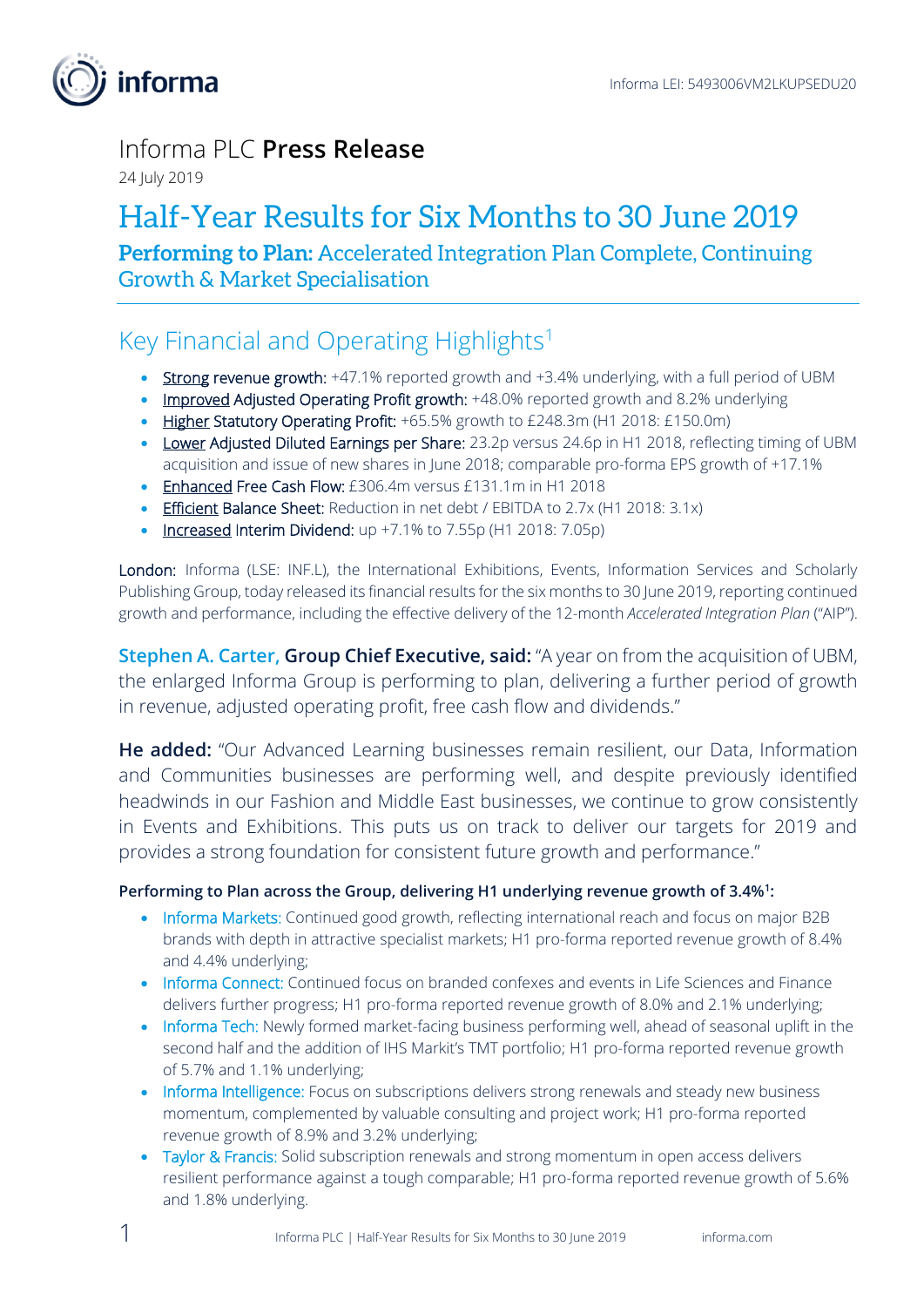

## Operational Performance to Plan: Operating as one Group, focusing on specialist markets

- AIP completed on schedule: One-year programme of combination and creation delivered on budget and on schedule. All teams combined, leadership confirmed, brands aligned and operating as one business. On track to deliver £50m cost synergies in 2019, with more than £20m realised in H1;
- Progressive Portfolio Management: Agreement for the divestiture of wealth management information business, IIS, announced today for up to \$85m, subject to certain conditions, following on from previous sale of the Life Sciences Media Portfolio and the proposed agreement with IHS Markit for our Agribusiness Intelligence portfolio; programme of targeted disposals nearing completion, increasing the focus on core specialist markets with greatest opportunities for growth and expansion;
- Creation of Informa Tech: New market-focused business established, bringing together a portfolio of specialist brands and broad range of B2B products and services for the Technology industry; target to double underlying revenue growth within four years, supported by recent addition of IHS Markit's portfolio of leading TMT research and information brands;
- Expansion in Premium Lifestyle: Extension and further strengthening of relationship with Principality of Monaco in Premium Lifestyle market, bringing together leading brands serving the International Yachting and Arts communities. Strong customer complementarity creates attractive opportunities for cross marketing and co-location initiatives;
- Purpose & Values: Launch of Brand platform for the enlarged Informa Group, including new guiding principles, a Group purpose focused around *Championing the Specialist*, and a refreshed visual identity for all five operating divisions and the Group;
- Board Strength in Depth: Appointment of Gill Whitehead as Non-Executive Director, bringing valuable digital, data and analytics expertise from roles at Google, Channel 4 and BBC Worldwide;
- Progressive Dividends: Strong free cash flow underpins ongoing commitment to attractive and growing dividends, with +7.1% growth in Interim Dividends per Share.

<sup>1</sup>In this document we refer to non-statutory measures including underlying and adjusted results, these are defined later in the Measurement and Adjustments section of the Financial Review.

Pro-forma results are provided to give a more comparable set of divisional figures in 2018. Pro-forma results are on a reported basis excluding the Life Sciences Media Brands Portfolio that was sold in January 2019 and including a full six months of UBM's businesses which were acquired on 15 June 2018. These are provided for H1 2018 under the new divisional structure introduced in 2019.

# **Enquiries**

**Informa PLC Stephen A. Carter,** Group Chief Executive **Gareth Wright**, Group Finance Director **Richard Menzies-Gow**, Director of IR & Comms

+44 (0)20 7017 5771 +44 (0)20 7017 7096 +44 (0)20 3377 3445

| <b>Teneo</b>        |                     |
|---------------------|---------------------|
| Tim Burt / Zoe Watt | +44 (0)20 7240 2486 |

# Analysts and Investors

There will be a presentation to analysts at 9.30am on 24 July 2019 at Informa's offices at 240 Blackfriars, London, SE1 8BU. A simultaneous webcast of the analysts' presentation will be available via the Company's website **(www.informa.com)**.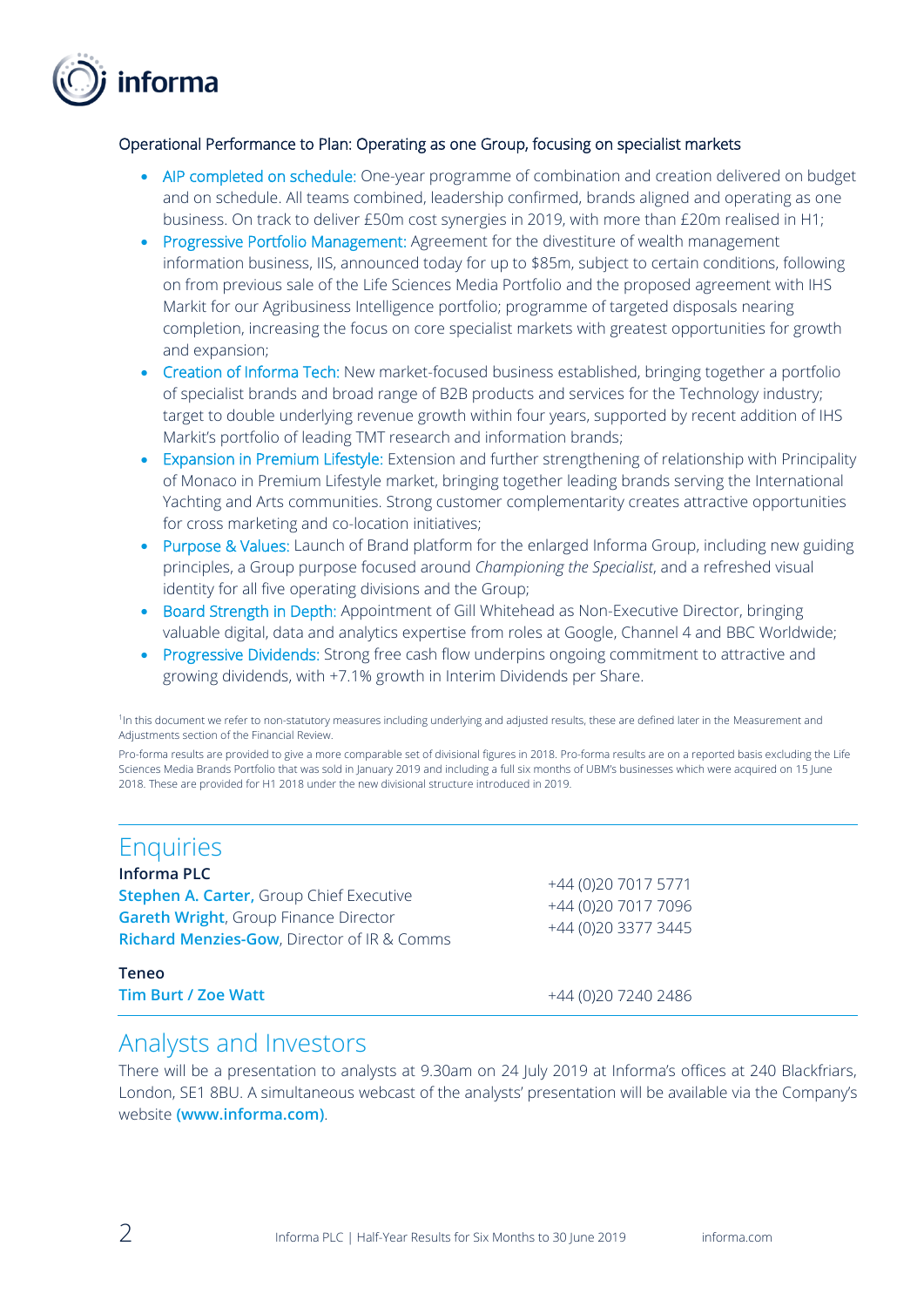

# **H1 2019 H1 2018 Reported Underlying<sup>1</sup> £m £m % %** Revenue **1,407.6** 957.1 47.1 3.4 Statutory operating profit **248.3** 150.0 Adjusted operating profit<sup>2</sup> 435.7 294.4 48.0 8.2 Adjusted operating margin (%)<sup>2</sup> **31.0** 30.8 Operating cash flow<sup>2</sup> **415.1** 183.9 Statutory profit before tax **232.8** 118.7 Adjusted profit before tax<sup>2</sup> **377.8** 264.7 Statutory diluted earnings per share (p) **14.5** 10.2 Adjusted diluted earnings per share (p)<sup>2</sup> **23.2** 24.6 Dividend per share (p) **7.55** 7.05 7.1 **Free cash flow<sup>2</sup> 131.1 306.4** 131.1 Net debt (inc IFRS 16)<sup>2</sup> **2,846.0** 2,713.0

# Financial Highlights (2018 figures are as reported, including 15 days contribution from UBM)

# Divisional Highlights (2018 figures are pro-forma, including a full period of UBM ex-Life Sciences Media)

|                                   |         | Pro-forma | Pro-forma |                         |
|-----------------------------------|---------|-----------|-----------|-------------------------|
|                                   | H1 2019 | H1 2018   | Reported  | Underlying <sup>1</sup> |
|                                   | Em      | £m        | %         | %                       |
| <b>Informa Markets</b>            |         |           |           |                         |
| Revenue                           | 752.9   | 694.3     | 8.4       | 4.4                     |
| <b>Statutory Operating Profit</b> | 144.3   |           |           |                         |
| <b>Adjusted Operating Profit</b>  | 260.9   | 227.3     | 14.8      | 9.0                     |
| Adjusted Operating Margin (%)     | 34.7    | 32.7      |           |                         |
| <b>Informa Connect</b>            |         |           |           |                         |
| Revenue                           | 111.7   | 103.4     | 8.0       | 2.1                     |
| <b>Statutory Operating Profit</b> | 0.9     |           |           |                         |
| <b>Adjusted Operating Profit</b>  | 10.7    | 11.6      | $-7.6$    | $-23.9$                 |
| Adjusted Operating Margin (%)     | 9.6     | 11.2      |           |                         |
| <b>Informa Tech</b>               |         |           |           |                         |
| Revenue                           | 108.2   | 102.4     | 5.7       | 1.1                     |
| <b>Statutory Operating Profit</b> | 13.4    |           |           |                         |
| Adjusted Operating Profit         | 26.5    | 19.3      | 37.4      | 16.3                    |
| Adjusted Operating Margin (%)     | 24.5    | 18.8      |           |                         |
| <b>Informa Intelligence</b>       |         |           |           |                         |
| Revenue                           | 183.0   | 168.0     | 8.9       | 3.2                     |
| <b>Statutory Operating Profit</b> | 21.5    |           |           |                         |
| Adjusted Operating Profit         | 44.0    | 34.4      | 27.9      | 11.7                    |
| Adjusted Operating Margin (%)     | 24.0    | 20.5      |           |                         |
| <b>Taylor &amp; Francis</b>       |         |           |           |                         |
| Revenue                           | 251.8   | 238.5     | 5.6       | 1.8                     |
| <b>Statutory Operating Profit</b> | 68.2    |           |           |                         |
| Adjusted Operating Profit         | 93.6    | 79.1      | 18.4      | 7.4                     |
| Adjusted Operating Margin (%)     | 37.2    | 33.2      |           |                         |

<sup>1</sup>In this document we refer to Underlying and Reported results. Underlying figures are adjusted for acquisitions/disposals, events phasing and foreign currency movements. Yearon-year growth from material acquisitions/disposals is included on a pro-forma basis from the first day of ownership. Reported figures exclude all such adjustments.

<sup>2</sup>In this document we also refer to Statutory and Adjusted results, as well as other non-statutory financial measures. Adjusted results are prepared to provide an alternative measure to explain the Group's business performance. Adjusted results exclude adjusting items as set out in Note 4 to the Financial Statements. Operating cash flow, free cash flow, net debt and other non-statutory measures are discussed in the Financial Review.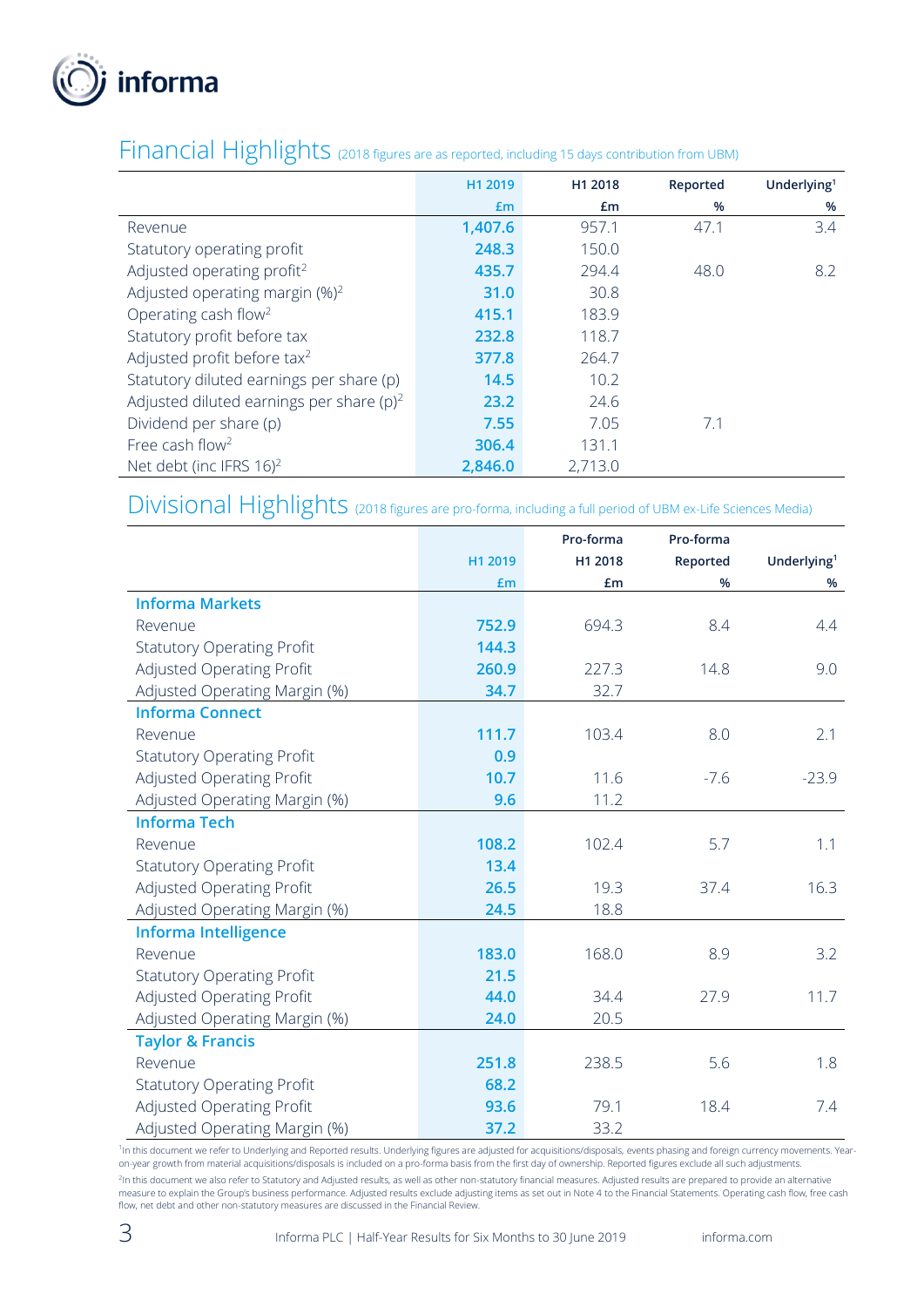

# Trading Outlook

The enlarged Informa Group combines international balance and reach with depth in a range of specialist markets, providing events, content and information services to professional and academic communities. We operate close to our customers in many of these individual specialist markets, helping them to connect, learn, discover and trade.

This depth and breadth provides a level of resilience and predictability and this is underpinning our targets for 2019, despite ongoing uncertainty from US/China trade tensions, the UK's planned departure from the European Union, and other geo-political and macro events.

## **Informa Markets**…Broad-based Growth

In our largest division, our strategy to build international scale within attractive, specialist B2B markets continues to deliver consistent and attractive revenue growth and we remain confident of meeting our 4.5%+ underlying revenue growth target for the year.

We now have an international portfolio of more than 550 B2B brands, with around 40% of our revenue coming from North America, 30% from Asia and 10% from the Middle East. This compares to nine years ago when more than 30% of total events revenue was from the Middle East alone. This increased balance and breadth has significantly improved our portfolio strength and resilience, allowing us to manage pockets of weakness in individual markets and regions whilst still delivering good growth overall.

In 2019, this portfolio strength is evident across both individual markets and geographic regions. For example, continued strong growth in Healthcare & Pharma (*CPhI China, CPhI Worldwide*) and Health & Nutrition (*Natural Products Expo West, Vitafoods Europe*) is more than offsetting continuing headwinds in Fashion, ahead of the benefits of our *Fashion GAP* starting to take effect.

Similarly, across the regions where we operate, the US and China generally remain buoyant whereas the Middle East is seeing more subdued levels of activity. Currently, there is also a specific impact in this region from *World Expo 2020* on our event Cityscape Global and other traditional exhibitions investment, with increasing in-market commitment to this one-off event.

# **Informa Connect**…Improving Growth

Our branded confex and content business is now streamlined around two specialist markets, Life Sciences and Finance, which account for around two thirds of revenue. Here, we are using our major brands as the foundation for year-round engagement with professional communities, strengthening our customer relationships and creating opportunities for selling an increasingly wide array of events, content, marketing and other lead generation services.

This strategy is delivering improving levels of growth and better quality and more reliable revenue. This is evident in our solid first half performance and encouraging pacing trends for the second half, which puts us on track to deliver our 2.5%+ underlying revenue growth target for the year.

Adjusted operating margins were lower in the first-half of the year, largely reflecting cost phasing and the seasonal weighting of revenue to the second half. We expect this to reverse in the next six months, with full year margins expected to be at least in line with last year.

# **Informa Tech**…Building for Growth

In 2019, the focus for Informa Tech is to combine its component businesses effectively, creating a unified brand that resonates across the Technology market. This task will be enhanced by the addition of IHS Markit's portfolio of TMT brands from early August, extending our international reach in Asia and North America and further strengthening our position in key Technology sub-sectors.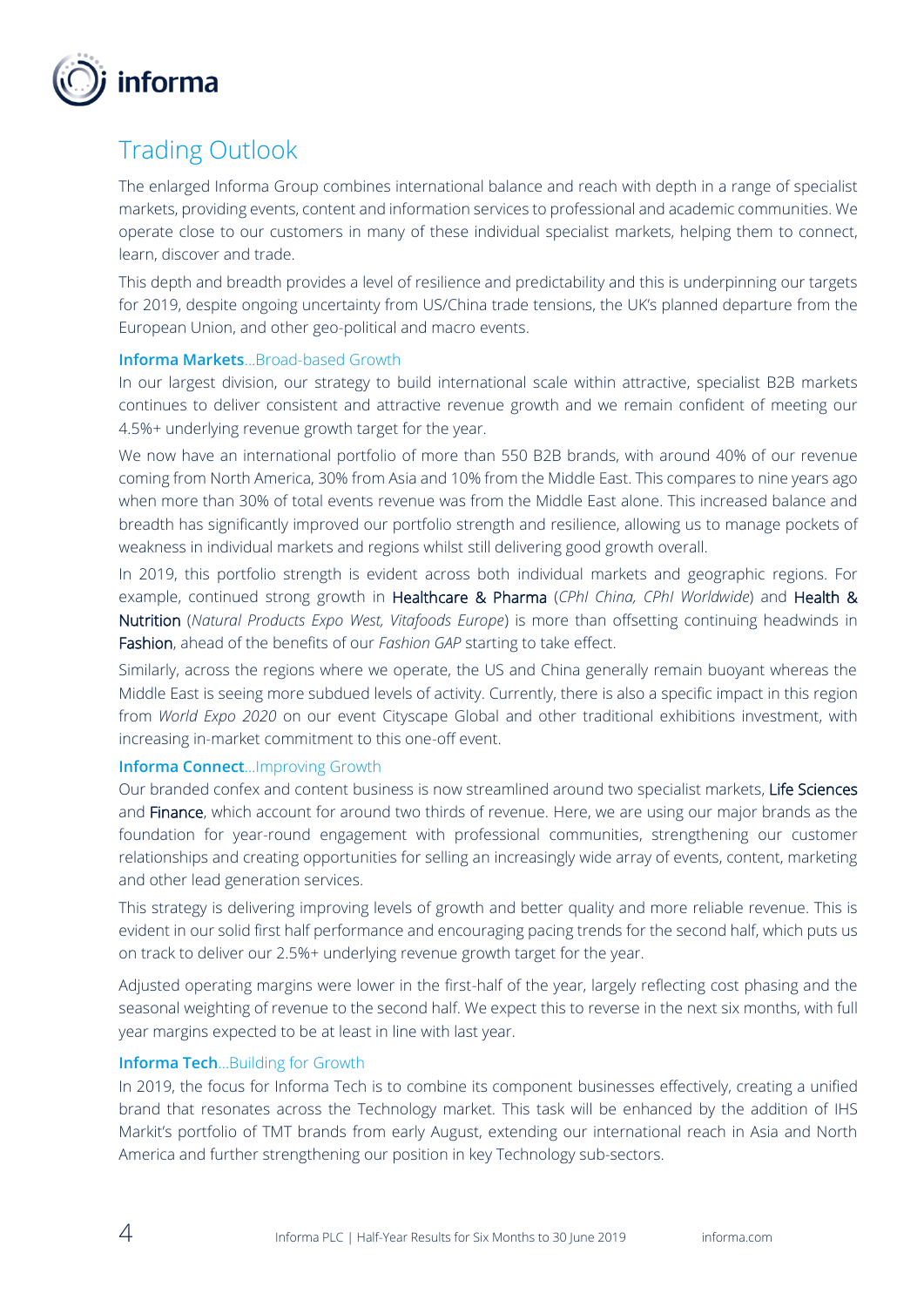

As we deepen our presence and strengthen our customer relationships across the market, we believe we can accelerate the growth delivered by this business. In 2019 we remain on track to deliver 2%+ underlying revenue growth, with the target to double this within four years.

## **Informa Intelligence**…Predictable Growth

Following significant restructuring and reinvestment through the *2014-2017 Growth Acceleration Plan*, our specialist information business has returned to consistent and improving levels of growth. In 2019, customer renewals and new business volumes through the primary subscription season were encouraging and this has set us up well for the rest of the year, supported by strong interest and activity in consulting and other incremental project work. This leaves us firmly on track to reach our target of around 3% underlying revenue growth.

As the business has returned to more predictable levels of performance, we have used the *AIP* to review and further focus the portfolio on those specialist markets where we have the strongest brands and market opportunities. This has led to the divestiture of our sub-scale Agribusiness Intelligence Portfolio and our wealth management information business, IIS, streamlining the business and focusing it on higher quality growth.

# **Taylor & Francis**…Resilient Growth

Within our scholarly publishing business, we continue to focus on the quality and integrity of our content, which underpins the reputation of our specialist publishing brands within the niche subject categories and academic communities they serve. At the same time, we are continuing to invest in new and emerging areas of the market, strengthening our digital capabilities and building capacity and expertise in open access.

This is delivering robust and consistent revenue growth, with continued high levels of customer retention in our subscription products and strong momentum and growth in open access services. Books remain more transactional by nature but our focus on specialist, reference-led content and continued efficiency in production and distribution provides greater visibility and stability.

After a tough comparable in the first half, following a particularly strong period for Books in the early months of 2018, the trend is expected to ease through the second half, and with trading steady, we remain confident of meeting our target of 2%+ underlying revenue growth across the year.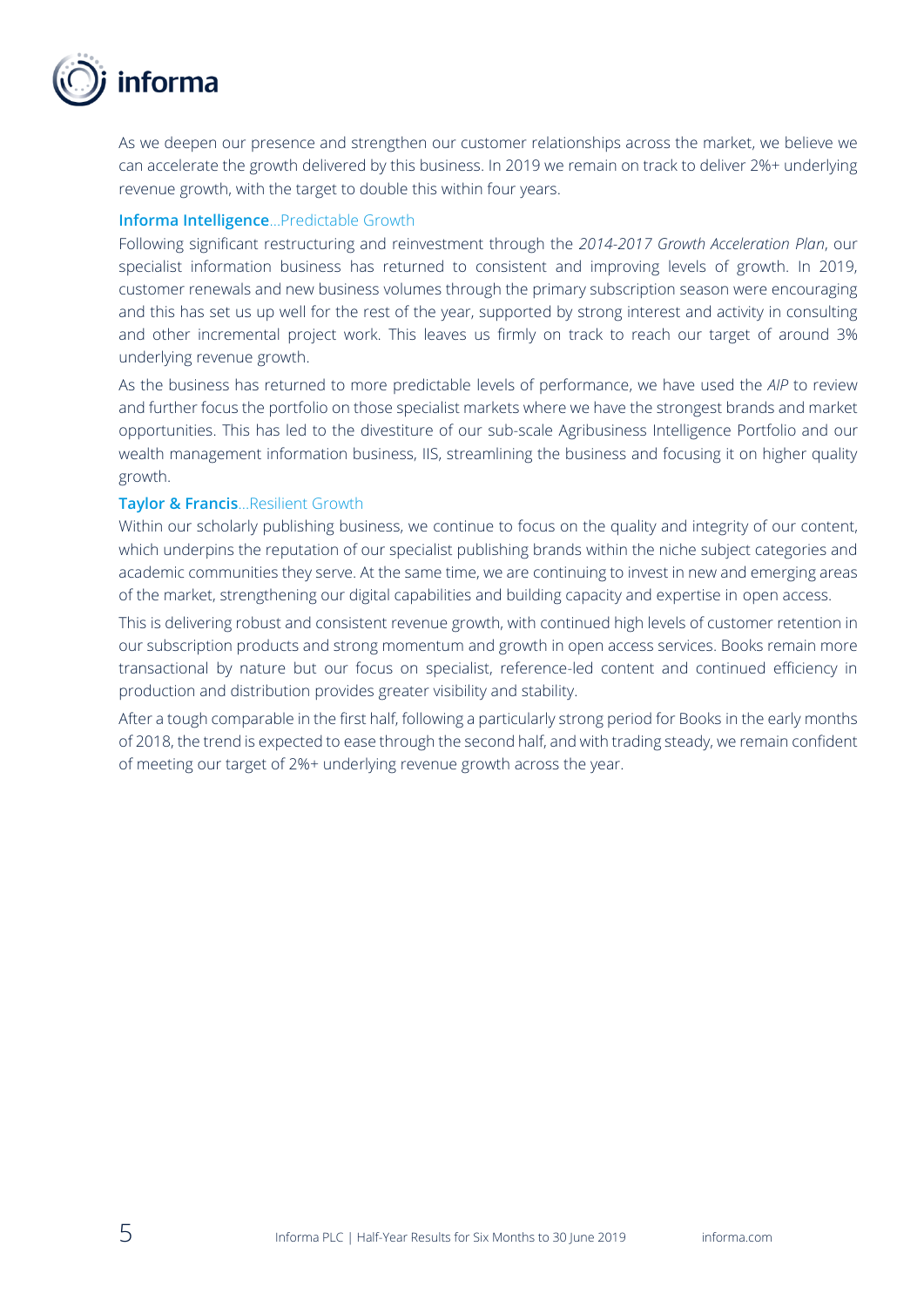

# Operational Review

# **Accelerated Integration Plan Delivered on Schedule**

Our 12-month programme of activity to effectively combine the UBM portfolio with Informa is now complete. Across the Group, we have worked swiftly to make decisions on structures and roles to minimise disruption to colleagues and customers and start to reap the benefits of scale and market specialisation.

This AIP has been a phased programme of activity, delivering benefits across six key areas:

- AIP Operating Model: We have adapted our operating approach and divisional structure to further increase the focus and orientation around customer end markets. This increased verticalisation reflects the continuing evolution of our customer relationships from single product provider to broader solutions partner, providing a range of B2B products and services.
- AIP Leadership & Talent: All teams have been combined, with leadership decisions confirmed, budgets and business plans transitioned, and brands aligned. As the UBM brand is gradually phased out, we are increasingly going to the market as a single, unified business around the world.
- AIP Operating Synergies: We remain on target to deliver £50m of in-year cost synergies in 2019, rising to a £60m run rate by the end of 2020 and a £75m rate by end 2021. These savings come from removing duplication in central group functions, simplification of management structures within the exhibitions businesses, property, procurement and the rationalisation of IT systems and licenses. We also continue to pursue incremental revenue opportunities through our 6-step Revenue Growth Plan.
- AIP Fashion GAP: Our three-year programme to reverse the decline in the Fashion exhibitions business is now well underway and we are encouraged by the initial reaction to our plans from colleagues and customers. The focus is on leadership, operational fitness, venues and scheduling, with our first major event as part of the *One-Magic* initiative taking place in August.
- AIP Portfolio Management: We used the AIP to launch a review of a number of businesses and portfolios. As outlined below, this has resulted in a number of divestitures which increase our focus on specialist markets and brands with better opportunities for long-term growth and expansion.
- AIP Brand, Identity & Culture: Following the decision to retire the UBM brand, we have updated the brand platform of the enlarged Group, adapting our divisional brand architecture to align more closely around the Informa master brand, and developing an updated set of guiding principles and Group purpose for the new Informa Group.

While the AIP is now formally complete, there remain a number of ongoing combination activities across the Group, mainly in relation to the simplification of systems technology and back office services. A project led by Patrick Martell, the Group Chief Operating Officer, is underway to define the scope and ambition of this activity, centred around Enterprise Resource Platforms, Shared Service Centres and end-to-end processing.

The focus of the project is to improve operational effectiveness, increasing customer satisfaction, reducing errors and improving our speed to market. There is also the potential for some incremental operating efficiencies over time, although this is not the prime objective. As outlined at our recent Investor Day, 2019 is a planning year for the project, ahead of implementation in 2020/2021.

#### **AIP Portfolio Management nearing completion**

Since we launched the AIP in July 2018, we have reviewed a number of businesses and portfolios, mostly within Informa Intelligence. Many have seen their performance improve in recent years following the investment and focus of the *2014-2017 Growth Acceleration Plan*. However, they remain sub-scale or in a market that lacks the growth potential or opportunities for expansion.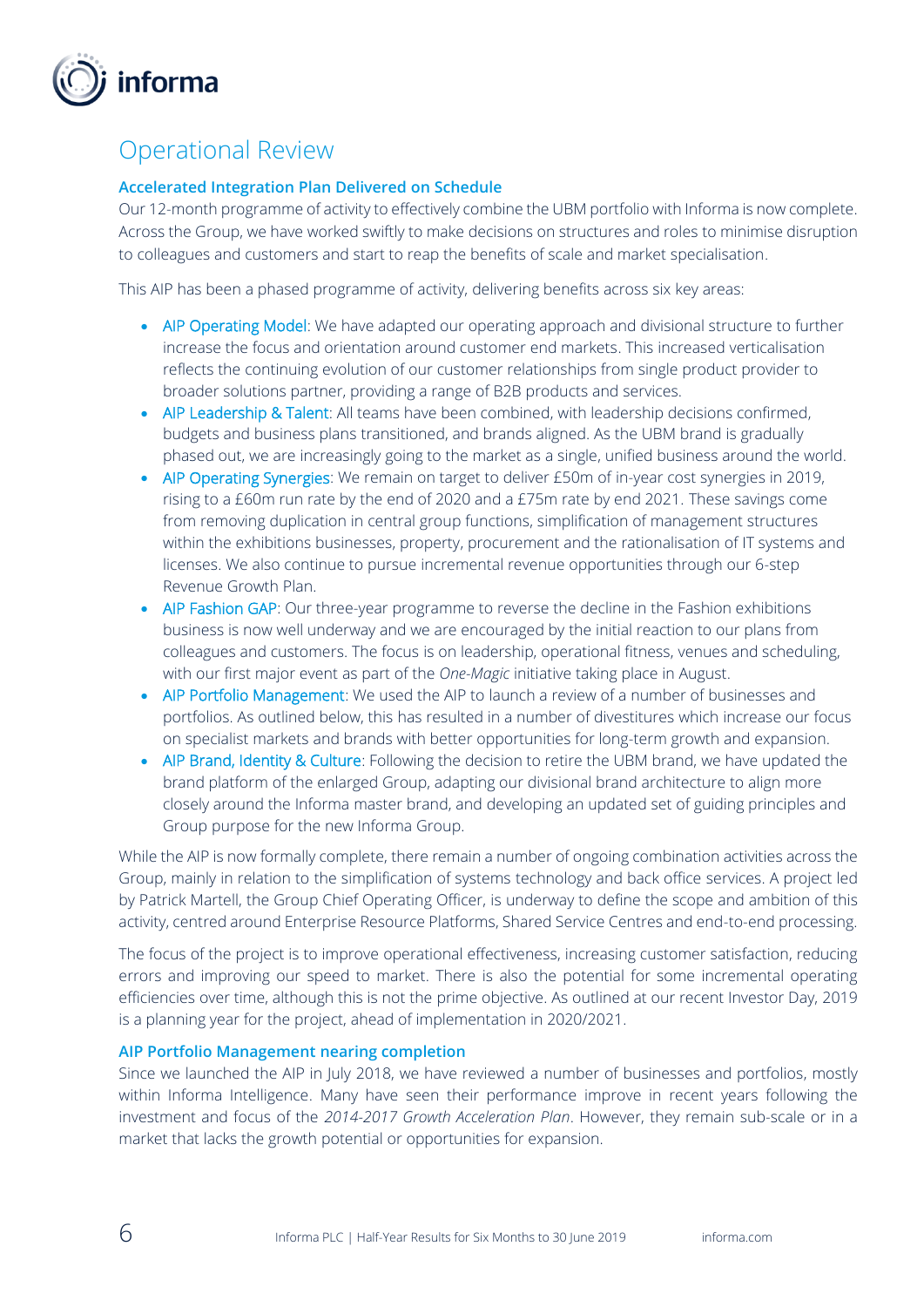

This has led to three divestitures:

- Life Sciences Media Portfolio: In January we divested a portfolio of businesses that were previously part of UBM to MJH Associates for a consideration of just over \$100m. These brands served certain segments of the Life Sciences market but generated revenue largely through a mix of advertising and sponsorship products.
- Agribusiness Intelligence Portfolio: In June, we announced a portfolio agreement with the information services group, IHS Markit. This is structured as twin transactions resulting in an exchange of our Agribusiness Intelligence portfolio for its leading portfolio of TMT brands, exiting a market where we were sub-scale for a business that adds valuable breadth and depth to our emerging Informa Tech business. This is expected to complete in early August.
- IIS: Today, we have announced an agreement to sell IIS, our wealth management information business, to Dragoncurve Financial Capital for a total consideration of up to \$85m, subject to certain conditions. IIS has a focus on software and analytics tools rather than intelligence services and therefore has minimal synergies with any of our other financial intelligence brands.
- IGM: Having launched a detailed review of options for our IGM financial intelligence business towards the end of 2018, we have concluded that it would be better to retain and build the business organically and so we are no longer talking to potential external partners.

In aggregate, the annualised revenue of those businesses divested this year is around £120m, with £40m+ of revenue coming back into Informa Tech through the addition of IHS Markit's TMT portfolio.

We have one more business currently under review which will then complete the AIP Portfolio Management Programme. This will be finished by the end of the third quarter, meaning we will enter 2020 further streamlined and focused on core specialist markets with attractive opportunities for future growth and scale.

We will, of course, continue to review the logic and value of retaining and investing in all the businesses within the Group on an annual basis as part of business-as-usual portfolio discipline.

#### **Market Specialisation: The Creation of Informa Tech**

Our new Divisional structure led to the creation of a new business in the first half of 2019, Informa Tech, combining all our various events, content, data and research businesses that serve the Technology market under a unified brand and single leadership team.

By organising around a market rather than around product formats, we believe it will be easier to share knowledge, content and relationships between our different businesses, bringing us closer to customers. This creates the potential for a virtuous circle of cross-marketing, turning our events audiences into content readers, then into training delegates and/or data subscribers. Over time, this will allow us to become more of a strategic partner to customers, providing tailored solutions rather than individual products. In addition, we believe our strong capabilities in research should provide us with valuable insights into the future direction of the industry, which should inform the launch and development of new events and the focus for relevant and engaging content.

In 2019, the task for this newly formed business is to build its brand and position in the market, communicating a strong and powerful message to the technology community that underscores the range and value of services it can offer. Its presence and reach in the market will be helped by the addition of IHS Markit's TMT portfolio in early August. This adds scale to its research business, including a valuable pool of talent and capability in Asia, as well as specific expertise in areas such as *Communications Technology, Information Technology, Security* and *Emerging Transformational Tech*.

Ultimately, the success of Informa Tech will be reflected in its results. Given the high levels of growth in many segments of the technology market, we believe there is scope to improve its performance over time and have set an initial target to double this year's 2%+ underlying growth target within four years.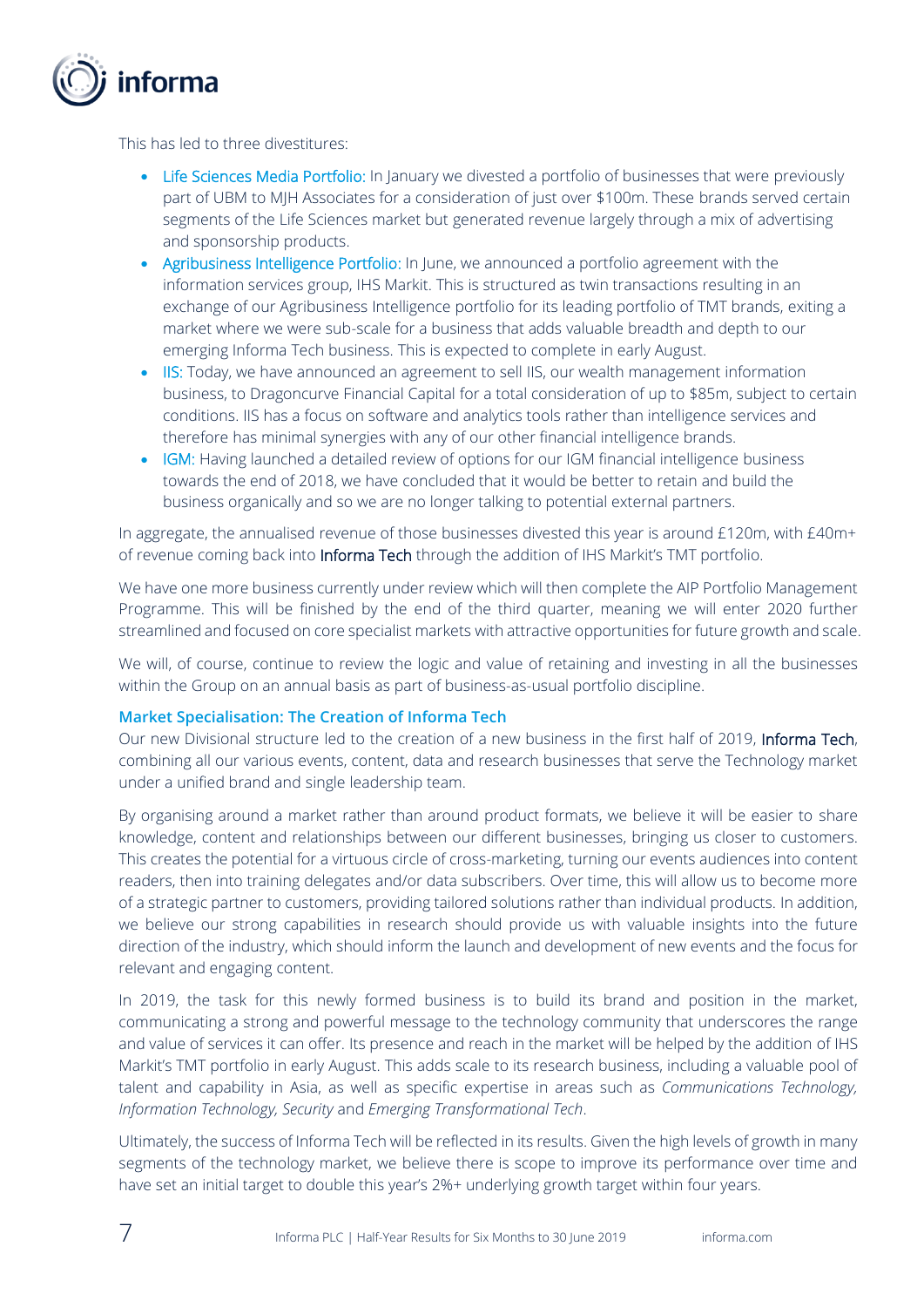

#### **Launch of the Informa Group's Purpose and Values**

As with most business combinations, a key determinant of success is the reaction and buy-in of colleagues across the world. Getting this right is a lot about culture and creating a sense of alignment and shared values. For this reason, we placed significant emphasis on this area within the *AIP*, investing substantial time and effort to better understand what is important to Colleagues with both Informa and UBM backgrounds and creating a brand structure and taxonomy that we felt would resonate across the enlarged Group.

Our research included a series of surveys, interviews and workshops, canvassing and collecting input from more than 3,000 colleagues, partners and stakeholders. The level of engagement and input was very high and the early feedback has been encouraging.

It was clear from our research that Informa was the logical Group brand but that there was a desire from colleagues and customers to also align our divisions more closely to the Informa brand. Our updated divisional brand architecture reflects this, adopting Informa within most of the divisional names and thus allowing us to focus on building equity in this one over-arching brand. As a result, we are in the process of retiring the UBM brand, a project that should be completed by the end of the year.

With the brand structure confirmed, we have progressively updated Informa's wider brand platform, refreshing the Group and divisional visual identities, establishing a new set of guiding principles and defining our purpose. These outputs are all directly linked to the feedback from colleagues, where there was an overriding theme around specialisms and our role in supporting, developing and promoting specialist markets, hence the Group's purpose: *Championing the Specialist.*

#### **Expansion in the Premium Lifestyle market**

Informa has had a strong commercial relationship with the Principality of Monaco for many years, initially through our partnership on the *Monaco Yacht Show*, in which it has been a long-term shareholder. In 2017, this relationship was extended across Informa's full portfolio of International Yachting events, including our US shows such as the *Fort Lauderdale International Boat Show* and the *Miami Yacht Show*.

Today, we have announced a further extension and strengthening of this relationship through a small additional investment by Monaco to extend its shareholding across the broader **Premium Lifestyle** market. Initially, this sees us bring together our portfolio of International Yachting events with our Art exhibitions, including the recent addition, *Art Miami*. These events have a very complementary customer base and, in the case of Miami, strong regional community connections, creating attractive opportunities for co-located events, cross-marketing and cross-promotional initiatives.

Over time there is the potential for further expansion in these and other adjacent areas within Premium Lifestyle, making the most of Informa's strong expertise in exhibitions and events, and Monaco's deep industry knowledge and international relationships.

#### **Group Board Appointment further strengthens digital and data expertise**

Informa's Board of Directors continues to evolve to ensure there is a relevant and diverse mix of knowledge and experience in the boardroom. Today we are announcing the appointment of Gill Whitehead as a Non-Executive Director, bringing significant digital, data and analytics expertise to the Group.

Gill currently works for Google as Senior Director of Client Solutions & Analytics, having previously worked at Channel Four and BBC Worldwide in a range of strategy leadership and technology-driven roles. She is also a Non-Executive Director on the Board of Camelot, operator of the UK National Lottery.

Gill joins the Board on 1 August and will be a Member of the Audit Committee.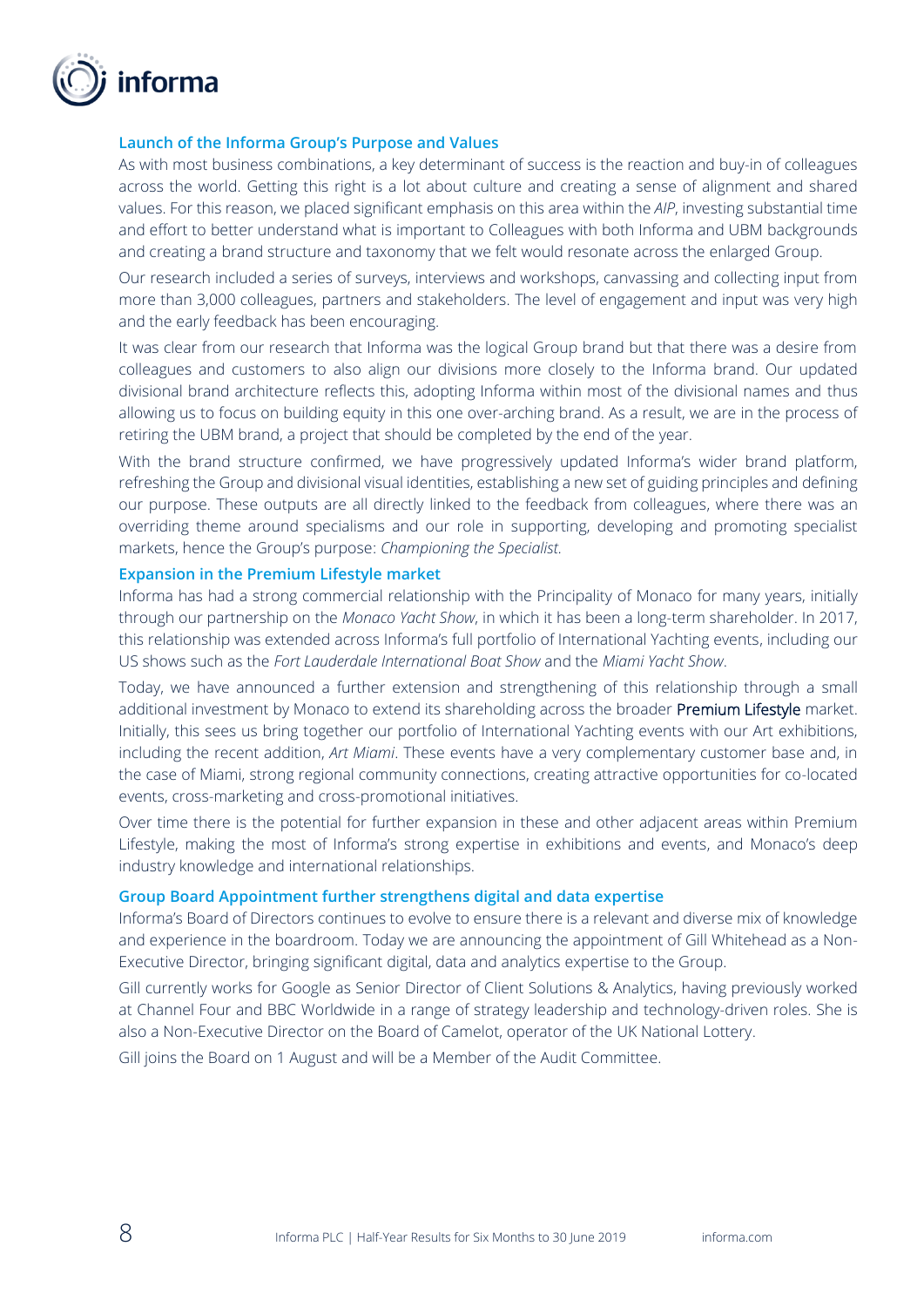

# Divisional Trading Review

Informa reported strong growth in revenue and adjusted profit in the first half of 2019, up 47.1% and 48.0% respectively. On revenue, this reflected attractive underlying growth (+3.4%), positive currency benefits (+5.2%), a small phasing effect (-1.5%) and the half-year impact of acquisitions and disposals (+40.0%), including UBM, which was only included for 15 days of trading last year. On adjusted profit, the mix was similar but, in addition, we reaped the benefit of operating synergies from UBM, with over £20m of our £50m target for the year being realised through the first half, supporting margins in all operating divisions.

The commentary below includes statutory and adjusted measures. We believe adjusted operating profit is a useful additional measure in monitoring Divisional trading performance.

|                                   |         | Pro-Forma | Pro-Forma |            |
|-----------------------------------|---------|-----------|-----------|------------|
| <b>Informa Markets</b>            | H1 2019 | H1 2018   | Reported  | Underlying |
|                                   | £m      | £m        | %         | %          |
| Revenue                           | 752.9   | 6943      | 8.4       | 4.4        |
| <b>Statutory Operating Profit</b> | 144.3   |           |           |            |
| <b>Adjusted Operating Profit</b>  | 260.9   | 227.3     | 14.8      | 9.0        |
| Adjusted Operating Margin (%)     | 34.7    | 32.7      |           |            |

Informa Markets creates platforms for industries and specialist markets to trade, innovate and grow. Through more than 550 international B2B brands, we provide opportunities to engage, experience and do business via face-to-face exhibitions, specialist digital content and actionable data solutions.

In H1, Informa Markets accounted for 53.5% of Group Revenue and 59.9% of Adjusted Operating Profit. This included revenue of £39.5m from biennial events.

Our strategy to build international reach and depth in attractive specialist markets delivered further good growth in the first half. Highlights included Health & Nutrition (*Natural Products Expo West*), Healthcare & Pharma (*CPhI China*) and Hospitality & Food (*Hotelex*). As expected, Fashion remained the major headwind, recording a double-digit decline ahead of the launch of our *One-Magic* initiative in August.

Digital revenues continue to grow following the investment and continued rollout of *MarkitMakr*, which is now in over 30 events. In addition, a dedicated digital team was launched within Informa Markets under the banner of *Advance*, tasked with identifying and developing other digital opportunities for the business.

|                                   |         | Pro-Forma | Pro-Forma |            |
|-----------------------------------|---------|-----------|-----------|------------|
| Informa Connect                   | H1 2019 | H1 2018   | Reported  | Underlying |
|                                   | £m      | £m        | %         | %          |
| Revenue                           | 111.7   | 103.4     | 80        | 2.1        |
| <b>Statutory Operating Profit</b> | 0.9     |           |           |            |
| Adjusted Operating Profit         | 10.7    | 11.6      | $-7.6$    | $-239$     |
| Adjusted Operating Margin (%)     | 9.6     | 11 2      |           |            |

Informa Connect is the Group's Content and Connectivity business, organising content-driven events, training and programmes that provide a platform for professional communities to meet, network and share knowledge. With over 500 major international brands, it has particular strengths in Life Sciences and Finance.

In H1, Informa Connect accounted for 7.9% of Group Revenue and 2.5% of Adjusted Operating Profit.

A streamlined portfolio and increased focus on our major brands continues to deliver a steady improvement in growth, with some strong performances in Global Finance (*SuperReturn International*) and Life Sciences (*Bio-Europe Spring*) through the first half.

Adjusted operating profit was lower due to phasing, with a higher proportion of costs but a lower proportion of revenue in the first half, something that should reverse through the second half of the year.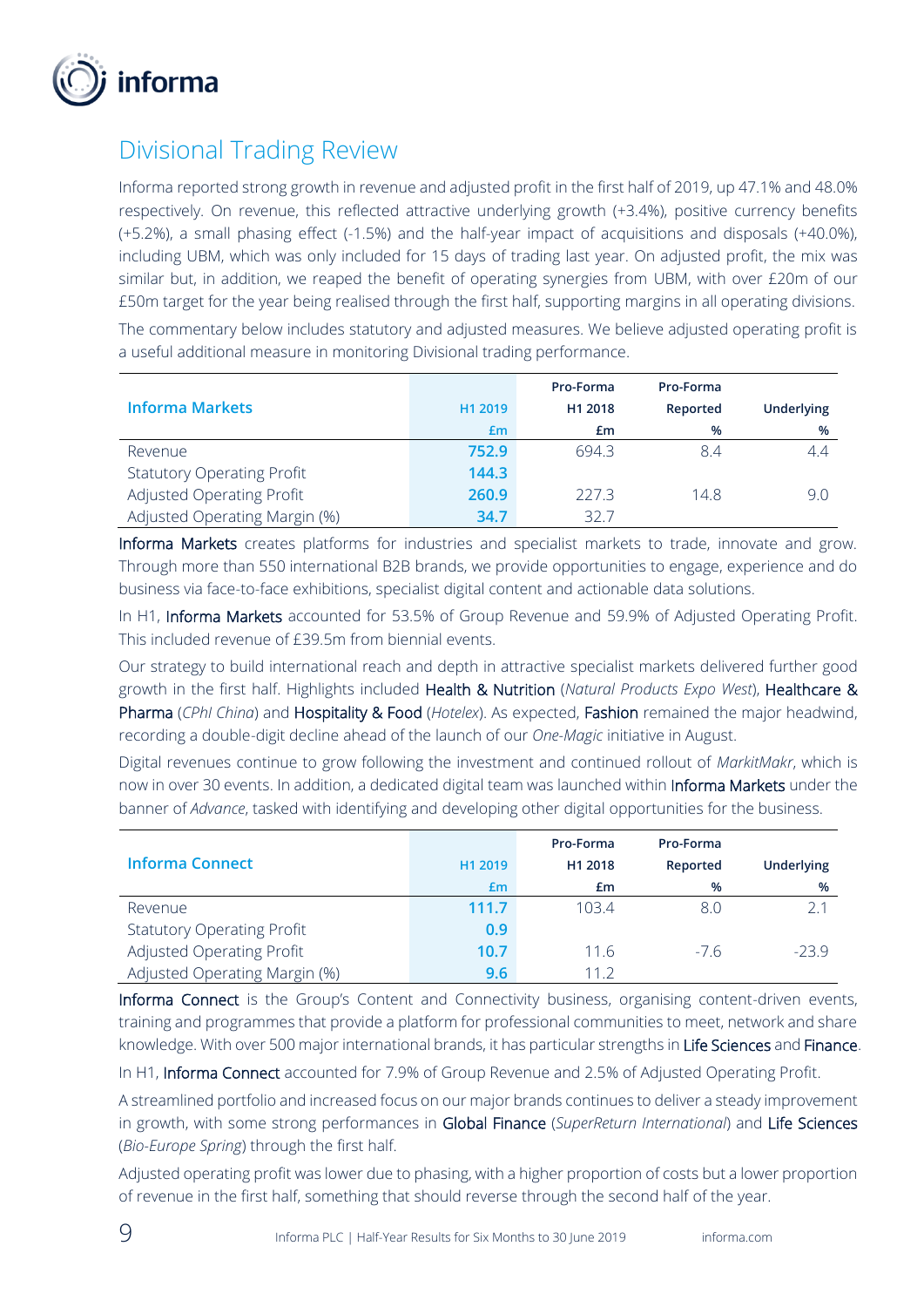

|                                   |         | Pro-Forma | Pro-Forma |            |
|-----------------------------------|---------|-----------|-----------|------------|
| <b>Informa Tech</b>               | H1 2019 | H1 2018   | Reported  | Underlying |
|                                   | £m      | £m        | %         | %          |
| Revenue                           | 108.2   | 1024      | 57        | 11         |
| <b>Statutory Operating Profit</b> | 13.4    |           |           |            |
| <b>Adjusted Operating Profit</b>  | 26.5    | 193       | 37.4      | 16.3       |
| Adjusted Operating Margin (%)     | 24.5    | 18.8      |           |            |

Informa Tech informs, educates and connects specialist Technology communities around the world. Through more than 100 B2B brands, we provide specialist intelligence and knowledge, and build platforms for customers to engage, learn and be inspired to create a better digital world.

In H1, Informa Tech accounted for 7.7% of Group Revenue and 6.1% of Adjusted Operating Profit.

In its first period of trading, our newest business performed solidly, as it focused on bringing teams together and launching the brand into the market. Trading highlights included a strong performance by our bigger events brands in Gaming (*Game Developers Conference*) and Enterprise IT (*Enterprise Connect*) as well as by our major UK festival, *London Tech Week*.

|                                   |         | Pro-Forma | Pro-Forma |            |
|-----------------------------------|---------|-----------|-----------|------------|
| Informa Intelligence              | H1 2019 | H1 2018   | Reported  | Underlying |
|                                   | £m      | £m        | %         | %          |
| Revenue                           | 183.0   | 168.0     | 89        | 3.2        |
| <b>Statutory Operating Profit</b> | 21.5    |           |           |            |
| <b>Adjusted Operating Profit</b>  | 44.0    | 34.4      | 27.9      | 11.7       |
| Adjusted Operating Margin (%)     | 24.0    | 20.5      |           |            |

Informa Intelligence provides specialist data, intelligence and insight to businesses, helping to make better decisions, gain competitive advantage and enhance return on investment. Through a range of specialist B2B brands, we provide intelligence to niche communities within Pharma, Finance, Transportation and Industry.

In H1, Informa Intelligence accounted for 13.0% of Group Revenue and 10.1% of Adjusted Operating Profit.

Our continued focus on subscriptions, supported by ongoing product investment and a strong sales culture, delivered further improvement in growth in the first half, with particular strength in Pharma and Maritime. Strong renewal rates and a healthy new business pipeline through the busy November to February period has set us up well for the year and this is supporting one-off consulting and project work.

|                                   |         | Pro-Forma | Pro-Forma |            |
|-----------------------------------|---------|-----------|-----------|------------|
| <b>Taylor &amp; Francis</b>       | H1 2019 | H1 2018   | Reported  | Underlying |
|                                   | £m      | £m        | %         | %          |
| Revenue                           | 251.8   | 238.5     | 5.6       | 1.8        |
| <b>Statutory Operating Profit</b> | 68.2    |           |           |            |
| <b>Adjusted Operating Profit</b>  | 93.6    | 79.1      | 184       | 74         |
| Adjusted Operating Margin (%)     | 37.2    | 33.2      |           |            |

Taylor & Francis publishes peer-reviewed scholarly research and specialist reference-led academic content across subjects within Humanities & Social Sciences and Science, Technology and Medicine. It is recognised internationally through its major publishing brands such as *Taylor & Francis*, *Routledge* and *CRC Press*.

In H1, Taylor & Francis accounted for 17.9% of Group Revenue and 21.5% of Adjusted Operating Profit.

Continued investment in specialist content, digital platforms and open access delivered further solid growth, despite a tough comparable after a strong trading period in the first half of 2018 (+3.5% underlying growth). Operating margins increased significantly, reflecting a combination of revenue mix (stronger growth in Journals versus Books), a share of central cost synergies and currency (Dollar revenues versus Sterling costs).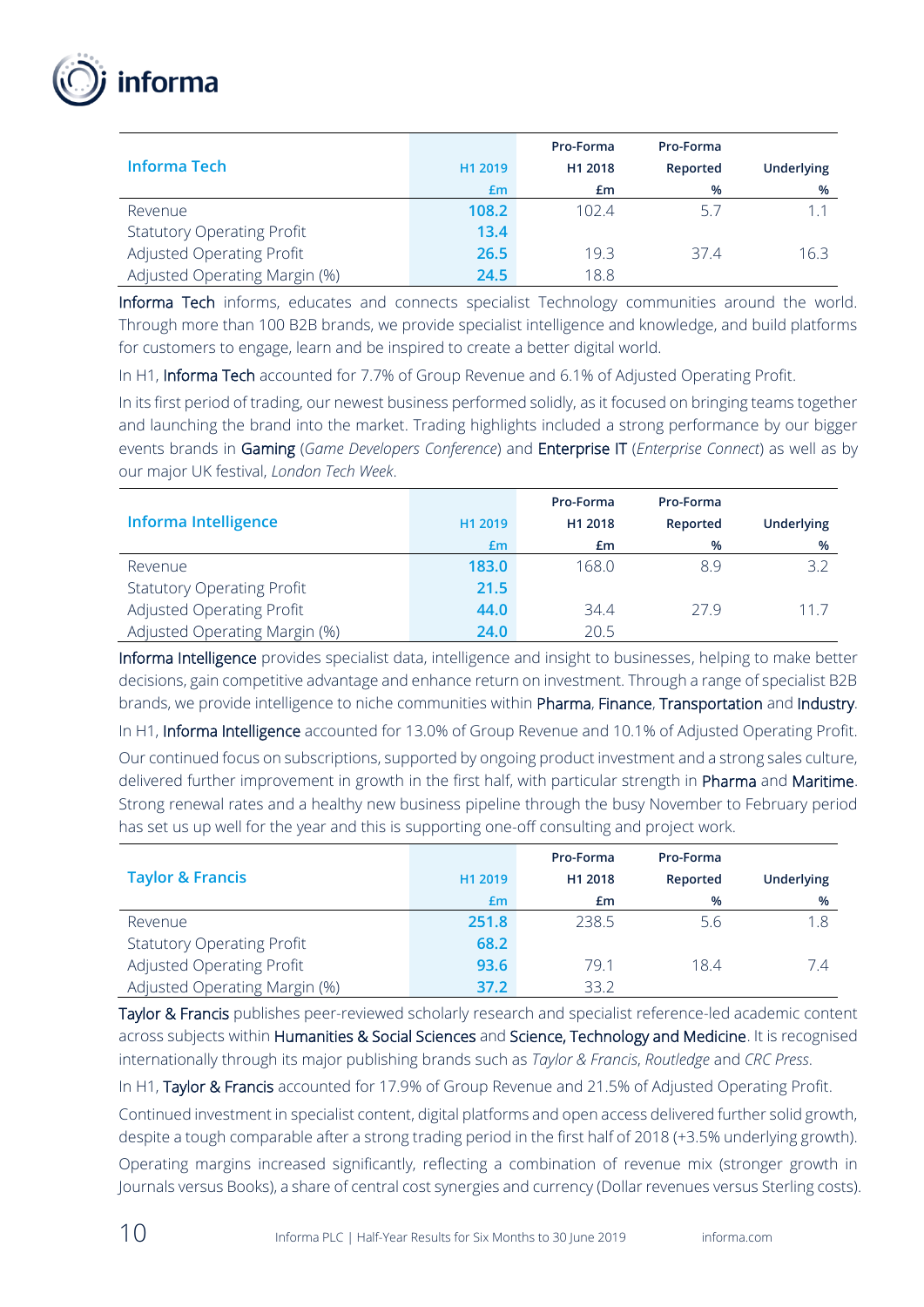

# Financial Review

# **Income Statement**

One year on from the addition of UBM in June 2018, we reported another period of growth in revenue and adjusted profit, both on an underlying and reported basis. We benefited from a full period of contribution from UBM, unlike in H1 2018 when it was included for only 15 days. Combined with continuing good underlying growth of 3.4% and favourable tailwinds from currency movements, this led to reported revenue growth of 47.1% to £1,407.6m. Adjusted operating profit growth was 48.0% to £435.7m, with underlying growth of 8.2%. Statutory operating profit increased by 65.5% to £248.3m, reflecting the £141.3m growth in adjusted operating profit, partly offset by a £43.0m increase in adjusting items charged to operating profit, which were largely related to UBM.

|                              | Adjusted<br>results<br>H1 2019<br>£m | Adjusting<br>items<br>H1 2019<br>£m | Statutory<br>results<br>H1 2019<br>£m | Adjusted<br>results<br>H1 2018<br>£m | Adjusting<br>items<br>H1 2018 <sup>1</sup><br>£m | Statutory<br>results<br>H1 2018 <sup>1</sup><br>£m |
|------------------------------|--------------------------------------|-------------------------------------|---------------------------------------|--------------------------------------|--------------------------------------------------|----------------------------------------------------|
| Revenue                      | 1,407.6                              |                                     | 1,407.6                               | 957.1                                |                                                  | 957.1                                              |
| Operating Profit/(loss)      | 435.7                                | (187.4)                             | 248.3                                 | 294.4                                | (144.4)                                          | 150.0                                              |
| Profit/(loss) on disposal    |                                      | 42.9                                | 42.9                                  |                                      | (0.6)                                            | (0.6)                                              |
| Net finance costs            | (57.9)                               | (0.5)                               | (58.4)                                | (29.7)                               | (1.0)                                            | (30.7)                                             |
| Profit/(loss) before tax     | 377.8                                | (145.0)                             | 232.8                                 | 264.7                                | (146.0)                                          | 118.7                                              |
| Tax(charge)/credit           | (71.8)                               | 35.6                                | (36.2)                                | (47.7)                               | 22.3                                             | (25.4)                                             |
| Profit/(loss) for the period | 306.0                                | (109.4)                             | 196.6                                 | 217.0                                | (123.7)                                          | 93.3                                               |
| Adjusted operating margin    | 31.0%                                |                                     |                                       | 30.8%                                |                                                  |                                                    |
| Adjusted diluted EPS         | 23.2p                                |                                     | 14.5p                                 | 24.6p                                |                                                  | 10.2p                                              |

<sup>1</sup>Amounts restated for finalisation of UBM acquisition (see Note 15)

#### **Measurement and Adjustments**

In addition to the statutory results, adjusted results are prepared for the income statement, including adjusted operating profit and adjusted diluted earnings per share. Adjusted results are prepared to provide a useful alternative measure to explain the Group's business performance and include recurring and nonrecurring items. The Board considers these non-GAAP measures as the most appropriate way to measure the Group's performance because it is comparable to the prior year. This is also in line with the similarly adjusted measures used by peers and therefore facilitates comparison. The Divisional table below provides a reconciliation between statutory operating profit and adjusted operating profit by division.

Underlying growth refers to results adjusted for acquisitions/disposals, the phasing of events, including biennials, the impact of changes from implementing new accounting standards and accounting policy changes (e.g. IFRS 16 from 2019) and the effects of changes in foreign currency. The results from acquisitions are included on a pro-forma basis from the first day of ownership in the comparative period. Disposals are similarly adjusted for on a pro forma basis to exclude results in the comparative period from the date of disposal. Statutory figures exclude all such adjustments. Underlying revenue and adjusted operating profit growth are reconciled to reported growth as follows:

|                           | Underlying<br>growth | Phasing and<br>other items | <b>Acquisitions and</b><br>disposals | Currency<br>change | Reported<br>growth |
|---------------------------|----------------------|----------------------------|--------------------------------------|--------------------|--------------------|
| H1 2019:                  |                      |                            |                                      |                    |                    |
| Revenue                   | 3.4%                 | $(1.5\%)$                  | 40.0%                                | 5.2%               | 47.1%              |
| Adjusted operating profit | 8.2%                 | $(2.9\%)$                  | 31.7%                                | 11.0%              | 48.0%              |
| H1 2018 <sup>1</sup> :    |                      |                            |                                      |                    |                    |
| Revenue                   | 4.3%                 | $(0.4\%)$                  | 7.4%                                 | $(6.7\%)$          | 4.6%               |
| Adjusted operating profit | 1.9%                 | $(0.3\%)$                  | 10.8%                                | $(9.1\%)$          | 3.3%               |

1H1 2018 financials only included 15 days of trading from UBM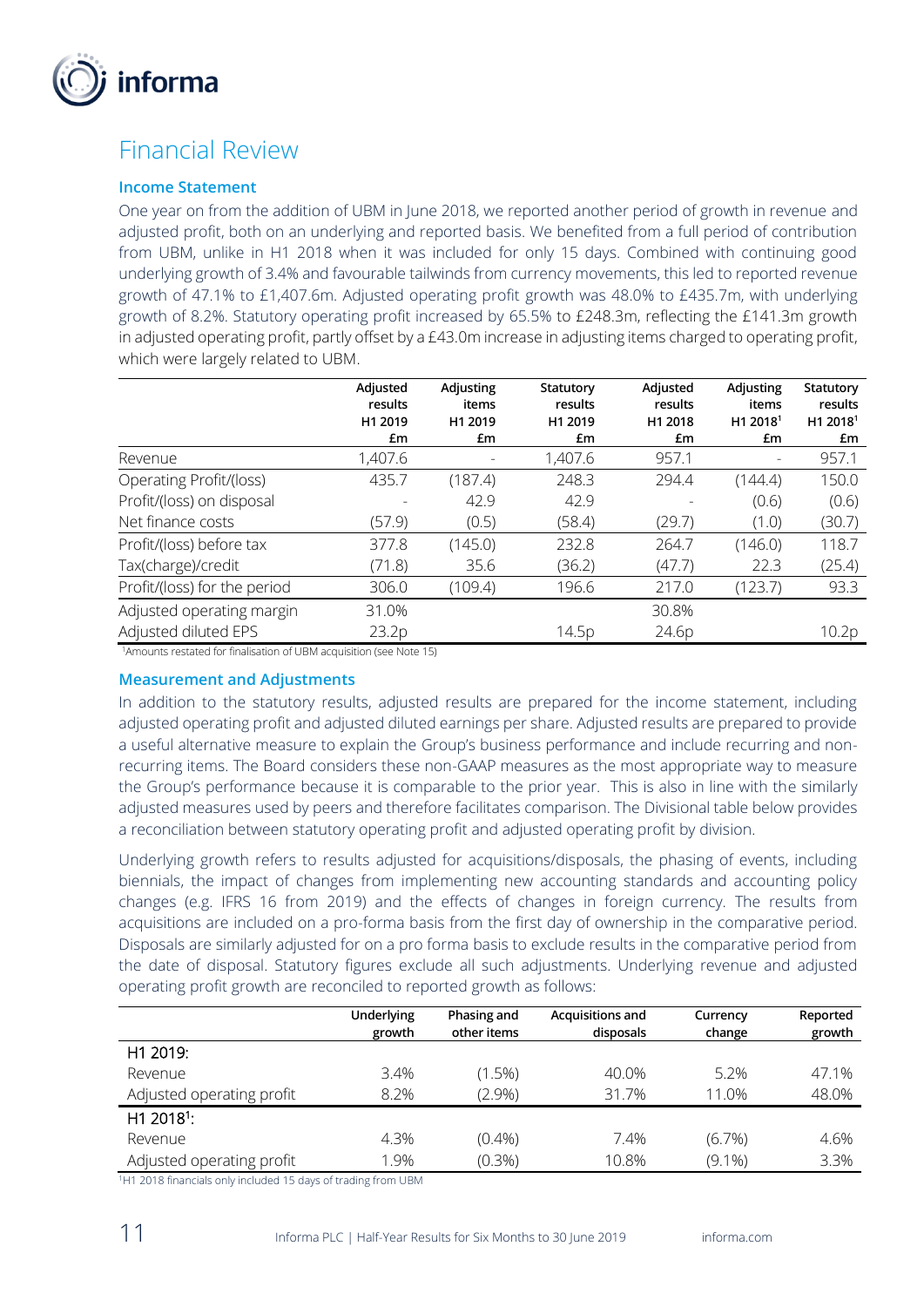

# **Adjusting Items**

The items below have been excluded from adjusted results. The total charge against operating profit for adjusting items rose to £187.4m in H1 2019 (H1 2018: £144.4m), mainly due to the increase in amortisation of acquired intangible assets following the combination with UBM in June 2018.

|                                                          | H1 2019 | H1 2018 <sup>2</sup> | FY 2018 |
|----------------------------------------------------------|---------|----------------------|---------|
|                                                          | £m      | £m                   | £m      |
| Intangible amortisation and impairment:                  |         |                      |         |
| Intangible asset amortisation <sup>1</sup>               | 155.4   | 82.9                 | 243.6   |
| Impairment of acquisition intangibles <sup>1</sup>       |         |                      | 9.8     |
| Impairment of right of use assets                        | 2.9     |                      |         |
| Acquisition costs                                        | 0.3     | 43.2                 | 42.9    |
| Integration costs                                        | 19.8    | 9.0                  | 46.0    |
| Restructuring and reorganisation costs:                  |         |                      |         |
| Redundancy and reorganisation costs                      | 5.7     | 7.3                  | 8.1     |
| Vacant property costs                                    | 1.2     | 2.8                  | 5.0     |
| Re-measurement of contingent consideration               | 2.1     | (0.8)                | (0.1)   |
| UAE VAT charge                                           |         |                      | 9.1     |
| GMP pension equalisation                                 |         |                      | 4.5     |
| Adjusting items in operating profit                      | 187.4   | 144.4                | 368.9   |
| (Profit)/loss on disposal of subsidiaries and operations | (42.9)  | 0.6                  | (1.1)   |
| Investment income                                        |         |                      | (1.2)   |
| Finance costs                                            | 0.5     | 1.0                  | 1.0     |
| Adjusting items in profit before tax                     | 145.0   | 146.0                | 367.6   |
| Tax related to adjusting items                           | (35.6)  | (22.3)               | (55.7)  |
| Adjusting items in profit for the period                 | 109.4   | 123.7                | 311.9   |

<sup>1</sup> Intangible asset amortisation is in respect of acquired intangibles and excludes amortisation of software and product development <sup>2</sup> Amounts restated for finalisation of UBM acquisition (see Note 15)

The increase in intangible asset amortisation in H1 2019 primarily reflects the additional five and half months of amortisation of acquired intangibles of £67.4m relating to the UBM acquisition, which completed on 15 June 2018.

Other intangible amortisation relates to book lists and journal titles, acquired databases, customer and attendee relationships and brands related to exhibitions and conferences.

Intangible asset amortisation arising from software assets and product development is not treated as an adjusting item and so not included in the table, as it is treated as an ordinary cost in the calculation of adjusted operating profit.

Integration costs of £19.8m included £17.4m relating to the integration of UBM and consists mainly of property and staff-related reorganisation costs.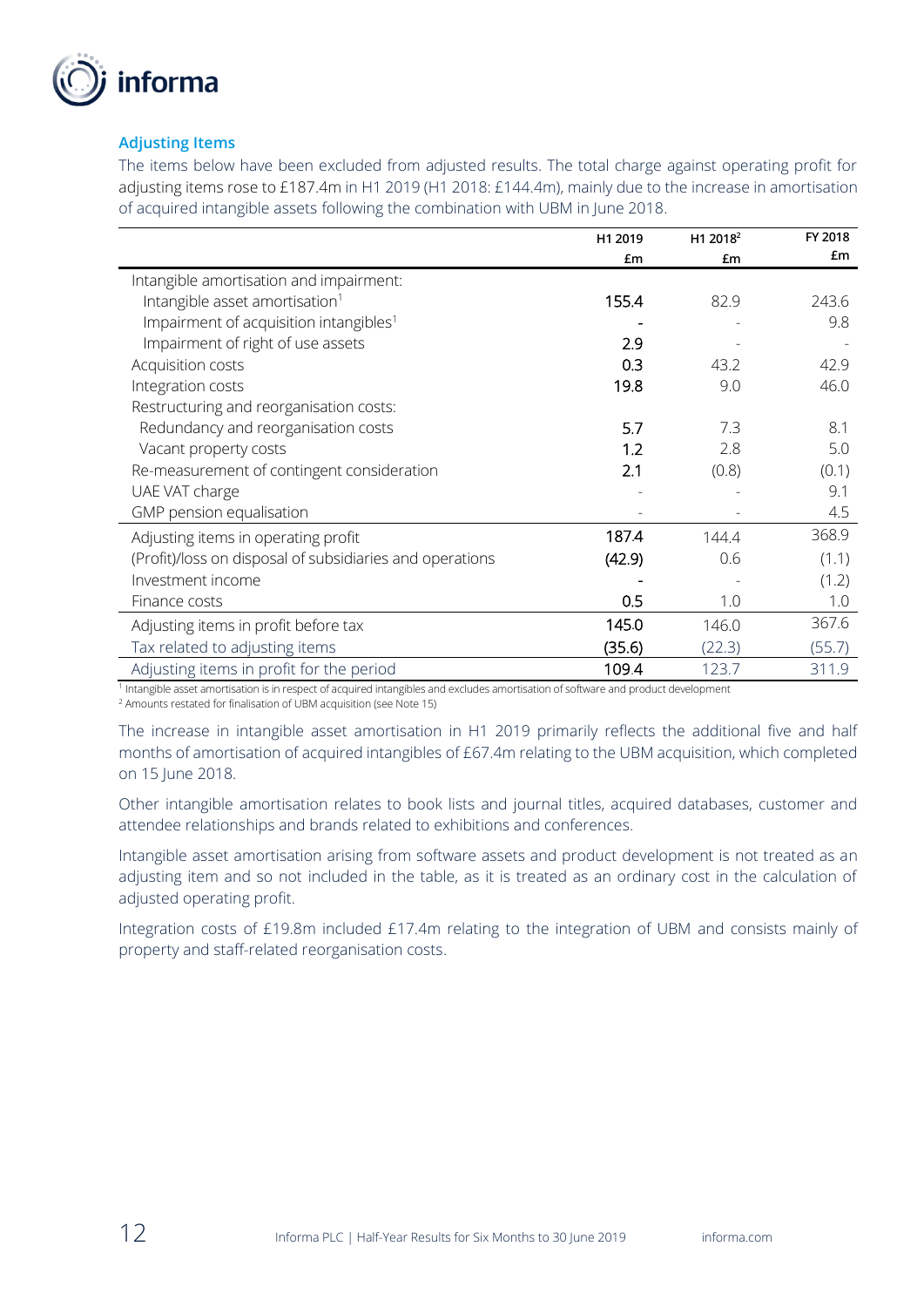

Following the launch of the Informa Divisional structure at the start of 2019 there was underlying revenue growth in all five operating divisions in H1 2019.

This resulted in Group underlying revenue growth of 3.4% and underlying profit growth of 8.2%, as shown in the following table:

|                                            | <b>Informa</b>       | <b>Informa</b> | Informa    | <b>Informa</b>     | Taylor &                 |             |
|--------------------------------------------|----------------------|----------------|------------|--------------------|--------------------------|-------------|
|                                            | <b>Markets</b><br>£m | Connect<br>£m  | Tech<br>£m | Intelligence<br>£m | Francis<br>£m            | Group<br>£m |
| Revenue                                    | 752.9                | 111.7          | 108.2      | 183.0              | 251.8                    | 1,407.6     |
| Underlying revenue growth                  | 4.4%                 | 2.1%           | 1.1%       | 3.2%               | 1.8%                     | 3.4%        |
| Statutory operating profit                 | 144.3                | 0.9            | 13.4       | 21.5               | 68.2                     | 248.3       |
| Add back:                                  |                      |                |            |                    |                          |             |
| Intangible asset amortisation <sup>1</sup> | 99.5                 | 5.6            | 11.7       | 12.8               | 25.8                     | 155.4       |
| Impairment right of use assets             | 2.9                  | $\equiv$       |            |                    | $\equiv$                 | 2.9         |
| Acquisition costs                          | 0.2                  |                | 0.1        |                    | $\overline{\phantom{a}}$ | 0.3         |
| Integration costs                          | 12.5                 | 2.7            | 1.1        | 3.5                |                          | 19.8        |
| Restructuring and                          |                      |                |            |                    |                          |             |
| reorganisation costs                       | 1.7                  | (0.1)          | 0.2        | 5.5                | (0.4)                    | 6.9         |
| Re-measurement of contingent               |                      |                |            |                    |                          |             |
| consideration                              | (0.2)                | 1.6            |            | 0.7                |                          | 2.1         |
| Adjusted operating profit                  | 260.9                | 10.7           | 26.5       | 44.0               | 93.6                     | 435.7       |
| Underlying adjusted operating              |                      |                |            |                    |                          |             |
| profit growth                              | 9.0%                 | $(23.9\%)$     | 16.3%      | 11.7%              | 7.4%                     | 8.2%        |

<sup>1</sup> Intangible asset amortisation is in respect of acquired intangibles, and excludes amortisation of software and product development

## **Adjusted net Finance Costs**

Adjusted net finance costs in the period, consisting principally of interest costs on US private placement loan notes, bond and bank borrowings, increased by £28.2m to £57.9m. The increase reflects higher average debt levels following the acquisition of UBM in June 2018, as well as the 2018 impact of the inclusion of £329.2m of debt associated with leases from the adoption of IFRS 16 (£6.7m interest). The addition of UBM increased net debt by £1,211.9m in 2018, taking into account the cash consideration of £643.5m and £568.4m of net debt acquired with the business.

#### **Taxation**

The Group's effective tax rate reflects the blend of tax rates and profits in the jurisdictions in which we operate. In H1 2019, the adjusted effective tax rate was 19.0% (H1 2018: 18.0%), in line with guidance provided at the time of the UBM acquisition.

During H1 2019, the Group paid £52.8m (H1 2018: £26.5m) of corporation and similar taxes on profits, with the increase largely relating to UBM.

#### **Earnings Per Share**

Informa delivered good growth in revenue and adjusted operating profit during H1 2019 but, for technical reasons, our adjusted Earnings Per Share ("EPS") was lower. This reflects the increase in the average number of shares in issue following the acquisition of UBM, with 427.5m shares issued to the shareholders of UBM in June 2018. In H1 2018, this increase in equity was only reflected for 15 days compared to a full six months this year, leading to a 46.5% increase in the average number. This more than offset the 38.1% increase in adjusted earnings to £291.8m (H1 2018: £211.3m), leading to a decrease in adjusted diluted EPS of 5.7% to 23.2p (H1 2018: 24.6p).

If we adjust the H1 2018 EPS to a pro-forma estimate, reflecting a full 6 months of ownership of UBM (and related finance costs and share issuance), this provides a useful year-on-year comparable, with H1 2019 diluted adjusted EPS increasing by 17.1%.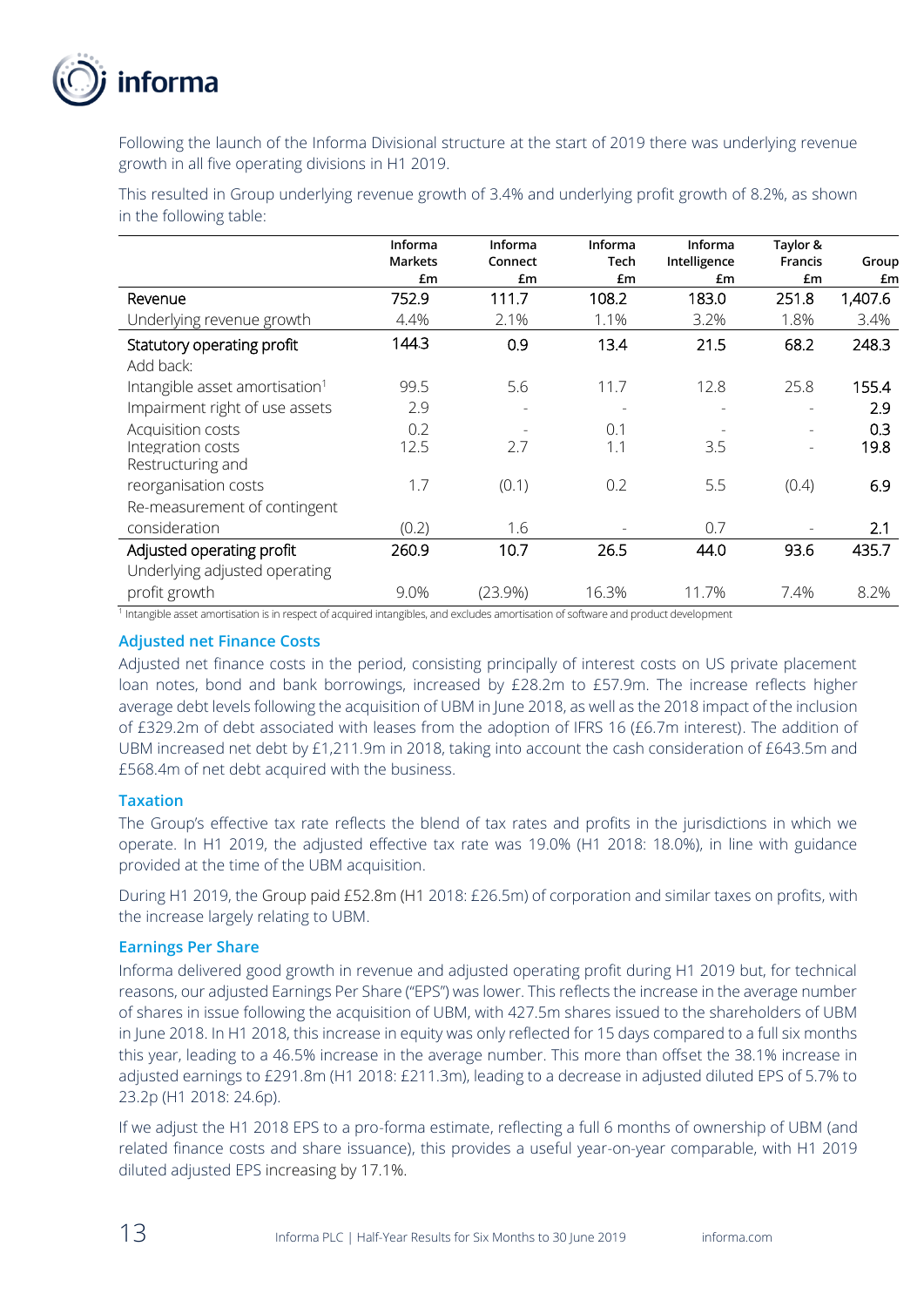

Statutory diluted earnings per share increased by 42.2% to 14.5p, reflecting the higher adjusted earnings, with adjusting items reducing by 11.6%.

|                                                           | H1 2019 | H1    | <b>Full Year</b> |
|-----------------------------------------------------------|---------|-------|------------------|
|                                                           | £m      | 2018  | 2018             |
|                                                           |         | £m    | £m               |
| Adjusted profit for the period                            | 306.0   | 217.0 | 533.5            |
| Non-controlling interests                                 | (14.2)  | (5.7) | (13.7)           |
| Adjusted earnings                                         | 291.8   | 211.3 | 519.8            |
| Weighted average number of shares used in diluted EPS (m) | 1,256.5 | 857.4 | 1,057.2          |
| Adjusted diluted EPS (p)                                  | 23.2p   | 24.6p | 49.2p            |

### **Dividends**

The Group maintains a progressive dividend policy, with the aim to grow dividends broadly in line with adjusted earnings. This approach aims to achieve a balance between sufficiently rewarding shareholders and retaining the financial strength and flexibility to reinvest in the business and pursue growth opportunities.

For H1 2019, the Board has recommended an interim dividend of 7.55p per share (H1 2018: 7.05p per share) representing a 7.1% increase on the interim dividend in the prior period. The interim dividend will be paid on 13 September 2019 to ordinary shareholders registered as at the close of business on 9 August 2019.

In H1 2019 £185.6m (H1 2018: £113.7m) of dividends were paid to external shareholders and £11.5m (H1 2018: £2.9m) dividends paid to non-controlling interests.

## **Translation Impact**

One of the Group's great strengths is its international reach and balance, with businesses in all major regions. This means the Group generates revenues and costs in a mixture of currencies, with particular exposure to the US dollar, and with minor exposure to the Euro and Chinese Renminbi.

In H1 2019, approximately 62% (H1 2018: 65%) of Group revenue was received in USD or currencies pegged to USD, with 4% (H1 2018: 4%) received in Euro and around 8% (H1 2018: 6%) in Chinese Renminbi.

Similarly, we incurred approximately 54% (H1 2018: 56%) of our costs in USD or currencies pegged to USD, with 2% (H1 2018: 2%) in Euro and around 7% (H1 2018: 4%) in Chinese Renminbi.

Each one cent (\$0.01) movement in the USD to GBP exchange rate, has a circa £14m (H1 2018: £12m) impact on annual revenue, and a circa £6m (H1 2018: £5m) impact on annual adjusted operating profit.

Note that for the purposes of testing our debt covenant levels and calculating Informa's leverage, both profit and net debt are translated using the average exchange rate during the relevant period.

The following rates versus GBP were applied during the period:

|           | H1      |         | H1      |         | <b>Full Year</b> |         |  |
|-----------|---------|---------|---------|---------|------------------|---------|--|
|           |         | 2019    |         | 2018    | 2018             |         |  |
|           | Closing | Average | Closing | Average | Closing          | Average |  |
|           | Rate    | Rate    | rate    | rate    | Rate             | rate    |  |
| US dollar | 1.27    | 1.30    | 1.32    | 1.37    | 1.27             | 1.33    |  |
| Euro      | 1.11    | 1.15    | 1.13    | l 14    | 1.11             | 1.13    |  |
| Renminbi  | 8.72    | 8.78    | 8.71    | 8.75    | 8.73             | 8.82    |  |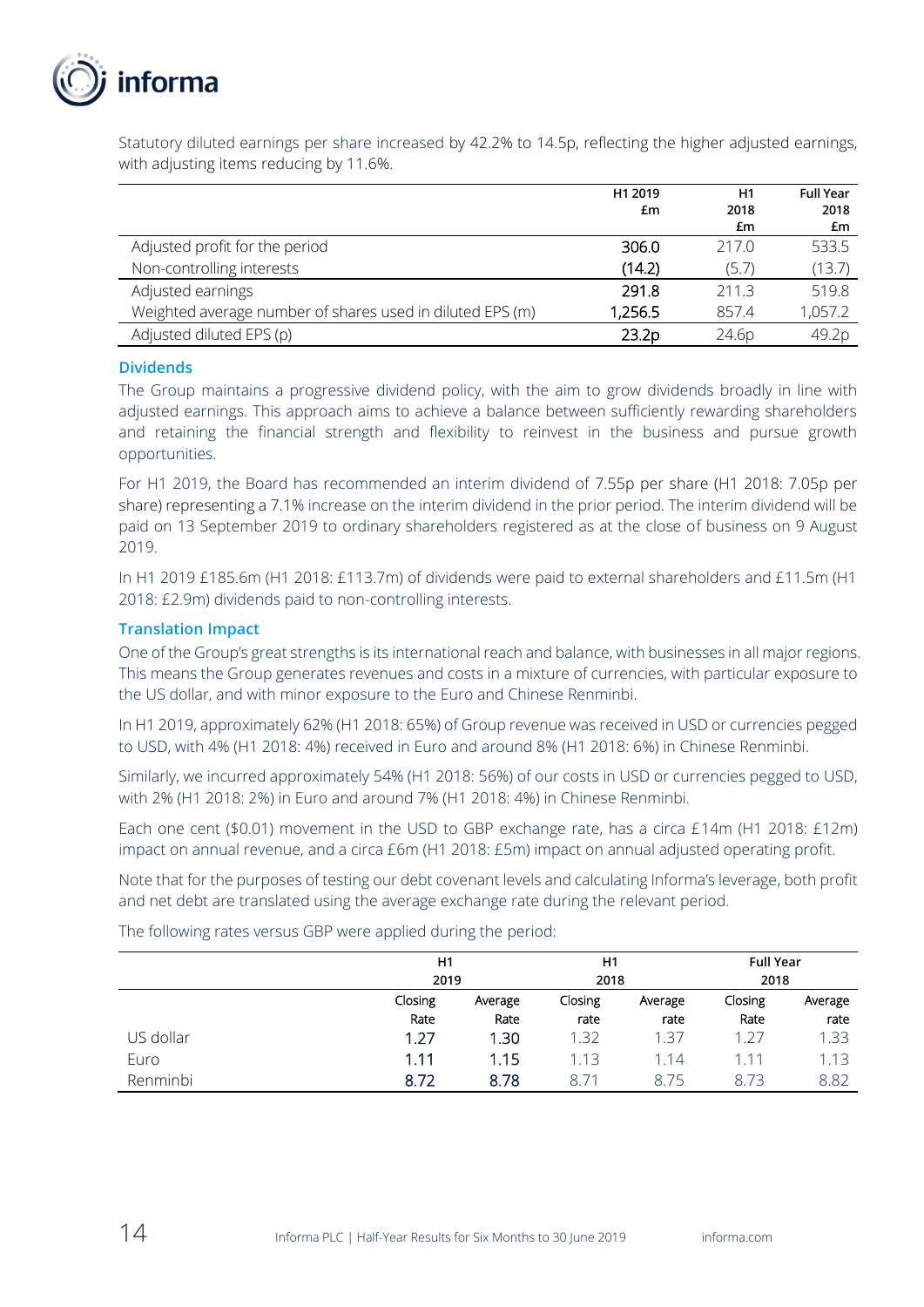

#### **Free Cash Flow**

Cash flow generation remains a key priority and focus for the Group, providing the funds and flexibility for future investment. Our businesses typically convert adjusted operating profit into cash flow at an attractive rate, reflecting the relatively low capital intensity of the Group.

The following table shows the adjusted operating profit reconciled to free cash flow. Free cash flow is a key financial measure of cash generation and represents the cash flow generated by the business before cash flows relating to acquisitions and disposals and their related costs, dividends and any new equity issuance or purchases.

|                                                       | H1     | H1       | <b>Full Year</b> |
|-------------------------------------------------------|--------|----------|------------------|
|                                                       | 2019   | $2018^3$ | 2018             |
|                                                       | £m     | £m       | £m               |
| Adjusted operating profit                             | 435.7  | 294.4    | 732.1            |
| Depreciation of property and equipment                | 8.4    | 4.3      | 13.1             |
| Depreciation of right of use assets                   | 15.8   |          |                  |
| Software and product development amortisation and     |        |          |                  |
| impairment                                            | 21.8   | 17.9     | 42.5             |
| Share-based payments                                  | 5.3    | 2.4      | 8.1              |
| Pension curtailment gain                              |        |          | (0.8)            |
| Adjusted share of joint venture and associate results | (0.5)  | (0.1)    | (1.0)            |
| Adjusted EBITDA <sup>2</sup>                          | 486.5  | 318.9    | 794.0            |
| Net capital expenditure                               | (26.2) | (28.6)   | (59.4)           |
| Working capital movement <sup>1</sup>                 | (42.2) | (105.5)  | (62.3)           |
| Pension deficit contributions                         | (3.0)  | (0.9)    | (4.4)            |
| Operating cash flow                                   | 415.1  | 183.9    | 667.9            |
| Restructuring and reorganisation                      | (5.3)  | (5.3)    | (18.1)           |
| Net interest                                          | (43.9) | (21.0)   | (64.2)           |
| Net interest on right of use assets                   | (6.7)  |          |                  |
| Taxation                                              | (52.8) | (26.5)   | (82.4)           |
| Free Cash Flow                                        | 306.4  | 131.1    | 503.2            |

<sup>1</sup>Working capital movement excludes movement on restructuring, reorganisation, acquisition and integration accruals

<sup>2</sup> Adjusted EBITDA represents adjusted operating profit before interest, tax, and non-cash items including depreciation and amortisation

<sup>3</sup> Amounts restated for finalisation of UBM acquisition (see Note 15)

Our focus on cash generation across the Group led to a consistently strong half year cash conversion in H1 2019, with Operating Cash Flow of £415.1m (H1 2018: £183.9m), equating to 95.3% (H1 2018: 62.5%) of Adjusted Operating Profit.

Net capital expenditure was £26.2m (H1 2018: £28.6m), equivalent to 1.8% of H1 2019 revenue (H1 2018 3.0%). We expect full year 2019 capital expenditure to be around 3% of revenue.

The working capital outflow of £42.2m was £63.3m lower than the outflow in H1 2018, largely associated with inclusion of results from the former UBM business for the full half year period.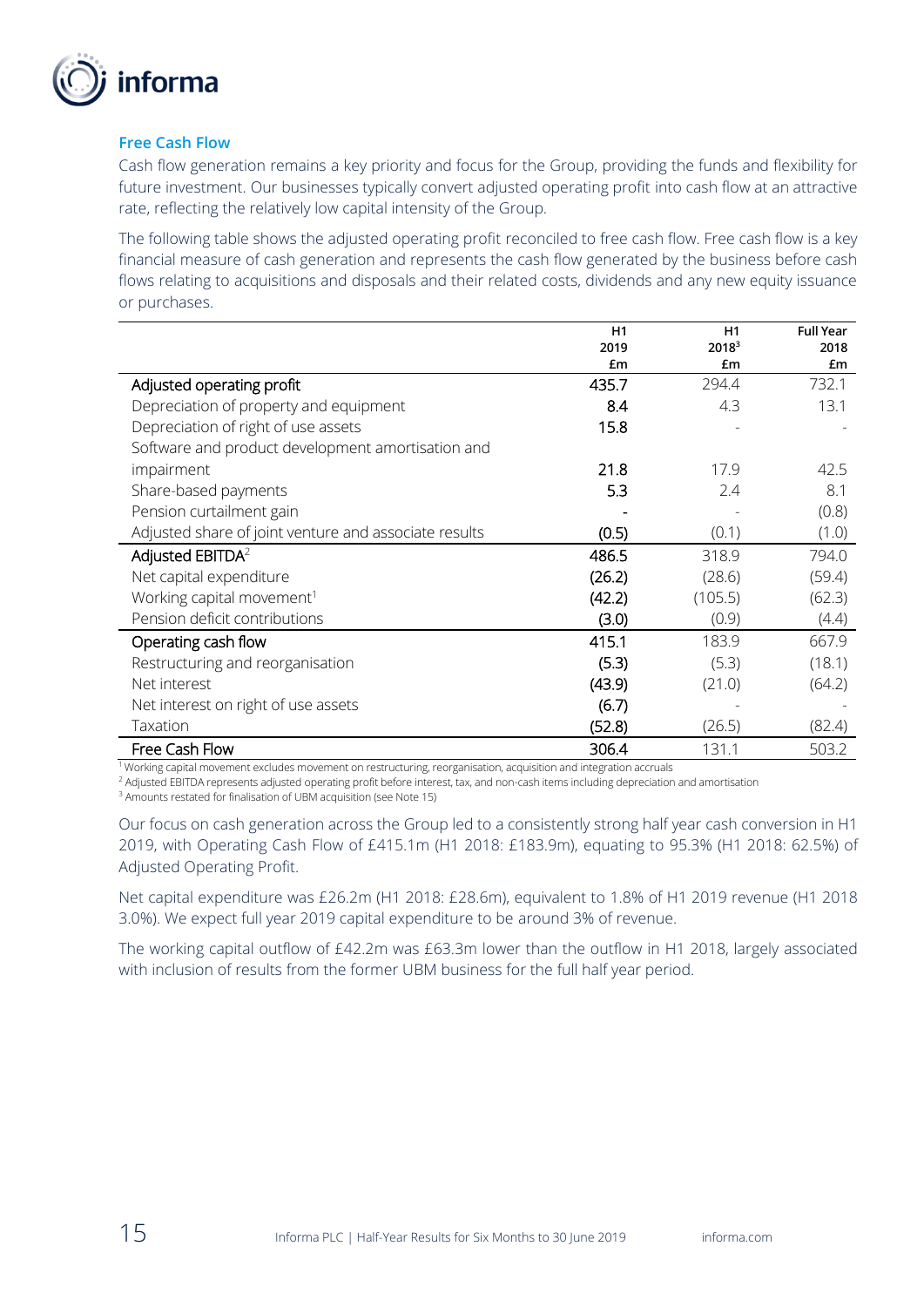

The following table reconciles net cash inflow from operating activities, as shown in the consolidated cash flow statement, to free cash flow:

|                                                                   | H1     | H1     | <b>Full Year</b> |
|-------------------------------------------------------------------|--------|--------|------------------|
|                                                                   | 2019   | 2018   | 2018             |
|                                                                   | £m     | £m     | £m               |
| Net cash inflow from operating activities per statutory cash flow | 315.5  | 139.3  | 486.3            |
| Interest received                                                 | 0.6    | 0.5    | 2.1              |
| Purchase of property and equipment                                | (10.2) | (15.2) | (23.4)           |
| Proceeds on disposal of property and equipment                    |        |        | 0.4              |
| Purchase of intangible software assets                            | (12.9) | (12.0) | (30.2)           |
| Product development cost additions                                | (3.1)  | (1.4)  | (6.2)            |
| Add back: Acquisition and integration costs paid                  | 16.5   | 19.9   | 74.2             |
| Free Cash Flow                                                    | 306.4  | 131 1  | 503.2            |

The following table reconciles cash generated by operations, as shown in the consolidated cash flow statement, to operating cash flow shown in the free cash flow table above:

|                                                      | H1<br>2019 | H1<br>2018 | <b>Full Year</b><br>2018 |
|------------------------------------------------------|------------|------------|--------------------------|
|                                                      | £m         | £m         | £m                       |
| Cash generated by operations per statutory cash flow | 419.5      | 187.3      | 635.0                    |
| Net Capex paid                                       | (26.2)     | (28.6)     | (59.4)                   |
| Add back:                                            |            |            |                          |
| Acquisition & integration costs paid                 | 16.5       | 19.9       | 74.2                     |
| Restructuring & re-organisation costs paid           | 5.3        | 5.3        | 18.1                     |
| Operating cash flow per Free Cash flow statement     | 415.1      | 1839       | 667.9                    |

The following table reconciles Free Cash Flow to net funds flow and net debt, with net debt increasing by £164.1m to £2,846.0m during the period.

This included a £19.3m adverse foreign exchange impact primarily due to a strengthening in the US dollar, as well as £329.2m of additional debt relating to the introduction of IFRS 16.

|                                                    | H1        | H1                | <b>Full Year</b> |
|----------------------------------------------------|-----------|-------------------|------------------|
|                                                    | 2019      | 2018 <sup>1</sup> | 2018             |
|                                                    | £m        | £m                | £m               |
| Free Cash Flow                                     | 306.4     | 131.1             | 503.2            |
| Acquisitions and disposals                         | 81.8      | (545.8)           | (690.4)          |
| Dividends paid                                     | (185.6)   | (113.7)           | (201.9)          |
| Dividend paid to settle UBM acquisition liability  |           | (59.0)            | (59.0)           |
| Dividends paid to non-controlling interests        | (11.5)    | (2.9)             | (8.6)            |
| Net share (purchase)/proceeds                      | (1.2)     | (3.0)             | 2.0              |
| Net funds flow                                     | 189.9     | (593.3)           | (454.7)          |
| Borrowings acquired with acquisition of UBM        |           | (702.6)           | (702.6)          |
| Net reduction in IFRS 16 leases                    | (4.9)     |                   |                  |
| Non-cash movements                                 | (0.6)     | (0.6)             | (0.6)            |
| Foreign exchange                                   | (19.3)    | (43.4)            | (150.9)          |
| Net debt b/f                                       | (2,681.9) | (1, 373.1)        | (1, 373.1)       |
| IFRS 16 leases at 1 January 2019                   | (343.6)   |                   |                  |
| IFRS 16 finance lease receivable at 1 January 2019 | 14.4      |                   |                  |
| Net debt                                           | (2,846.0) | (2,713.0)         | (2,681.9)        |

1Amounts restated for finalisation of UBM acquisition (see Note 15)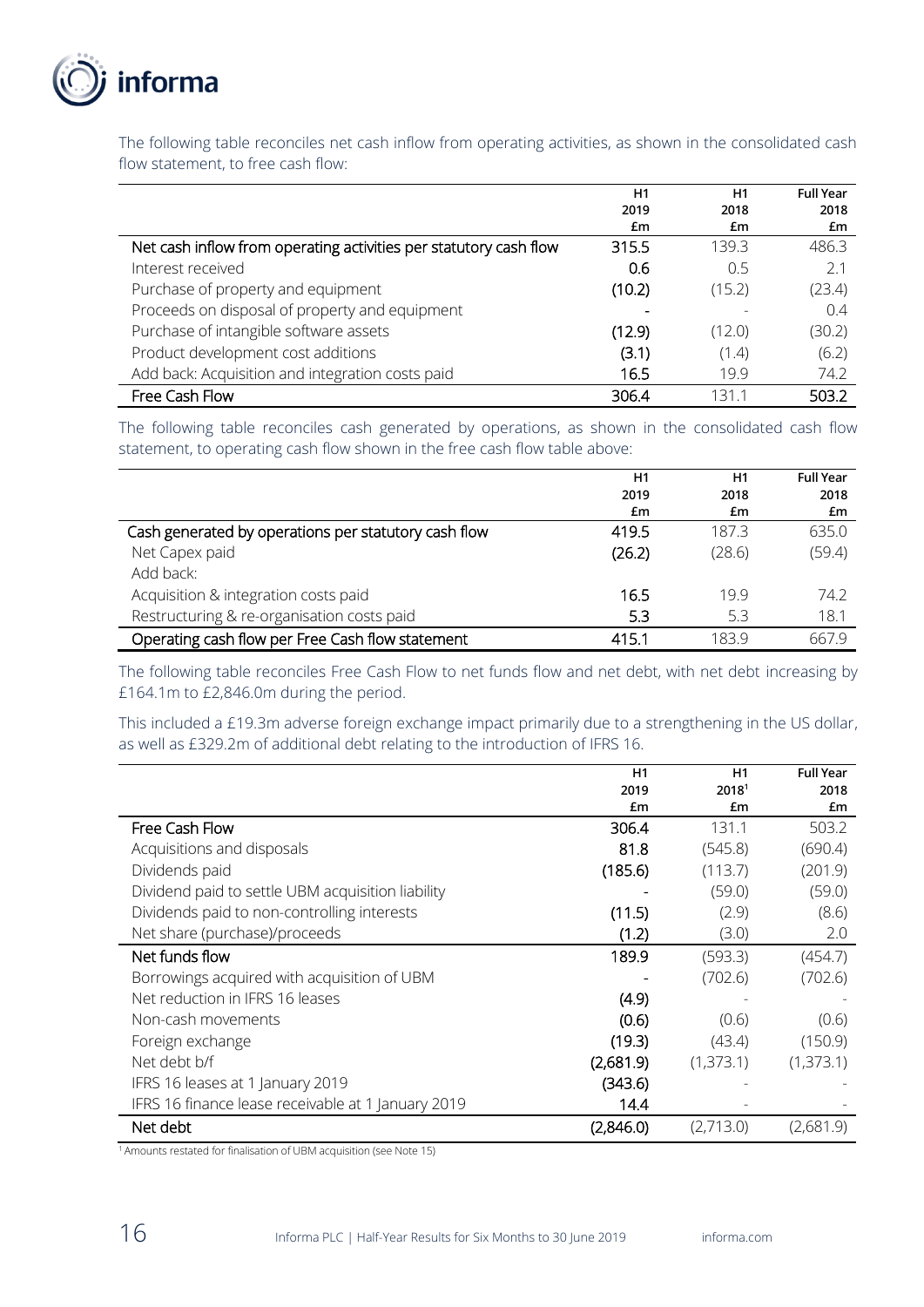

### **Financing and Leverage**

Our strategy to retain a robust and flexible financing framework led to further proactive development of our debt facilities in the first half of 2019. On 15 February 2019, this included negotiating a new Revolving Credit Facility, with two tranches: £600m for a 5-year term to February 2024 and £300m for a 3-year term to February 2022.

At 30 June 2019, the Group had £3.5bn of committed facilities, (£3.4bn at 30 June 2018 and £3.6bn at 31 December 2018).

|                                                             | 30 June | 30 June | 31 December |
|-------------------------------------------------------------|---------|---------|-------------|
|                                                             | 2019    | 2018    | 2018        |
|                                                             | £m      | £m      | £m          |
| Cash at bank and on hand                                    | (316.9) | (131.5) | (168.8)     |
| Bank overdraft                                              | 49.5    | 10.7    | 43.9        |
| Private placement loan notes                                | 1,406.2 | 1,454.8 | 1,396.4     |
| Private placement fees                                      | (3.1)   | (3.7)   | (3.4)       |
| Bond borrowings                                             | 1,163.3 | 270.1   | 1,163.0     |
| Bond borrowing fees                                         | (6.6)   |         | (7.4)       |
| Bank borrowings - revolving credit facility (RCF)           | 201.1   | 319.6   | 78.5        |
| Bank borrowings - term loan facility                        |         | 152.0   | 156.9       |
| Bank borrowings – acquisition facility                      |         | 644.0   |             |
| Bank loan fees                                              | (2.5)   | (3.7)   | (0.9)       |
| Derivative assets associated with borrowings                | (2.4)   | (1.5)   | (1.5)       |
| Derivative liabilities associated with borrowings           | 38.1    | 2.2     | 25.2        |
| Net debt before IFRS 16 leases                              | 2,526.7 | 2,713.0 | 2,681.9     |
| Lease liabilities                                           | 333.8   |         |             |
| Finance lease receivables                                   | (14.5)  |         |             |
| Net debt                                                    | 2,846.0 | 2,713.0 | 2,681.9     |
| Borrowings (excluding derivates, leases, fees & overdrafts) | 2,770.6 | 2,840.5 | 2,794.8     |
| Unutilised committed facilities (undrawn portion of RCF)    | 698.9   | 535.4   | 776.5       |
| <b>Total committed facilities</b>                           | 3,469.5 | 3,375.9 | 3,571.3     |

Cash at bank and on hand of £316.9m includes £102.8m from the disposal of the Agribusiness Intelligence Portfolio that completed on 30 June 2019.

Under the private placement loan notes in place at 30 June 2019, the principal financial covenant ratios are a maximum net debt to EBITDA of 3.5 times and a minimum EBITDA to interest cover of 4.0 times, tested semi-annually.

At 30 June 2019, the ratio of net debt to EBITDA was 2.7 times (31 December 2018: 2.9 times), calculated according to our Note Purchase Agreements and using average exchange rates (pre-IFRS16) and including a full year's trading for acquisitions. The ratio of EBITDA to net interest payable was 8.6 times (at 31 December 2018: 9.5 times).

#### **Corporate Development**

Net proceeds from acquisitions and disposals were £81.8m (H1 2018: £545.8m net expenditure), with £65.9m expenditure relating to acquisitions (H1 2018: £530.7m), £164.2m (H1 2018 £4.8m) of net proceeds from the disposal of businesses and £16.5m (H1 2018: £19.9m) of cash costs relating to acquisitions integration.

On 4 January 2019 the Group acquired the Centre for Asia Pacific Aviation Pty Ltd (CAPA), for cash consideration of £15.0m (AUD 24.8m), net of cash acquired. The business forms part of the Informa Markets Division.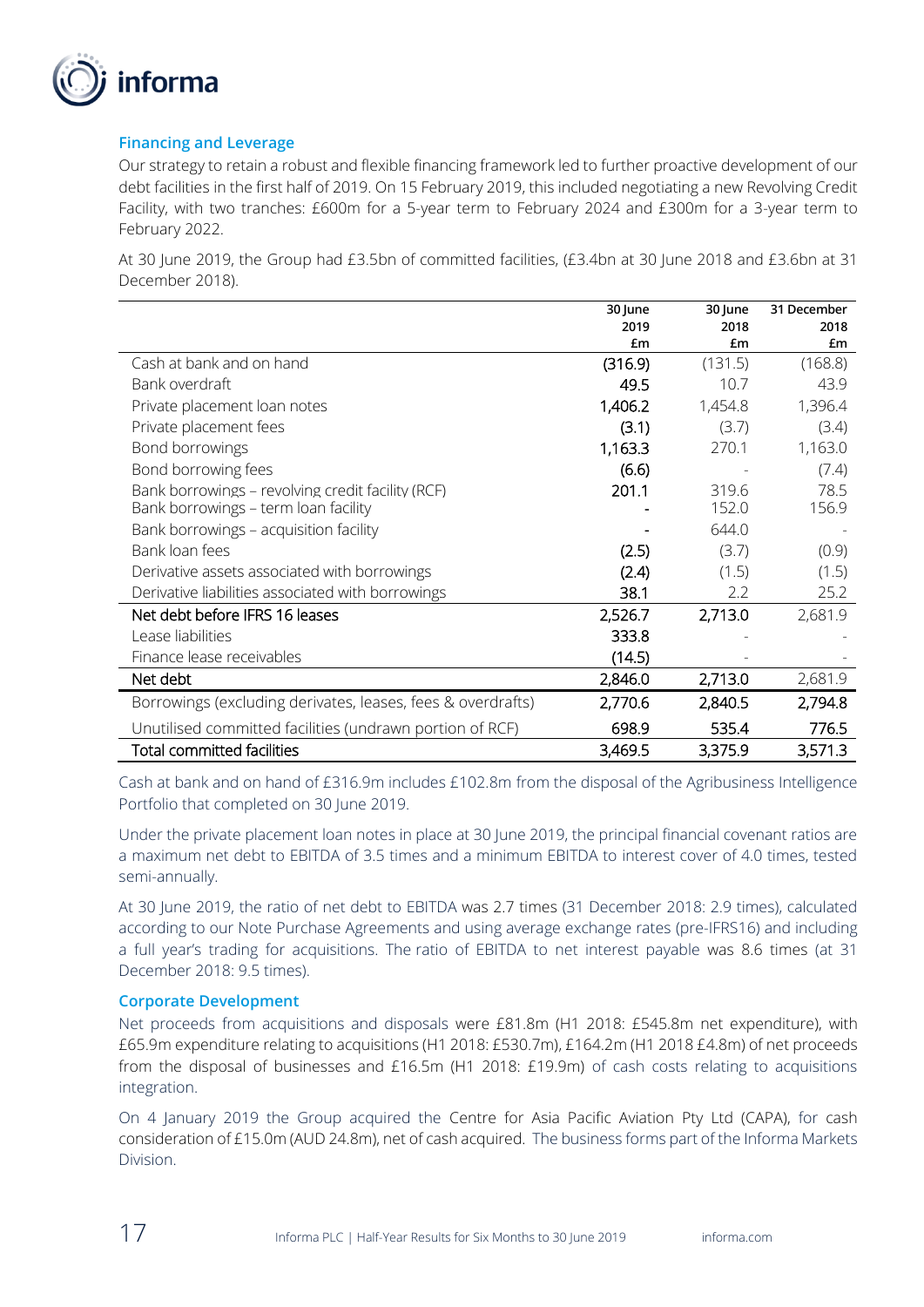

The first divestiture under the Progressive Portfolio Management ("PPM") programme completed on 31 January 2019, with the sale of the Life Sciences Media Brands Portfolio. The consideration was £79.9m, with £67.9m received in cash and £12.0m of deferred consideration. The profit on disposal was £11.2m. This business had previously been disclosed as held for sale in the Consolidated Balance Sheet at 31 December 2018.

The second divestiture under PPM was implemented through a portfolio exchange agreement with IHS Markit. This sees us exchange our sub-scale Agribusiness Intelligence Portfolio within Informa Intelligence for its TMT Research and Intelligence Portfolio, which will become part of Informa Tech. The deal is structured as two separate transactions, with the **Agribusiness Intelligence Portfolio** sold to IHS Markit for cash consideration of £102.8m, completing on 30 June 2019. The profit on disposal was £37.0m. The purchase of the TMT Research and Intelligence Portfolio is expected to complete on 1 August 2019.

On 15 July 2019 the Group also agreed the divestiture of our wealth management information business, IIS, also part of Informa Intelligence. The consideration is up to \$85m, depending on certain conditions, with the transaction expected to complete in Q4 2019.

## **Pensions**

The Group continues to meet all commitments to its pension schemes, which consist of six defined benefit schemes. At 30 June 2019, the Group had a net pension liability of £39.9m (31 December 2018: £33.0m, H1 2018: £13.2m), represented by a pension deficit of £44.7m (31 December 2018: £37.5m, 30 June 2018: £17.9m) and a pension surplus of £4.8m (31 December 2018: 4.5m, 30 June 2018: £4.7m). Gross liabilities were £724.5m at 30 June 2019 (31 December 2018: £679.2m, 30 June 2018: £692.0m).

The net deficit remains manageable and relatively small compared to the size of the Group's balance sheet. All schemes are closed to future accrual and the Group expects to make £5m of employer deficit payments during 2019.

#### **Restatement of 2018 results**

The segmental income statement for the 6 months ended 30 June 2018 and for the year ended 31 December 2018 have been reclassified to align with the updated Divisional structure that was launched from 1 January 2019. See Note 15 for further details.

We completed the fair value exercise under IFRS 3 in relation to the 15 June 2018 acquisition of UBM plc. This resulted in profit after tax reducing by £1.3m in the Consolidated Income Statement for the 6 months ended 30 June 2018, reflecting an increase in the acquisition intangible amortisation charge of £1.6m and a deferred tax credit of £0.3m. The balance sheet at 30 June 2018 was updated for the finalisation of these provisional amounts and the cash flow statement was restated for an update to the estimated cash included in the balance sheet at the 15 June 2018 acquisition date.

There was no restatement to the Income Statement for the year ended 31 December 2018 but there was a restatement of the Consolidated Balance sheet at 31 December 2018 for the finalisation of the valuation of the acquisition of UBM plc and for updates to the held for sale balance sheet amounts relating to the Life Sciences business; see Note 15 for further details.

#### **New accounting standards**

The only impact from new accounting standards in H1 2019 is from the adoption from 1 January 2019 of IFRS 16 *Leases*.

IFRS 16 *Leases,* replaces the existing leasing standard, IAS 17 *Leases*. It treats all leases in a consistent way, eliminating the distinction between operating and finance leases, and has required lessees to recognise all leases on the balance sheet, except for low value leases and those with a term of less than 12 months. The most significant effect of the new standard has been the recognition in the balance sheet of right of use assets and lease liabilities for leases previously categorised as operating leases.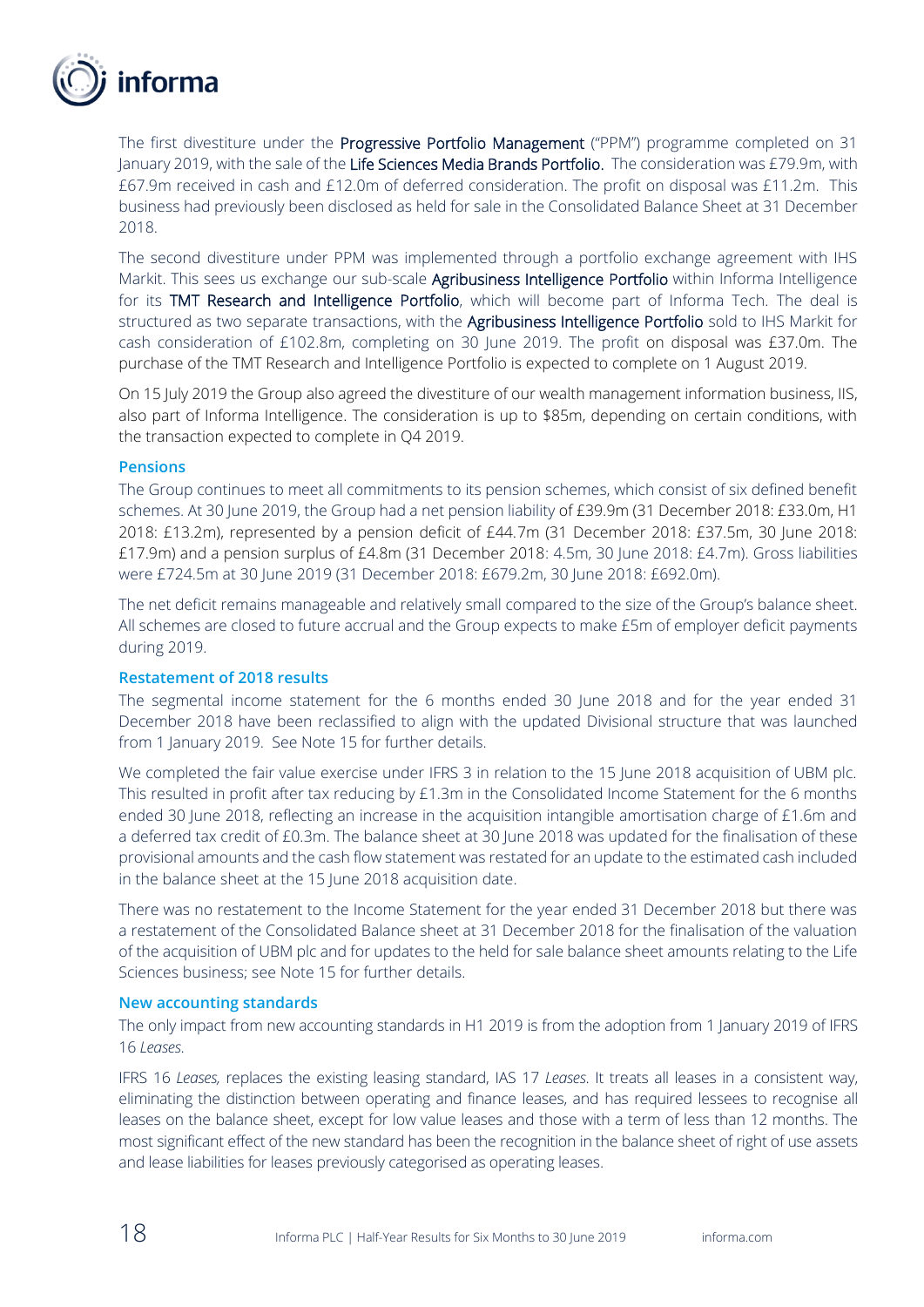

The new standard also changes the nature of expenses related to those leases, replacing the straight-line operating lease expense with a depreciation charge for the right of use lease asset (included within operating costs) and an interest expense on the lease liability (included within finance costs).

There are several practical expedients and exemptions available under IFRS 16. The Group has elected to apply the modified retrospective method of implementation where there is no restatement of the comparative period and using the practical expedient where, at the adoption date, right-of-use lease assets are set to equal the lease liabilities. The Group has excluded leases of low value assets and short-term leases, with a duration of less than 12 months from the application of IFRS 16, with payments for these leases continuing to be expensed directly to the Income Statement as operating leases. The major classes of leases impacted by the new standard are property and event space leases.

At 1 January 2019 the adoption of IFRS 16 resulted in the Group recognising right-of-use assets of £292.9m, finance lease receivables of £14.4m and lease liabilities of £343.6m. There is also a reduction of £2.7m for prepaid rental amounts which is netted against the right-of-use assets, a reduction of £44.8m to liabilities for property provisions and deferred rent-free amounts netted against the right of use assets. In addition, a credit to reserves of £5.8m before tax, reflected the excess of finance lease receivable from the sub-leases compared to the right of use assets associated with the head lease.

The estimated impact of IFRS 16 for the year ended 31 December 2019 shows an increase in operating profit of £7.4m reflecting the removal of IAS 17 operating lease expenses of £39.5m and replacing this with IFRS 16 depreciation of £32.1m. Profit before tax decreases by £6.1m, reflecting the estimated IFRS 16 net finance expense of £13.5m, and the tax impact of the change is £1.2m resulting in profit after tax decreasing by £4.9m and a decrease to diluted adjusted earnings per share of 0.4p. See Note 16 for further details of the financial impact of the adoption of IFRS 16.

In the Consolidated Cash Flow statement there is no impact on the total change in cash and cash equivalents. Under IFRS 16 the repayment of lease liabilities is included in financing activities and interest on IFRS 16 leases is shown in operating activities whereas under IAS 17 lease rental payments were in operating activities. The projected impact of IFRS 16 on the totals in the 2019 Consolidated Cash Flow statement is estimated to increase the cash inflow from operations by £39.5m, increase interest paid by £13.5m and increase the repayment of lease liabilities in financing activities by £26.0m.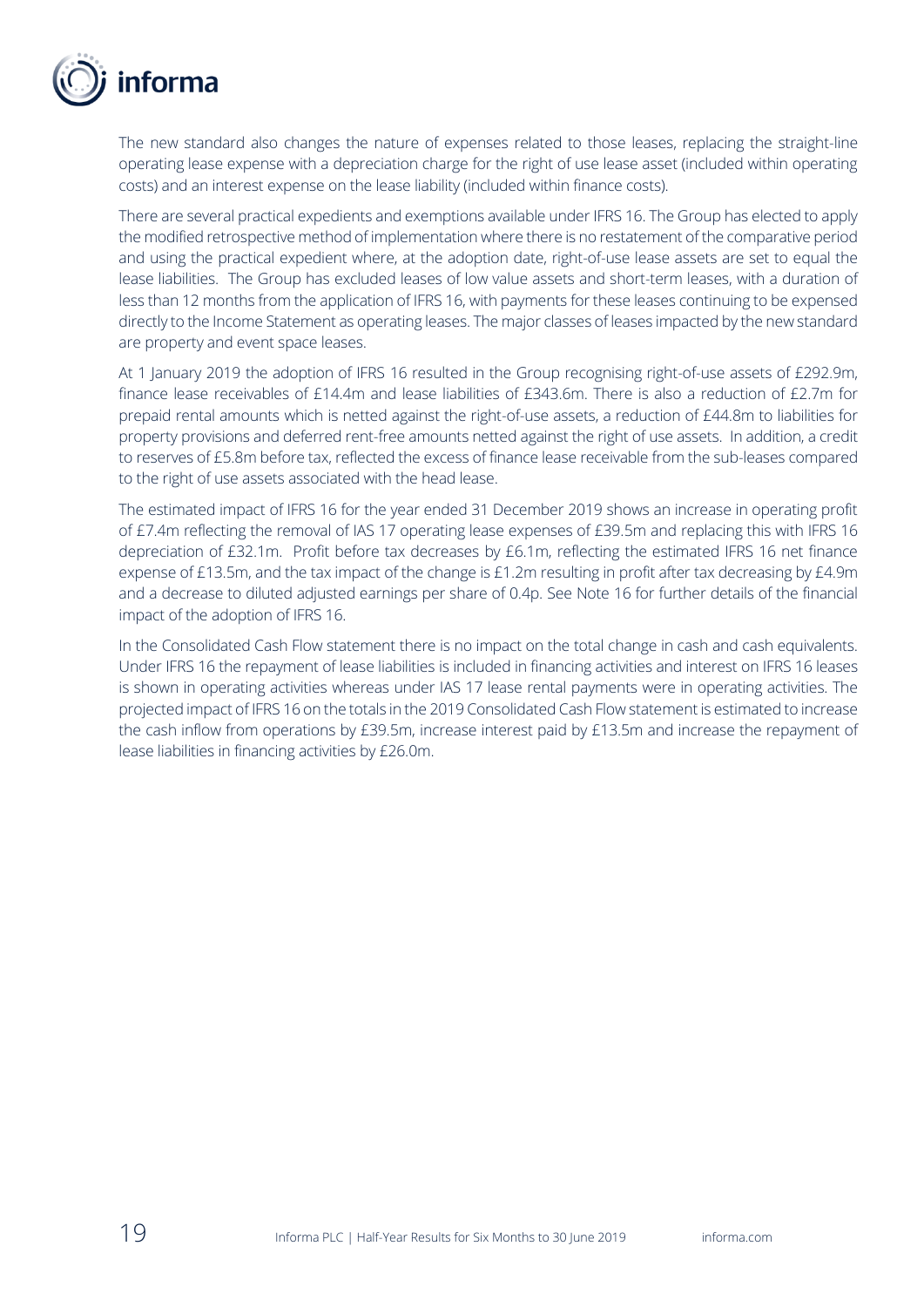

# Principal Risks and Uncertainties

Informa's approach to risk management is to ensure that significant risks are identified and understood, managed appropriately, and monitored and reported to the company's governance bodies.

Informa's risk framework is designed to provide the Board with oversight of the most significant risks faced by the Group. Regular analysis and scanning for emerging risks are embedded in our risk management process and conducted by the Risk Committee. The Risk Committee and Audit Committee report independently to the Board.

The combination of the Informa and UBM businesses continues, and at the 2019 half year we retain focus on how we mitigate integration risk. We continue to recognise Acquisition and Integration risk as a principal risk.

The expansion of the Informa Group brings greater breadth to the business, increasing our exposure to both developing and developed markets. Our increased scale in developing markets is within our risk appetite as there is growth and opportunity in these markets, which is balanced by our expanded business in developed markets. Market risk is managed through our strategy, objectives and regular planning meetings between the Executive Management Team and the Divisions.

#### During the year:

The risk rating for *economic instability* was increased to recognise heightened potential impacts of global uncertainty, whilst lowering the likelihood of this impacting Informa due to the increased breadth in our portfolio and our internal processes for managing exposures to specific markets.

The *risk of inability to attract and retain key talent* was reviewed in Q1 2019 and it was concluded that Informa's increased scale and strength of brand makes it easier to weather the impact of attrition and find suitable internal, or hire external, replacements. The principal risk is restated to "Inability to retain key talent".

We have strengthened our controls for *managing data loss and cyber breach* and have decreased the net risk rating to reflect this.

The impact rating for Reliance on key counterparties was raised to recognise financial exposure to key counterparties, whilst the likelihood of this higher impact was lowered because of the strategies and controls we employ for managing counterparty risk.

At Half Year 2019, the Group recognises 12 principal risks which have the potential to cause the most significant impact to Informa's strategic objectives, performance, future prospects and reputation.

The 12 principal risks and Uncertainties affecting the business activities of the group were identified on pages 66-72 of the 2018 Annual Report (available on the Company's website at [www.informa.com\)](http://www.informa.com/). These risks are summarised below (not in order of magnitude):

- Economic instability
- Market risk
- Acquisition and integration risk
- Ineffective change management
- Reliance on key counterparties
- Technology failure
- Data loss and cyber breach
- Inability to retain key talent
- Health and safety incident
- Major incident
- Inadequate regulatory compliance
- Privacy regulation risk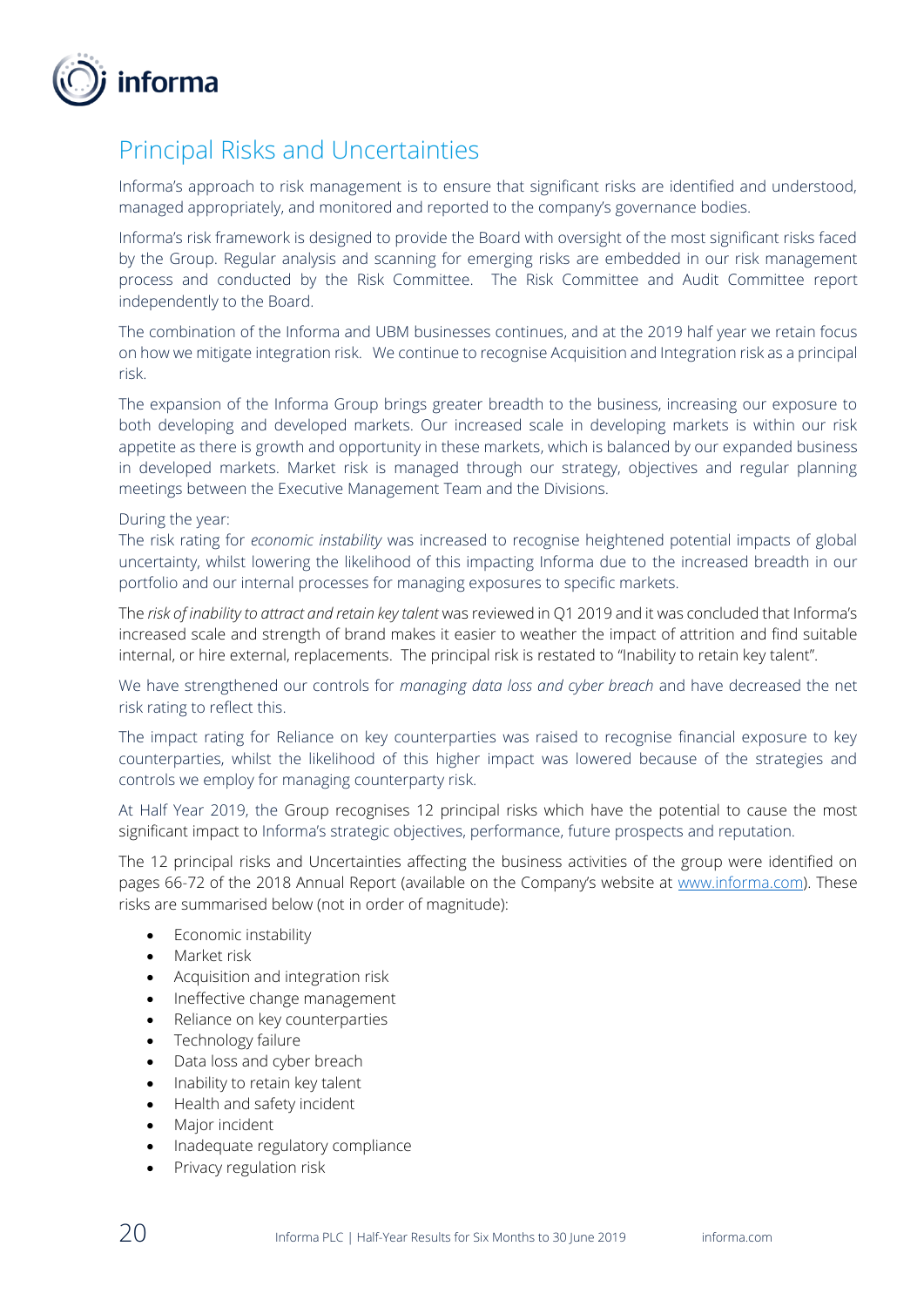

# Going concern

The Directors confirm that, after making an assessment, they have a reasonable expectation that the Group has adequate resources to continue in operational existence for the foreseeable future. Accordingly, they continue to adopt the going concern basis in preparing the financial statements.

To make the assessment, each principal risk was evaluated for the estimated financial impacts that could occur in a severe but plausible scenario, given the implemented mitigating controls. The three largest risks in terms of their financial impacts were then modelled against the latest business plan and forecasts. This process supports the view that for the period up to 31 December 2020, Informa is expected to be able to operate within the level of its current financing and meet its covenant requirements.

# Cautionary Statements

This interim management report contains certain forward-looking statements. These statements are subject to a number of risks and uncertainties and actual results and events could differ materially from those currently being anticipated. The terms 'expect', 'should be', 'will be' and similar expressions (or their negative) identify forward-looking statements. Factors which may cause future outcomes to differ from those foreseen in forward-looking statements include, but are not limited to: general economic conditions and business conditions in Informa's markets; exchange rate fluctuations, customers' acceptance of its products and services; the actions of competitors; legislative, fiscal and regulatory developments; changes in law and legal interpretation affecting Informa's intellectual property rights and internet communications; and the impact of technological change.

Past performance should not be taken as an indication or guarantee of future results, and no representation or warranty, express or implied, is made regarding future performance. These forward-looking statements speak only as of the date of this interim management report and are based on numerous assumptions regarding Informa's present and future business strategies and the environment in which Informa will operate in the future. Except as required by any applicable law or regulation, the Group expressly disclaims any obligation or undertaking to release publicly any updates or revisions to any forward-looking statements contained in this document to reflect any change in the Group's expectations or any change in events, conditions or circumstances on which any such statement is based after the date of this announcement or to update or keep current any other information contained in this interim management report.

Nothing in this interim management report should be construed as a profit forecast. All persons, wherever located, should consult any additional disclosures that Informa may make in any regulatory announcements or documents which it publishes. This announcement does not constitute an invitation to underwrite, subscribe for or otherwise acquire or dispose of any Informa PLC shares, in the UK, or in the US, or under the US Securities Act 1933 or in any other jurisdiction.

# Board of Directors

The Directors of Informa plc are listed in the 2018 Annual Report and Accounts. Since publication, Greg Lock has retired from the Board, having served a term as Deputy Chairman for the period of the AIP to ensure a smooth transfer and transition. In addition, Cindy Rose chose not to seek re-election at the 2019 AGM after serving a full term as Non-Executive Director and David Wei also chose not to seek re-election to focus on his other business interests. Gill Whitehead will join the Board as a Non-Executive Director and Member of the Audit Committee from 1 August 2019. Biographical details for the current Directors can be found on the Company's website: [www.informa.com.](http://www.informa.com/)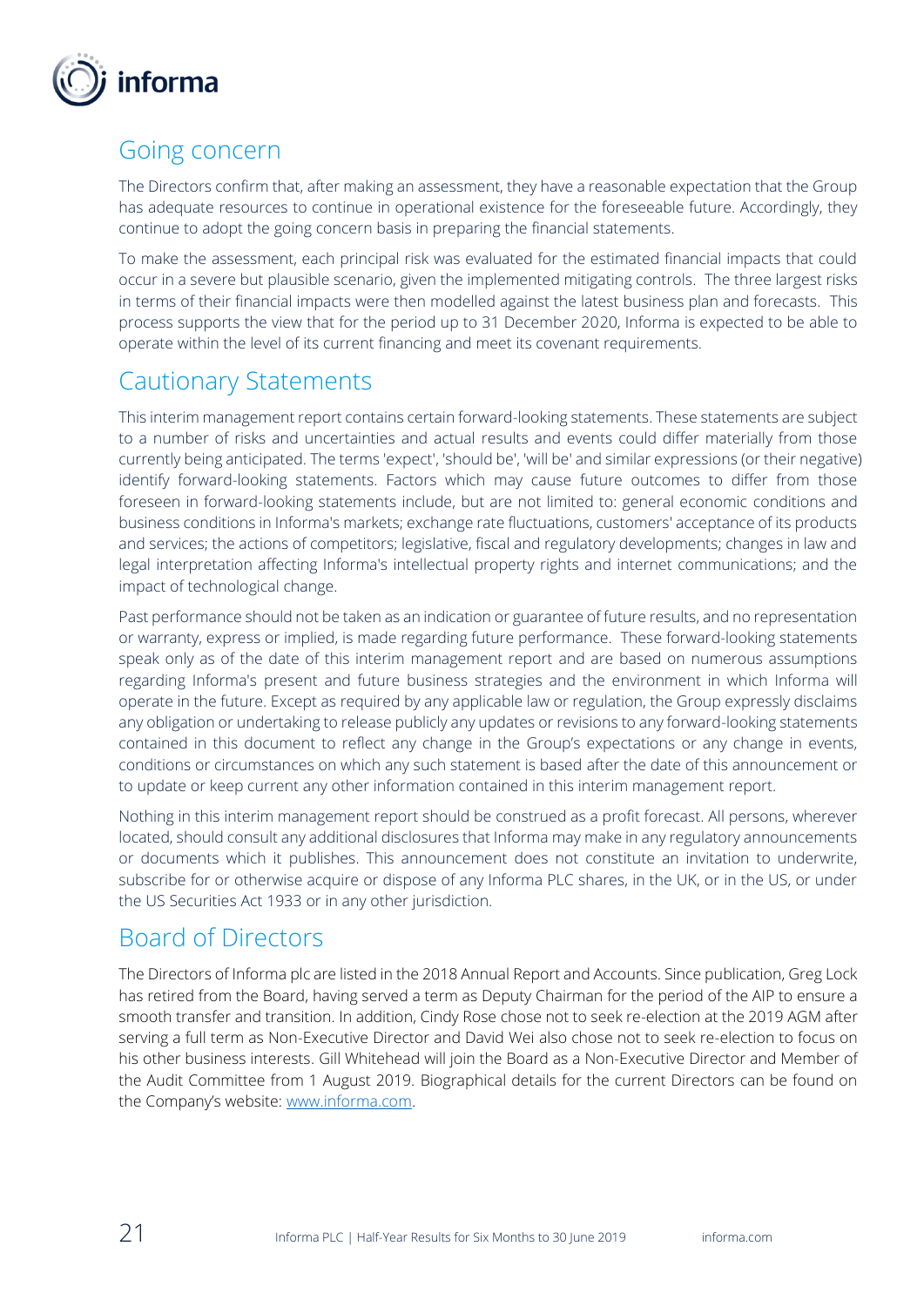

# Responsibility Statement

We confirm that to the best of our knowledge:

- a) the consolidated interim financial statements have been prepared in accordance with IAS 34 'Interim Financial Reporting' as adopted by the European Union;
- b) the consolidated interim financial statements, which have been prepared in accordance with the applicable set of accounting standards, give a true and fair view of the assets, liabilities, financial position and profit or loss of the issuer, or the undertakings included in the consolidation as a whole as required by DTR 4.2.4R;
- c) the interim management report includes a fair review of the information required by DTR 4.2.7R, namely;
	- i. an indication of important events that have occurred during the first six months of the financial year and their impact on the consolidated interim financial statements; and
	- ii. a description of the principal risks and uncertainties for the remaining six months of the financial year.
- d) the interim management report includes, as required by DTR 4.2.8, a fair review of material relatedparty transactions that have taken place in the first six months of the financial year and any material changes in the related-party transactions described in the 2018 Annual Report; and

Approved by the Board on 23 July 2019 and signed on its behalf by:

Stephen A. Carter Gareth Wright

Chief Executive Chief Executive Chief Executive Group Finance Director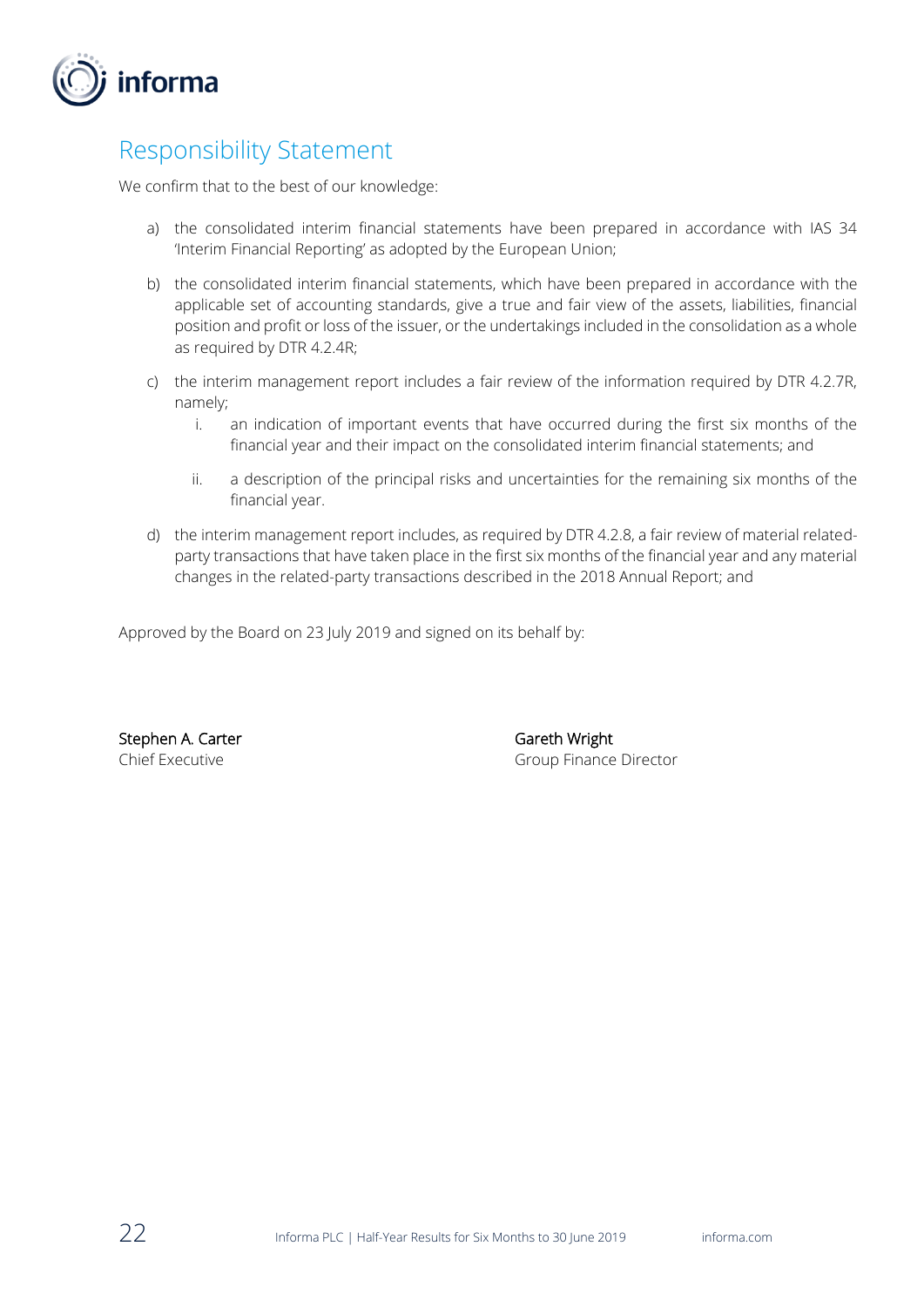

# Independent Review Report to Informa PLC

We have been engaged by the company to review the Condensed set of Financial Statements in the halfyearly financial report for the six months ended 30 June 2019 which comprises the Condensed Consolidated Income Statement, the Condensed Consolidated Statement of Comprehensive Income, the Condensed Consolidated Statement of Changes in Equity, the Condensed Consolidated Balance Sheet, the Condensed Consolidated Cash Flow Statement, and related notes 1 to 19. We have read the other information contained in the half-yearly financial report and considered whether it contains any apparent misstatements or material inconsistencies with the information in the Condensed set of Consolidated Financial Statements.

This report is made solely to the company in accordance with International Standard on Review Engagements (UK and Ireland) 2410 "Review of Interim Financial Information Performed by the Independent Auditor of the Entity" issued by the Financial Reporting Council. Our work has been undertaken so that we might state to the company those matters we are required to state to it in an independent review report and for no other purpose. To the fullest extent permitted by law, we do not accept or assume responsibility to anyone other than the company, for our review work, for this report, or for the conclusions we have formed.

## **Directors' responsibilities**

The half-yearly financial report is the responsibility of, and has been approved by, the Directors. The Directors are responsible for preparing the half-yearly financial report in accordance with the Disclosure and Transparency Rules of the United Kingdom's Financial Conduct Authority.

As disclosed in Note 1, the annual financial statements of the Group are prepared in accordance with IFRSs as adopted by the European Union. The condensed set of financial statements included in this half-yearly financial report has been prepared in accordance with International Accounting Standard 34 "Interim Financial Reporting" as adopted by the European Union.

#### **Our responsibility**

Our responsibility is to express to the Company a conclusion on the condensed set of financial statements in the half-yearly financial report based on our review.

#### **Scope of review**

We conducted our review in accordance with International Standard on Review Engagements (UK and Ireland) 2410 "Review of Interim Financial Information Performed by the Independent Auditor of the Entity" issued by the Financial Reporting Council for use in the United Kingdom. A review of interim financial information consists of making inquiries, primarily of persons responsible for financial and accounting matters, and applying analytical and other review procedures. A review is substantially less in scope than an audit conducted in accordance with International Standards on Auditing (UK) and consequently does not enable us to obtain assurance that we would become aware of all significant matters that might be identified in an audit. Accordingly, we do not express an audit opinion.

#### **Conclusion**

Based on our review, nothing has come to our attention that causes us to believe that the condensed set of financial statements in the half-yearly financial report for the six months ended 30 June 2019 is not prepared, in all material respects, in accordance with International Accounting Standard 34 as adopted by the European Union and the Disclosure and Transparency Rules of the United Kingdom's Financial Conduct Authority.

# Deloitte LLP

Statutory Auditor London, UK 23 July 2019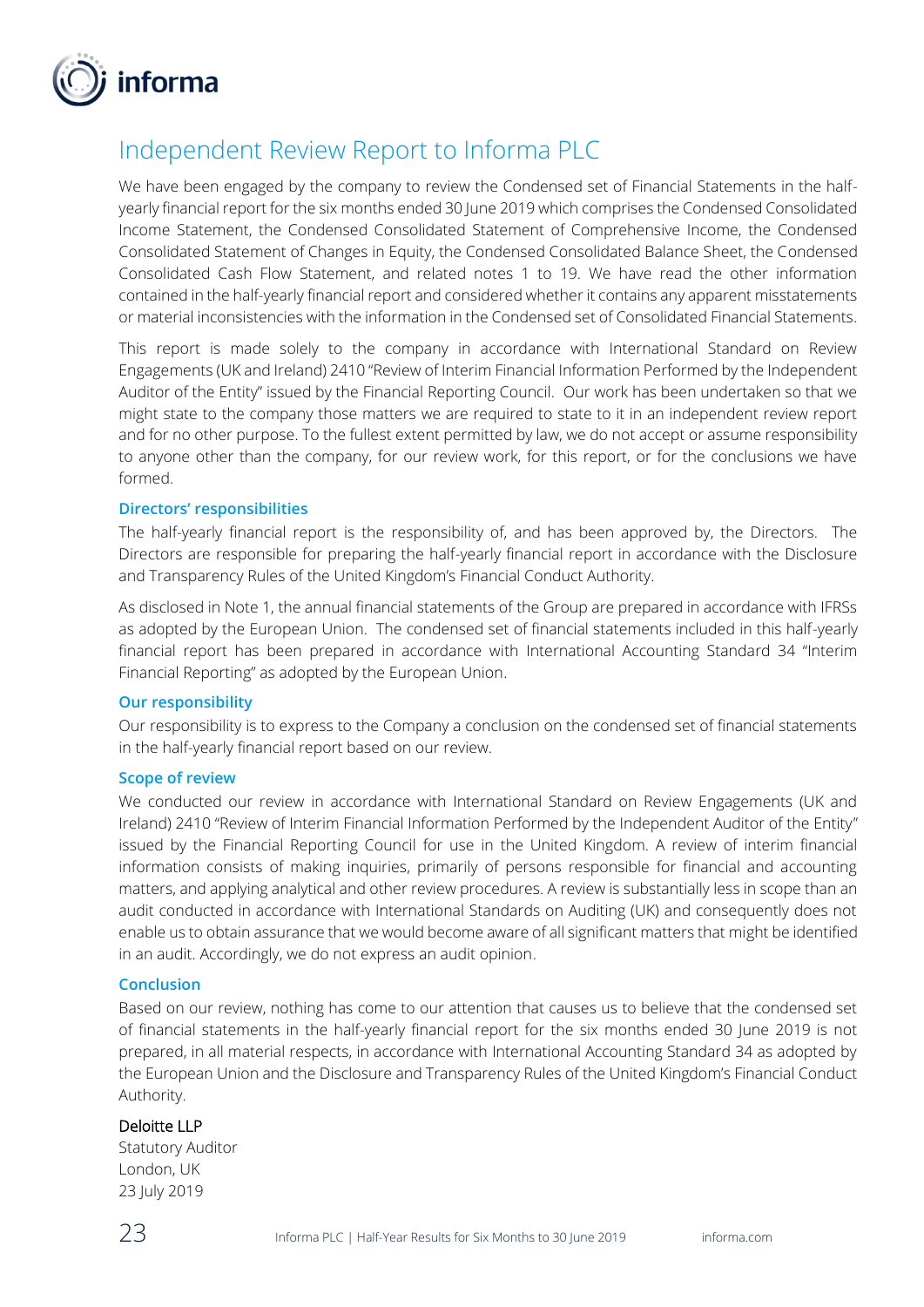

# Condensed Consolidated Income Statement

For the six months ended 30 June 2019

<sup>1</sup>Restatement see Note 15

All results relate to continuing operations. Adjusting items are detailed in Note 4.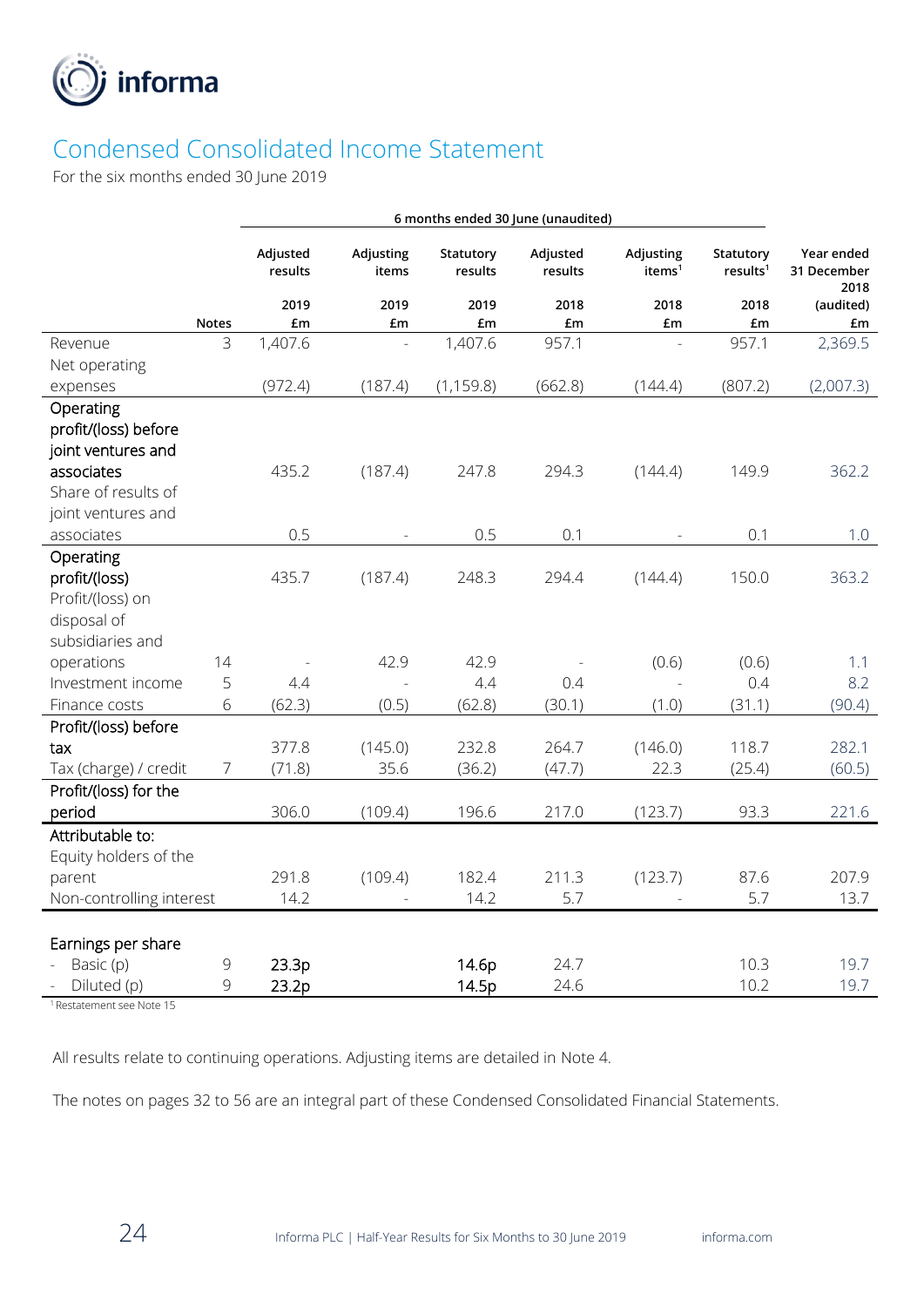

# Condensed Consolidated Statement of Comprehensive Income

For the six months ended 30 June 2019

|                                                        | 6 months ended | 6 months ended | Year ended        |
|--------------------------------------------------------|----------------|----------------|-------------------|
|                                                        | 30 June        | 30 June        | 31 December       |
|                                                        | 2019           | 20181          | 2018 <sup>1</sup> |
|                                                        | (unaudited)    | (unaudited)    | (audited)         |
|                                                        | £m             | £m             | £m                |
| Profit for the period                                  | 196.6          | 93.3           | 221.6             |
| Items that will not be reclassified subsequently to    |                |                |                   |
| profit or loss:                                        |                |                |                   |
| Actuarial (loss)/gain on defined benefit pension       |                |                |                   |
| schemes                                                | (10.9)         | 9.2            | (14.3)            |
| Tax relating to items that will not be reclassified to |                |                |                   |
| profit or loss                                         | 1.9            | (2.5)          | 1.3               |
| Total items that will not be reclassified subsequently |                |                |                   |
| to profit or loss                                      | (9.0)          | 6.7            | (13.0)            |
| Items that may be reclassified subsequently to profit  |                |                |                   |
| or loss:                                               |                |                |                   |
| Recycling of exchange losses arising on disposal of    |                |                |                   |
| foreign operations                                     | (0.2)          |                |                   |
| Exchange gain/(loss) on translation of foreign         |                |                |                   |
| operations                                             | 39.2           | 101.5          | 236.0             |
| Exchange (loss)/gain on net investment hedge debt      | (14.9)         | (39.1)         | (91.3)            |
| Loss on derivate hedges                                | (10.1)         |                | (22.4)            |
| Total items that may be reclassified subsequently to   |                |                |                   |
| profit or loss                                         | 14.0           | 62.4           | 122.3             |
| Other comprehensive income for the period              | 5.0            | 69.1           | 109.3             |
| Total comprehensive income for the period              | 201.6          | 162.4          | 330.9             |
|                                                        |                |                |                   |
| Total comprehensive income attributable to:            |                |                |                   |
| - Equity holders of the parent                         | 187.9          | 156.8          | 314.7             |
| - Non-controlling interest                             | 13.7           | 5.6            | 16.2              |

1Restatement see Note 15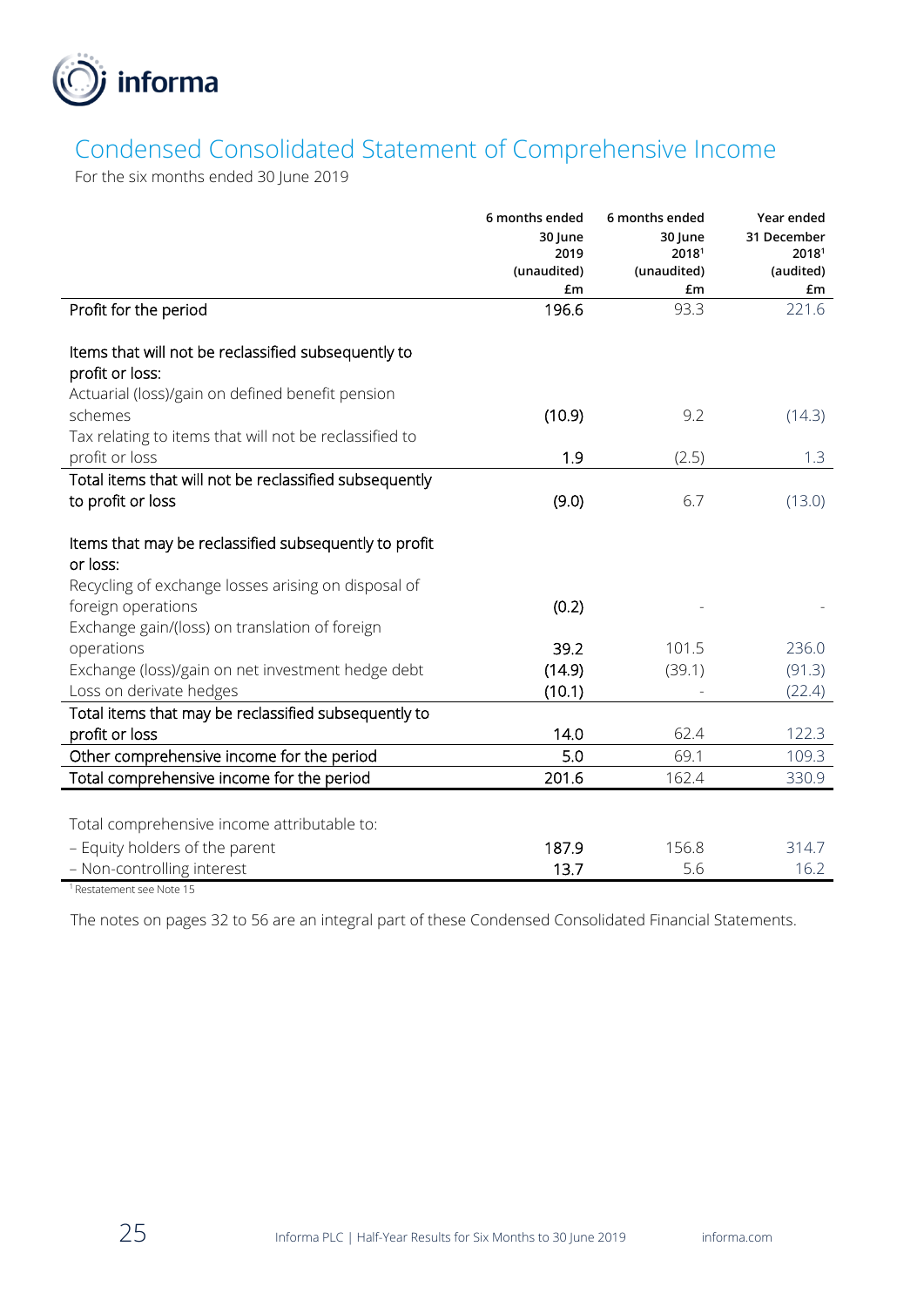

# Condensed Consolidated Statement of Changes In Equity

For the six months ended 30 June 2019 (unaudited)

|                               |                          | Share              |                        |                   |                      |                    | Non-                    |                 |
|-------------------------------|--------------------------|--------------------|------------------------|-------------------|----------------------|--------------------|-------------------------|-----------------|
|                               | Share<br>capital         | premium<br>account | Translation<br>reserve | Other<br>reserves | Retained<br>earnings | Total <sup>1</sup> | controlling<br>interest | Total<br>equity |
|                               | £m                       | £m                 | £m                     | £m                | £m                   | £m                 | £m                      | £m              |
| At 31 December 2018 as        |                          |                    |                        |                   |                      |                    |                         |                 |
| previously reported           | 1.3                      | 905.3              | 51.9                   | 1,974.5           | 2,933.8              | 5,866.8            | 193.4                   | 6,060.2         |
| Restatement (see note 15)     |                          |                    | 11.4                   |                   |                      | 11.4               |                         | 11.4            |
| At 31 December 2018           |                          |                    |                        |                   |                      |                    |                         |                 |
| restated                      | 1.3                      | 905.3              | 63.3                   | 1,974.5           | 2,933.8              | 5,878.2            | 193.4                   | 6,071.6         |
| Effect of initial application |                          |                    |                        |                   |                      |                    |                         |                 |
| of IFRS 16 (see note 16)      |                          |                    |                        |                   | 5.8                  | 5.8                |                         | 5.8             |
| Tax relating to initial       |                          |                    |                        |                   |                      |                    |                         |                 |
| application of IFRS 16        | $\overline{\phantom{a}}$ |                    |                        |                   | (1.0)                | (1.0)              |                         | (1.0)           |
| At 1 January 2019 as          |                          |                    |                        |                   |                      |                    |                         |                 |
| restated for IFRS 16          | 1.3                      | 905.3              | 63.3                   | 1,974.5           | 2,938.6              | 5,883.0            | 193.4                   | 6,076.4         |
| Profit for the period         |                          |                    |                        |                   | 182.4                | 182.4              | 14.2                    | 196.6           |
| Recycling of exchange         |                          |                    |                        |                   |                      |                    |                         |                 |
| losses on disposal            |                          |                    | (0.2)                  |                   |                      | (0.2)              |                         | (0.2)           |
| Exchange gain on              |                          |                    |                        |                   |                      |                    |                         |                 |
| translation of foreign        |                          |                    |                        |                   |                      |                    |                         |                 |
| operations                    |                          |                    | 39.7                   |                   |                      | 39.7               | (0.5)                   | 39.2            |
| Exchange loss on net          |                          |                    |                        |                   |                      |                    |                         |                 |
| investment hedge debt         |                          |                    | (14.9)                 |                   |                      | (14.9)             |                         | (14.9)          |
| Loss arising on derivative    |                          |                    |                        |                   |                      |                    |                         |                 |
| hedges                        |                          |                    | (10.1)                 |                   |                      | (10.1)             |                         | (10.1)          |
| Actuarial loss on defined     |                          |                    |                        |                   |                      |                    |                         |                 |
| benefit pension schemes       |                          |                    |                        |                   | (10.9)               | (10.9)             |                         | (10.9)          |
| Tax relating to components    |                          |                    |                        |                   |                      |                    |                         |                 |
| of other comprehensive        |                          |                    |                        |                   |                      |                    |                         |                 |
| income                        |                          |                    |                        |                   | 1.9                  | 1.9                |                         | 1.9             |
| Total comprehensive           |                          |                    |                        |                   |                      |                    |                         |                 |
| income for the period         |                          |                    | 14.5                   |                   | 173.4                | 187.9              | 13.7                    | 201.6           |
| Dividends to shareholders     |                          |                    |                        |                   | (185.8)              | (185.8)            |                         | (185.8)         |
| Dividend to Non-controlling   |                          |                    |                        |                   |                      |                    |                         |                 |
| interests                     |                          |                    |                        |                   |                      |                    | (11.5)                  | (11.5)          |
| Share award expense           |                          |                    |                        | 5.3               |                      | 5.3                |                         | 5.3             |
| Own shares purchased          |                          |                    |                        | (1.2)             |                      | (1.2)              |                         | (1.2)           |
| Transfer of vested LTIPs      |                          |                    |                        | (5.7)             | 5.7                  |                    |                         |                 |
| NCI arising on purchase of    |                          |                    |                        |                   |                      |                    |                         |                 |
| business                      |                          |                    |                        |                   |                      |                    | 0.1                     | 0.1             |
| NCI on disposal of business   |                          |                    |                        | 1.2               |                      | 1.2                | (0.5)                   | 0.7             |
| At 30 June 2019               | 1.3                      | 905.3              | 77.8                   | 1,974.1           | 2,931.9              | 5,890.4            | 195.2                   | 6,085.6         |

<sup>1</sup>Total attributable to equity holders of the parent,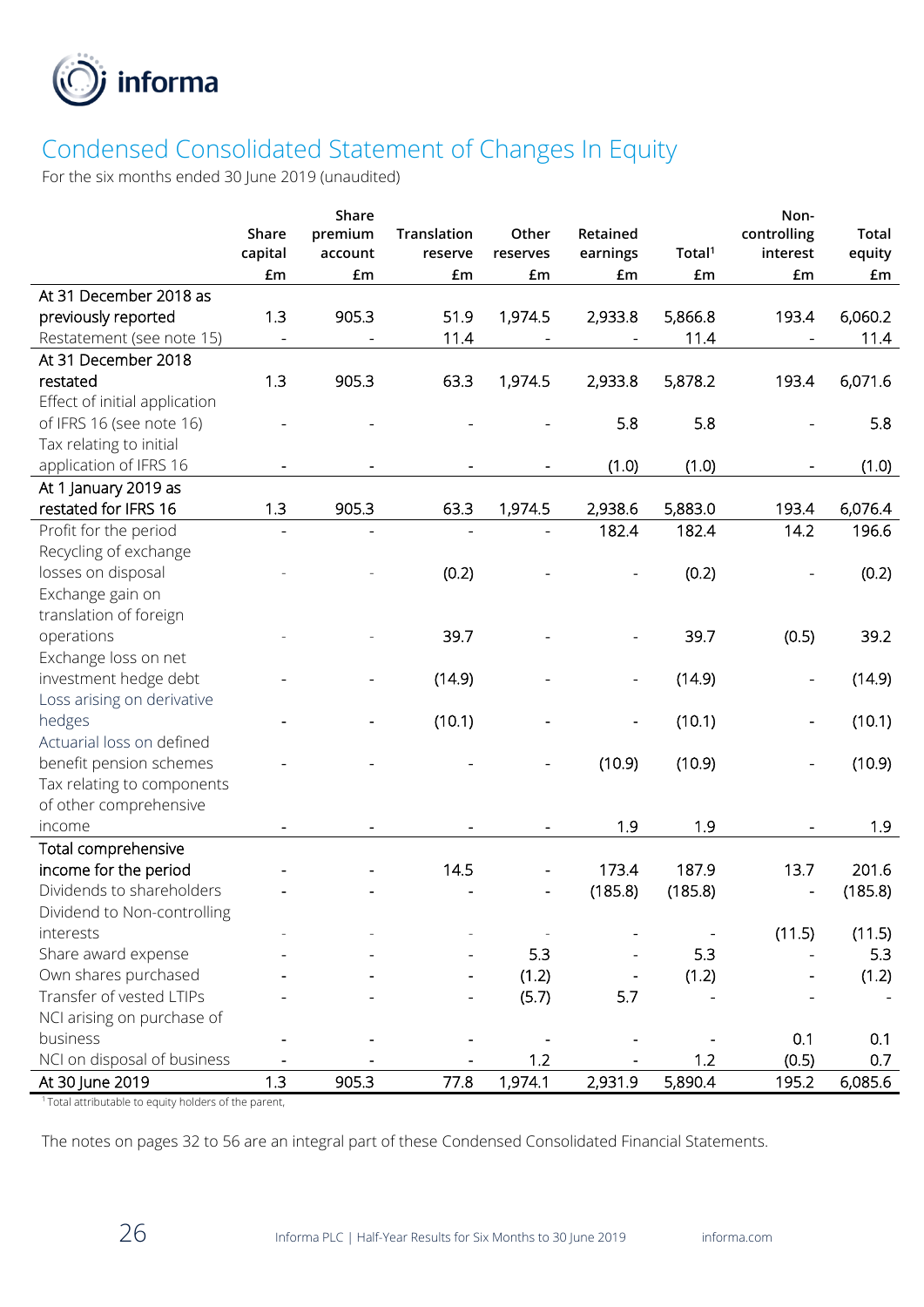

# Condensed Consolidated Statement of Changes in Equity (Continued)

For the six months ended 30 June 2018 (unaudited and restated)

|                            |         | Share   |                    |            |                       |                     | Non-                  |                     |
|----------------------------|---------|---------|--------------------|------------|-----------------------|---------------------|-----------------------|---------------------|
|                            | Share   | premium | <b>Translation</b> | Other      | Retained              |                     | controlling           | <b>Total</b>        |
|                            | capital | account | reserve            | reserves   | earnings <sup>2</sup> | Total <sup>12</sup> | interest <sup>2</sup> | equity <sup>2</sup> |
|                            | £m      | £m      | £m                 | £m         | £m                    | £m                  | £m                    | £m                  |
| At 1 January 2018          | 0.8     | 905.3   | (56.5)             | (1, 568.7) | 2,936.8               | 2,217.7             | 11.3                  | 2,229.0             |
| Profit for the period      |         |         |                    |            | 87.6                  | 87.6                | 5.7                   | 93.3                |
| Exchange gain on           |         |         |                    |            |                       |                     |                       |                     |
| translation of foreign     |         |         |                    |            |                       |                     |                       |                     |
| operations                 |         |         | 101.6              |            |                       | 101.6               | (0.1)                 | 101.5               |
| Exchange loss on net       |         |         |                    |            |                       |                     |                       |                     |
| investment hedge debt      |         |         | (39.1)             |            |                       | (39.1)              |                       | (39.1)              |
| Actuarial gain on defined  |         |         |                    |            |                       |                     |                       |                     |
| benefit pension schemes    |         |         |                    |            | 9.2                   | 9.2                 |                       | 9.2                 |
| Tax relating to            |         |         |                    |            |                       |                     |                       |                     |
| components of other        |         |         |                    |            |                       |                     |                       |                     |
| comprehensive income       |         |         |                    |            | (2.5)                 | (2.5)               |                       | (2.5)               |
| Total comprehensive        |         |         |                    |            |                       |                     |                       |                     |
| income for the period      |         |         | 62.5               |            | 94.3                  | 156.8               | 5.6                   | 162.4               |
| Dividends to shareholders  |         |         |                    |            | (113.6)               | (113.6)             |                       | (113.6)             |
| Dividend to Non-           |         |         |                    |            |                       |                     |                       |                     |
| controlling interests      |         |         |                    |            |                       |                     | (2.1)                 | (2.1)               |
| Share award expense        |         |         |                    | 2.4        |                       | 2.4                 |                       | 2.4                 |
| Issue of shares associated |         |         |                    |            |                       |                     |                       |                     |
| with UBM acquisition       | 0.5     |         |                    | 3,544.6    |                       | 3,545.1             |                       | 3,545.1             |
| Own shares purchased       |         |         |                    | (3.0)      |                       | (3.0)               |                       | (3.0)               |
| Transfer of vested LTIPs   |         |         |                    | (3.9)      | 3.9                   |                     |                       |                     |
| NCI arising from purchase  |         |         |                    |            |                       |                     |                       |                     |
| of subsidiary              |         |         |                    |            |                       |                     | 175.8                 | 175.8               |
| Non-controlling interest   |         |         |                    |            |                       |                     |                       |                     |
| and put option             |         |         |                    | (6.6)      |                       | (6.6)               |                       | (6.6)               |
| At 30 June 2018            | 1.3     | 905.3   | 6.0                | 1,964.8    | 2,921.4               | 5,798.8             | 190.6                 | 5,989.4             |

<sup>1</sup> Total attributable to equity holders of the parent

<sup>2</sup> Restatement see Note 15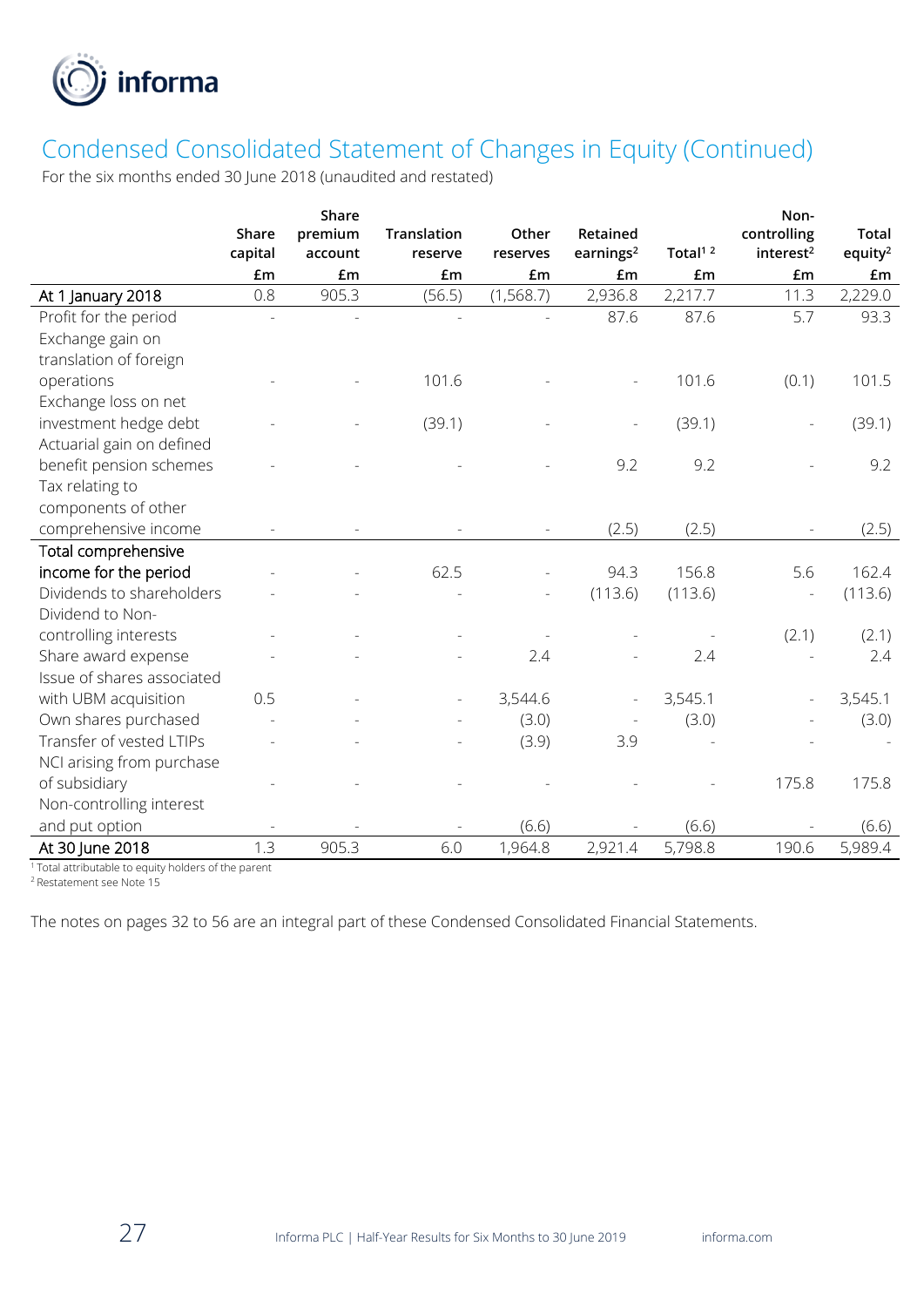

# Condensed Consolidated Statement of Changes in Equity (Continued)

For the twelve months ended 31 December 2018 (audited and restated)

|                                                                 | Share   |         |                      |            |                | Non-               |             |                       |
|-----------------------------------------------------------------|---------|---------|----------------------|------------|----------------|--------------------|-------------|-----------------------|
|                                                                 | Share   | premium | <b>Translation</b>   | Other      | Retained       |                    | controlling | <b>Total</b>          |
|                                                                 | capital | account | reserve <sup>2</sup> | reserves   | earnings $1,2$ | Total <sup>1</sup> | interests   | equity <sup>1,2</sup> |
|                                                                 | £m      | £m      | £m                   | £m         | £m             | £m                 | £m          | £m                    |
| At 1 January 2018                                               | 0.8     | 905.3   | (56.5)               | (1, 568.7) | 2,936.8        | 2,217.7            | 11.3        | 2,229.0               |
| Profit for the year                                             |         |         |                      |            | 207.9          | 207.9              | 13.7        | 221.6                 |
| Exchange gain on translation                                    |         |         |                      |            |                |                    |             |                       |
| of foreign operations <sup>2</sup>                              |         |         | 233.5                |            |                | 233.5              | 2.5         | 236.0                 |
| Exchange loss on net                                            |         |         |                      |            |                |                    |             |                       |
| investment hedge debt                                           |         |         | (91.3)               |            |                | (91.3)             |             | (91.3)                |
| Loss arising on derivative                                      |         |         |                      |            |                |                    |             |                       |
| hedges                                                          |         |         | (22.4)               |            |                | (22.4)             |             | (22.4)                |
| Actuarial loss on defined                                       |         |         |                      |            |                |                    |             |                       |
| benefit pension schemes                                         |         |         |                      |            | (14.3)         | (14.3)             |             | (14.3)                |
| Tax relating to components                                      |         |         |                      |            |                |                    |             |                       |
| of other comprehensive                                          |         |         |                      |            |                |                    |             |                       |
| income                                                          |         |         |                      |            | 1.3            | 1.3                |             | 1.3                   |
| Total comprehensive income                                      |         |         |                      |            |                |                    |             |                       |
| for the year                                                    |         |         | 119.8                |            | 194.9          | 314.7              | 16.2        | 330.9                 |
| Dividends to Shareholders                                       |         |         |                      |            | (201.8)        | (201.8)            |             | (201.8)               |
| Dividends to non-controlling                                    |         |         |                      |            |                |                    |             |                       |
| interests                                                       |         |         |                      |            |                |                    | (8.6)       | (8.6)                 |
| Share award expense                                             |         |         |                      | 8.1        |                | 8.1                |             | 8.1                   |
| Issue of share capital                                          | 0.5     |         |                      | 3,546.8    |                | 3,547.3            |             | 3,547.3               |
| Own shares purchased                                            |         |         |                      | (3.5)      |                | (3.5)              |             | (3.5)                 |
| Transfer of vested LTIPs                                        |         |         |                      | (3.9)      | 3.9            |                    |             |                       |
| NCI arising from purchase of                                    |         |         |                      |            |                |                    |             |                       |
| subsidiary                                                      |         |         |                      |            |                |                    | 176.8       | 176.8                 |
| Adjustment to NCI arising                                       |         |         |                      |            |                |                    |             |                       |
| from exercise of put option                                     |         |         |                      | (4.3)      |                | (4.3)              | (2.3)       | (6.6)                 |
| At 31 December 2018                                             | 1.3     | 905.3   | 63.3                 | 1,974.5    | 2,933.8        | 5,878.2            | 193.4       | 6,071.6               |
| <sup>1</sup> Total attributable to equity holders of the parent |         |         |                      |            |                |                    |             |                       |

<sup>2</sup> Restatement see Note 15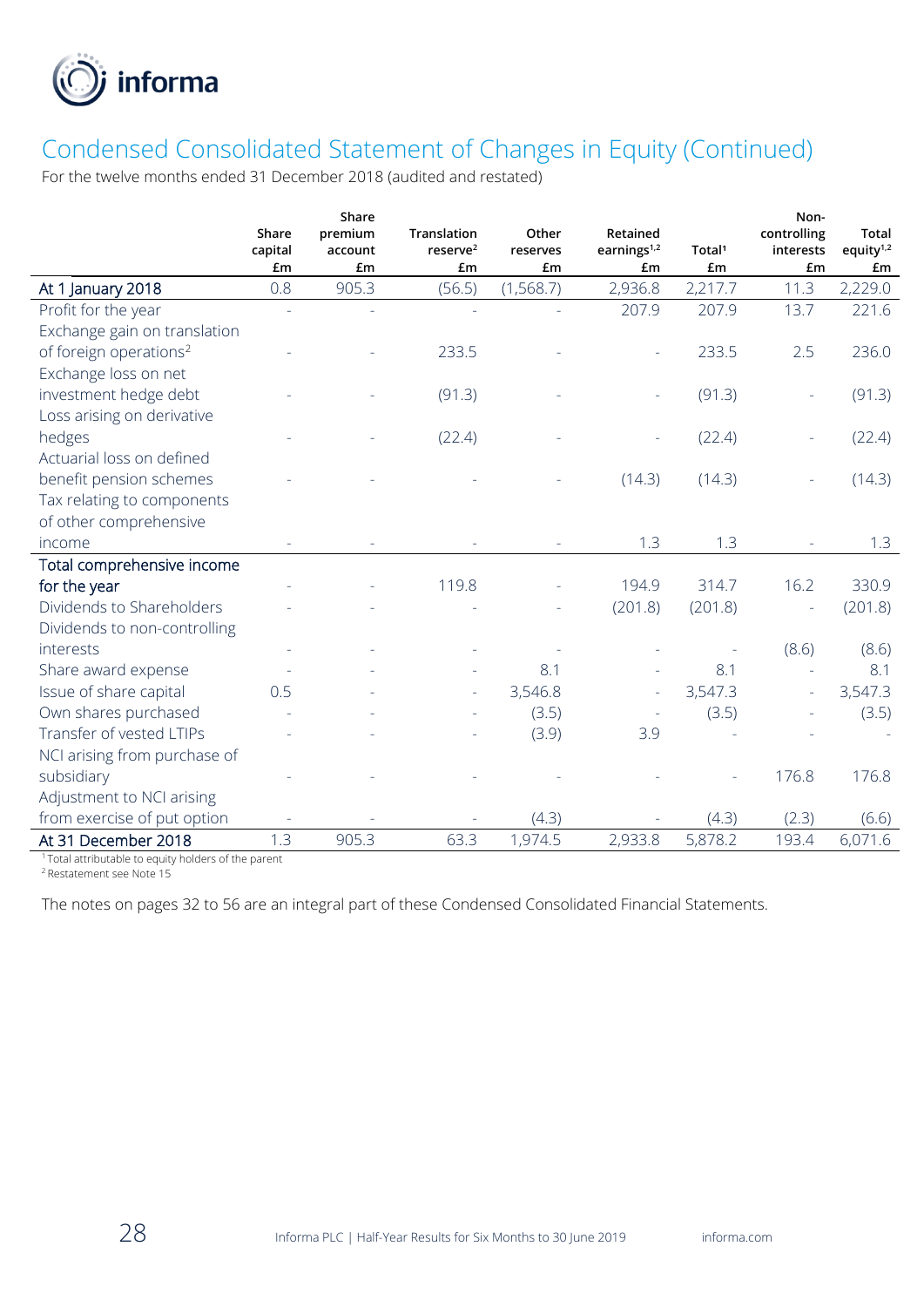

# Condensed Consolidated Balance Sheet

|                                                                         |              | 30 June 2019 | 30 June 2018 <sup>1</sup> | 31 Dec 2018 <sup>1</sup> |
|-------------------------------------------------------------------------|--------------|--------------|---------------------------|--------------------------|
| (Unaudited)                                                             | <b>Notes</b> | £m           | £m                        | £m                       |
| Goodwill                                                                |              | 6,328.7      | 6,235.9                   | 6,343.9                  |
| Other intangible assets                                                 |              | 3,726.5      | 3,951.5                   | 3,854.4                  |
| Property and equipment                                                  |              | 70.9         | 73.5                      | 69.7                     |
| Right of use assets                                                     |              | 277.2        |                           |                          |
| Investments in joint ventures and associates                            |              | 19.3         | 18.0                      | 19.1                     |
| Other investments                                                       |              | 5.2          | 4.6                       | 5.1                      |
| Deferred tax assets                                                     |              | 7.0          | 8.7                       | 24.2                     |
| Retirement benefit surplus                                              |              | 4.8          | 4.7                       | 4.5                      |
| Finance lease receivables                                               |              | 12.9         |                           |                          |
| Other receivables                                                       |              | 1.3          | 7.0                       | 6.3                      |
| Derivative financial instruments                                        |              | 3.2          | 1.5                       | 1.5                      |
| Non-current assets                                                      |              | 10,457.0     | 10,305.4                  | 10,328.7                 |
| Inventory                                                               |              | 45.8         | 57.2                      | 50.9                     |
| Trade and other receivables                                             |              | 495.7        | 530.8                     | 400.4                    |
| Current tax asset                                                       |              | 12.8         | 25.3                      | 15.9                     |
| Cash at bank and in hand                                                | 11           | 316.9        | 131.5                     | 168.8                    |
| Finance lease receivables                                               |              | 1.6          |                           |                          |
| Derivative financial instruments                                        |              |              | 0.2                       |                          |
| Assets classified as held for sale                                      |              |              |                           | 79.1                     |
| Current assets                                                          |              | 872.8        | 745.0                     | 715.1                    |
| <b>Total assets</b>                                                     |              | 11,329.8     | 11,050.4                  | 11,043.8                 |
| <b>Borrowings</b>                                                       | 12           | (49.5)       | (448.8)                   | (200.8)                  |
| Lease liabilities                                                       |              | (34.1)       |                           |                          |
| Derivative financial instruments                                        |              | (70.8)       | (15.4)                    | (10.1)                   |
| Current tax liabilities                                                 |              | (87.6)       | (96.8)                    | (96.2)                   |
| Provisions                                                              |              | (54.9)       | (54.4)                    | (63.4)                   |
| Trade and other payables                                                |              | (397.4)      | (441.2)                   | (445.2)                  |
| Deferred income                                                         |              | (780.2)      | (792.2)                   | (701.2)                  |
| Liabilities directly associated with assets classified as held for sale |              |              |                           | (13.9)                   |
| <b>Current liabilities</b>                                              |              | (1,474.5)    | (1,848.8)                 | (1,530.8)                |
| Borrowings                                                              | 12           | (2,758.4)    | (2,395.0)                 | (2,626.2)                |
| Lease liabilities                                                       |              | (299.7)      |                           |                          |
| Derivative financial instruments                                        |              | (47.5)       | (71.4)                    | (94.0)                   |
| Deferred tax liabilities                                                |              | (593.8)      | (625.9)                   | (619.7)                  |
| Retirement benefit obligation                                           |              | (44.7)       | (17.9)                    | (37.5)                   |
| Provisions                                                              |              | (12.0)       | (40.2)                    | (30.1)                   |
| Non-current tax liabilities                                             |              |              | (11.1)                    |                          |
| Trade and other payables                                                |              | (13.6)       | (50.7)                    | (33.9)                   |
| Non-current liabilities                                                 |              | (3,769.7)    | (3, 212.2)                | (3,441.4)                |
| <b>Total liabilities</b>                                                |              | (5,244.2)    | (5,061.0)                 | (4,972.2)                |
| Net assets                                                              |              | 6,085.6      | 5,989.4                   | 6,071.6                  |
| Equity                                                                  |              |              |                           |                          |
| Share capital                                                           | 10           | 1.3          | 1.3                       | 1.3                      |
| Share premium account                                                   |              | 905.3        | 905.3                     | 905.3                    |
| Translation reserve                                                     |              | 77.8         | 6.0                       | 63.3                     |
| Other reserves                                                          |              | 1,974.1      | 1,964.8                   | 1,974.5                  |
| Retained earnings                                                       |              | 2,931.9      | 2,921.4                   | 2,933.8                  |
| Equity attributable to equity holders of the parent                     |              | 5,890.4      | 5,798.8                   | 5,878.2                  |
| Non-controlling interest                                                |              | 195.2        | 190.6                     | 193.4                    |
| <b>Total equity</b>                                                     |              | 6,085.6      | 5,989.4                   | 6,071.6                  |

<sup>1</sup>Restated amounts see note 15; December 31 2018 results were audited

The notes on pages 32 to 56 are an integral part of these Condensed Consolidated Financial Statements. The Board of Directors approved these Condensed Consolidated Financial Statements on 23 July 2019.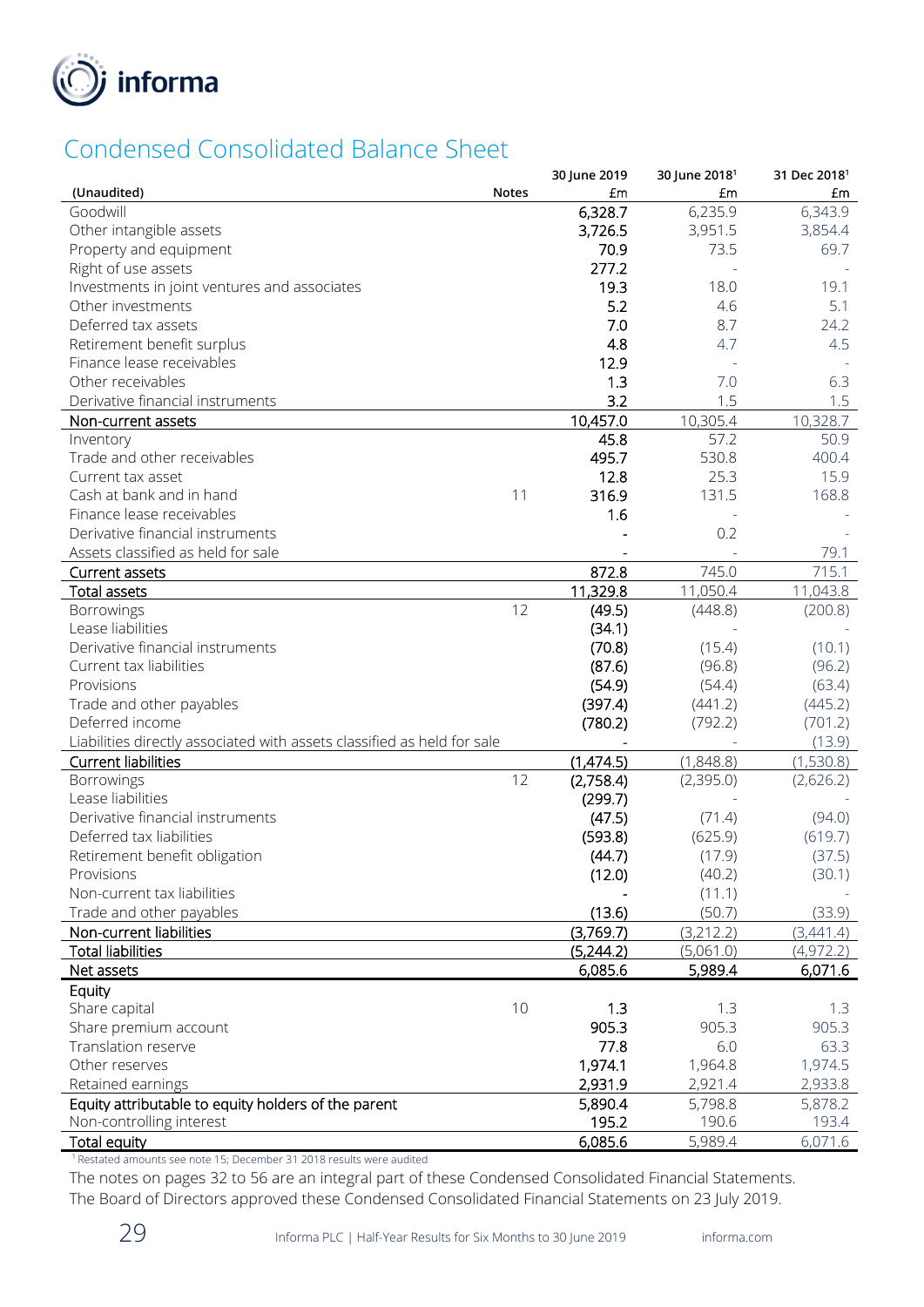

# Condensed Consolidated Cash Flow Statement

For the six months ended 30 June 2019

|                                                                |              | 6 months<br>ended | 6 months<br>ended        | Year ended<br>31 December |
|----------------------------------------------------------------|--------------|-------------------|--------------------------|---------------------------|
|                                                                |              | 30 June 2019      | 30 June 2018             | 2018                      |
|                                                                |              | (unaudited)       | (unaudited) <sup>1</sup> | (audited)                 |
|                                                                | <b>Notes</b> | £m                | £m                       | £m                        |
| Operating activities                                           |              |                   |                          |                           |
| Cash generated by operations                                   | 11           | 419.5             | 187.3                    | 635.0                     |
| Income taxes paid                                              |              | (52.8)            | (26.5)                   | (82.4)                    |
| Interest paid                                                  |              | (51.2)            | (21.5)                   | (66.3)                    |
| Net cash inflow from operating activities                      |              | 315.5             | 139.3                    | 486.3                     |
| Investing activities                                           |              |                   |                          |                           |
| Interest received                                              |              | 0.6               | 0.5                      | 2.1                       |
| Purchase of property and equipment                             |              | (10.2)            | (15.2)                   | (23.4)                    |
| Proceeds on disposal of property and equipment                 |              |                   |                          | 0.4                       |
| Purchase of intangible software assets                         |              | (12.9)            | (12.0)                   | (30.2)                    |
| Product development cost additions                             |              | (3.1)             | (1.4)                    | (6.2)                     |
| Purchase of intangibles related to titles, brands and customer |              |                   |                          |                           |
| relationships                                                  |              | (28.9)            | (9.5)                    | (21.0)                    |
| Proceeds on disposal of other intangible assets                |              |                   |                          | (3.2)                     |
| Acquisition of subsidiaries & operations, net of cash acquired |              | (37.0)            | (521.2)                  | (593.6)                   |
| Acquisition of investment                                      |              |                   |                          | (5.3)                     |
| Cash inflow on disposal of subsidiaries and operations         |              | 164.2             | 8.2                      | (0.5)                     |
| Proceeds/(outflow) from disposal of other intangible assets    |              |                   | (3.4)                    | 7.4                       |
| Net cash inflow/(outflow) from investing activities            |              | 72.7              | (554.0)                  | (673.5)                   |
| Financing activities                                           |              |                   |                          |                           |
| Dividends paid to shareholders                                 | 8            | (185.6)           | (113.7)                  | (201.9)                   |
| Dividends paid to non-controlling interests                    |              | (11.5)            | (2.9)                    | (8.6)                     |
| Dividend paid in settlement of UBM acquisition liability       |              |                   | (59.0)                   | (59.0)                    |
| Proceeds from EMTN bond issuance                               |              |                   |                          | 872.7                     |
| Repayment of loans                                             |              | (228.2)           | (610.2)                  | (1, 179.4)                |
| New loan advances                                              |              | 192.6             | 982.5                    | 644.0                     |
| Repayment of private placement borrowings                      |              |                   |                          | (101.5)                   |
| New private placement borrowings                               |              |                   | 296.3                    | 313.6                     |
| Borrowing fees paid                                            |              | (2.9)             | (3.0)                    | (10.0)                    |
| Finance Lease receipts                                         |              | 1.4               |                          |                           |
| Lease repayments                                               |              | (13.9)            |                          |                           |
| Cash (outflow)/inflow from share capital                       |              | (1.2)             | (3.0)                    | 2.0                       |
| Net cash (outflow)/inflow from financing activities            |              | (249.3)           | 487.0                    | 271.9                     |
| Net increase in cash and cash equivalents (including cash      |              |                   |                          |                           |
| acquired)                                                      |              | 138.9             | 72.3                     | 84.7                      |
| Effect of foreign exchange rate changes                        |              | 3.6               | 0.3                      | (8.0)                     |
| Cash and cash equivalents at beginning of the year             |              | 124.9             | 48.2                     | 48.2                      |
| Cash and cash equivalents at end of period                     | 11           | 267.4             | 120.8                    | 124.9                     |

<sup>1</sup>Restated amounts see note 15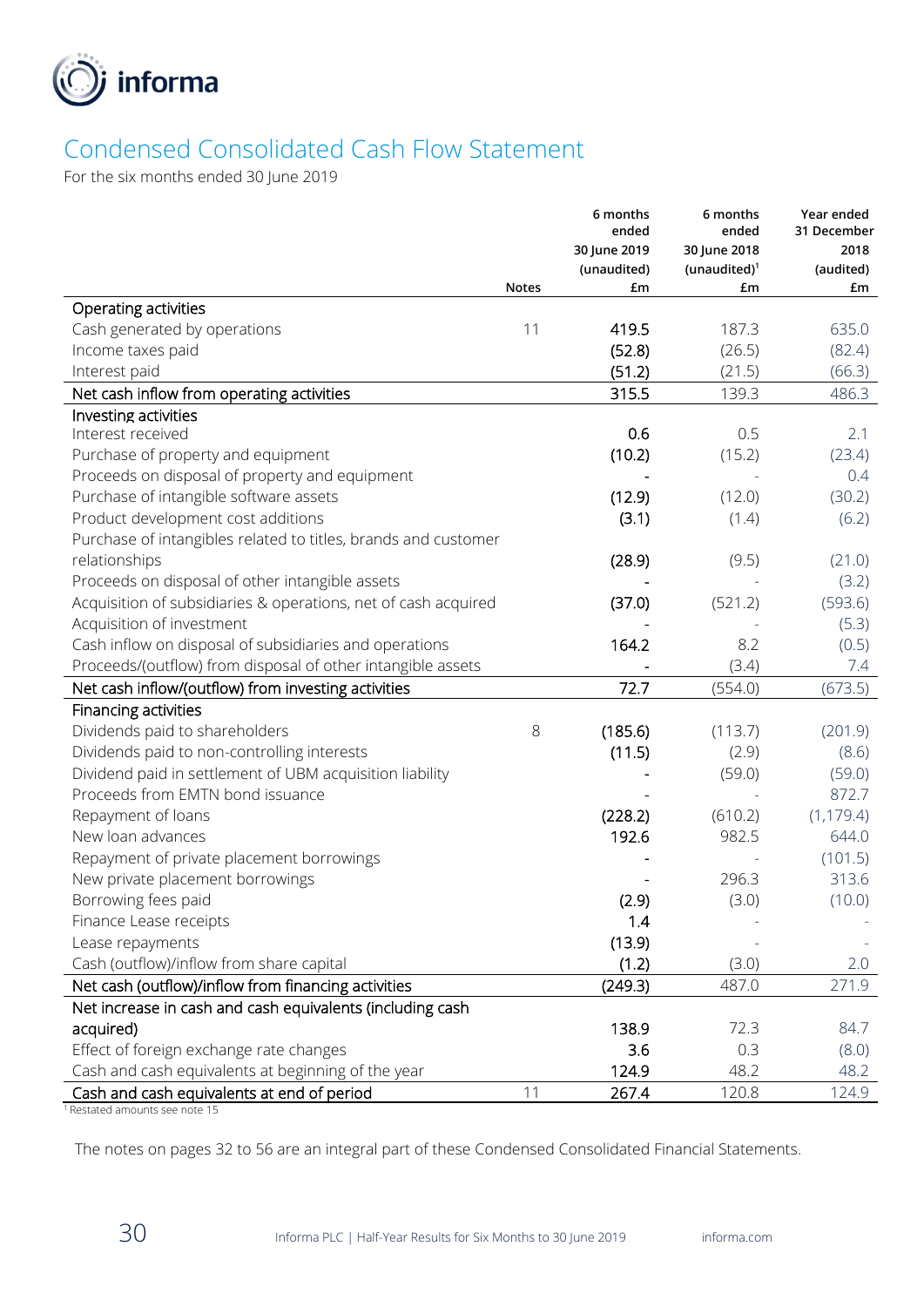

# Reconciliation of Movement in Net Debt

For the six months ended 30 June 2019

|                                                     |              | 6 months ended<br>30 June 2019<br>(unaudited) | 6 months ended<br>30 June 2018<br>(unaudited) | Year ended<br>31 December<br>2018<br>(audited) |
|-----------------------------------------------------|--------------|-----------------------------------------------|-----------------------------------------------|------------------------------------------------|
|                                                     | <b>Notes</b> | £m                                            | £m                                            | £m                                             |
| Increase in cash and cash equivalents in the period | 11           | 138.9                                         | 72.3                                          | 84.7                                           |
| Cash flows from net draw-down of borrowings and     |              |                                               |                                               |                                                |
| derivatives associated with debt instruments and    |              |                                               |                                               |                                                |
| finance leases                                      |              | 51.0                                          | (665.6)                                       | (539.4)                                        |
| Change in net debt resulting from cash flows        | 11           | 189.9                                         | (593.3)                                       | (454.7)                                        |
| Borrowings acquired with UBM plc                    |              |                                               | (702.6)                                       | (702.6)                                        |
| Non-cash movements including foreign exchange       | 11           | (24.8)                                        | (44.0)                                        | (151.5)                                        |
| Movement in net debt in the period (before opening  |              | 165.1                                         | (1, 339.9)                                    | (1,308.8)                                      |
| IFRS 16 debt)                                       |              |                                               |                                               |                                                |
| Net debt at beginning of the period                 | 11           | (2,681.9)                                     | (1, 373.1)                                    | (1, 373.1)                                     |
| IFRS 16 lease liabilities at 1 January 2019         | 11           | (343.6)                                       |                                               |                                                |
| IFRS 16 finance lease receivables at 1 January 2019 | 11           | 14.4                                          |                                               |                                                |
| Net debt at end of the period                       | 11           | (2,846.0)                                     | (2,713.0)                                     | (2,681.9)                                      |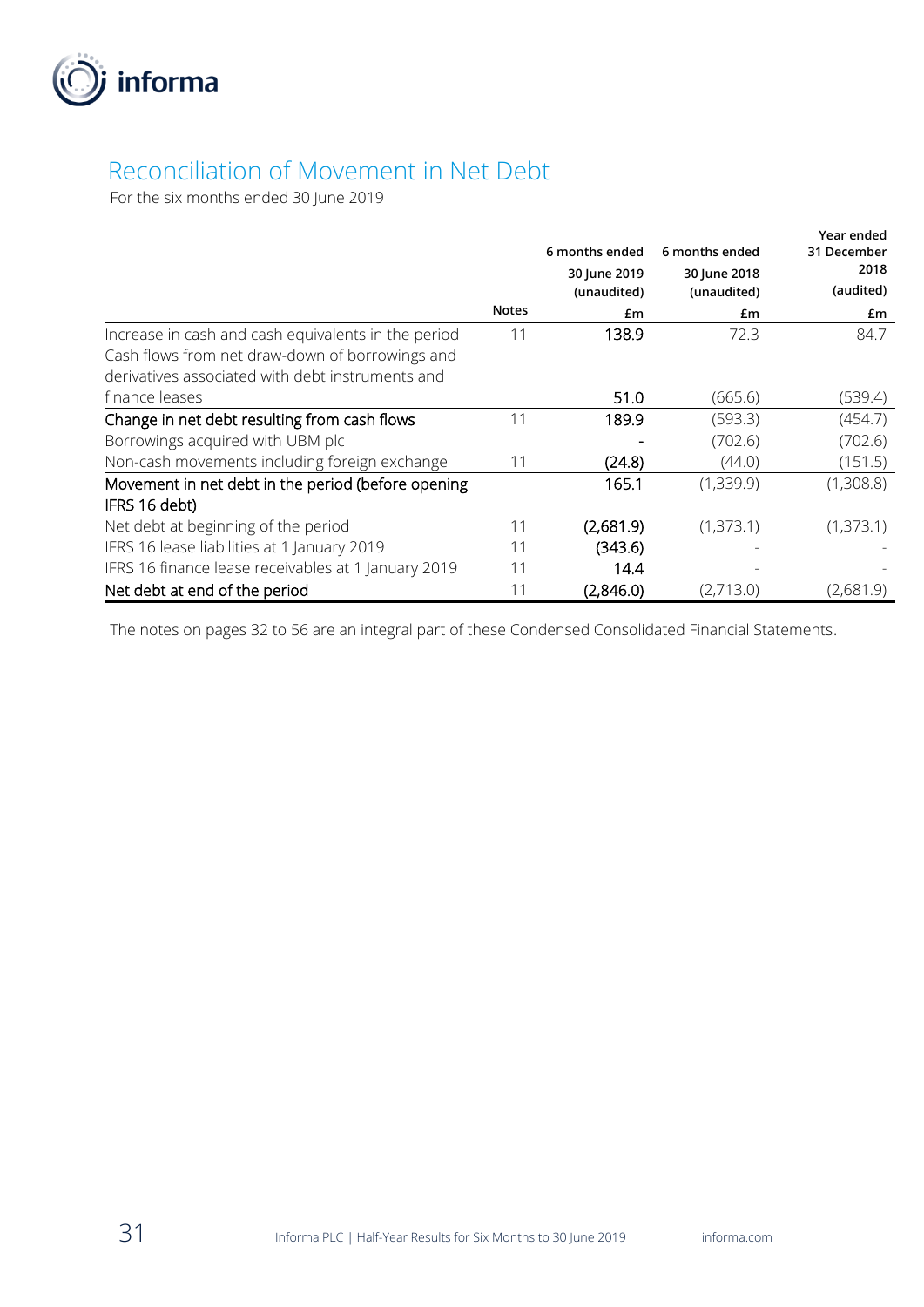

# Notes to the Condensed Consolidated Financial Statements

For the six months ended 30 June 2019

# **1. General information and basis of preparation**

Informa PLC (the 'Company') is a company incorporated in the United Kingdom under the Companies Act 2006 and is listed on the London Stock Exchange. The Company is a public company limited by shares and is registered in England and Wales with registration number 08860726. The address of the registered office is 5 Howick Place, London, SW1P 1WG.

The unaudited Condensed set of Consolidated Financial Statements as at 30 June 2019 and for the six months then ended comprise those of the Company and its subsidiaries and its interests in joint ventures and associates (together referred to as the 'Group').

These Condensed set of Consolidated Financial Statements were approved for issue by the Board of directors on 23 July 2019 and have been prepared in accordance with International Accounting Standard (IAS) 34 *Interim Financial Reporting*, as adopted by the European Union.

The Condensed set of Consolidated Financial Statements has been prepared on a going concern basis, as outlined on page 21, and does not constitute the Group's statutory financial statements within the meaning of section 434 of the Companies Act 2006. The Condensed set of Consolidated Financial Statements should be read in conjunction with the Annual Report and audited Financial Statements for the year ended 31 December 2018, which have been prepared in accordance with International Financial Reporting Standards (IFRSs) as adopted by the European Union.

The Group's most recent statutory financial statements, which comprise the Annual Report and audited Financial Statements for the year ended 31 December 2018, were approved by the Directors on 6 March 2019 and delivered to the Registrar of Companies. The Auditor's Report on those accounts was not qualified, did not include a reference to any matters to which the auditors drew attention by way of emphasis without qualifying the report and did not contain statements under section 498 of the Companies Act 2006. The Consolidated Financial Statements of the Group as at, and for the year ended, 31 December 2018 is available upon request from the Company's registered office at 5 Howick Place, London, SW1P 1WG, United Kingdom or at [www.informa.com.](http://www.informa.com/)

#### **2. Accounting Policies And Estimates**

The accounting policies, significant judgements and key sources of estimation adopted in the preparation of the Condensed set of Consolidated Financial Statements are consistent with those applied by the Group in its Consolidated Financial Statements for the year ended 31 December 2018 except for the adoption of new standards and interpretations effective as of 1 January 2019 listed below.

- IFRS 16 *Leases*
- Amendments to IAS 28: *Long-term Interests in Associates and Joint Ventures*
- IFRIC 23: *Uncertainty over Income Tax Treatments*
- Amendments to IFRS 9: *Prepayment Features with Negative Compensation*
- Annual improvements to IFRS standards 2015-2017 cycle
- IAS 19 *Plan Amendment, Curtailment or Settlement*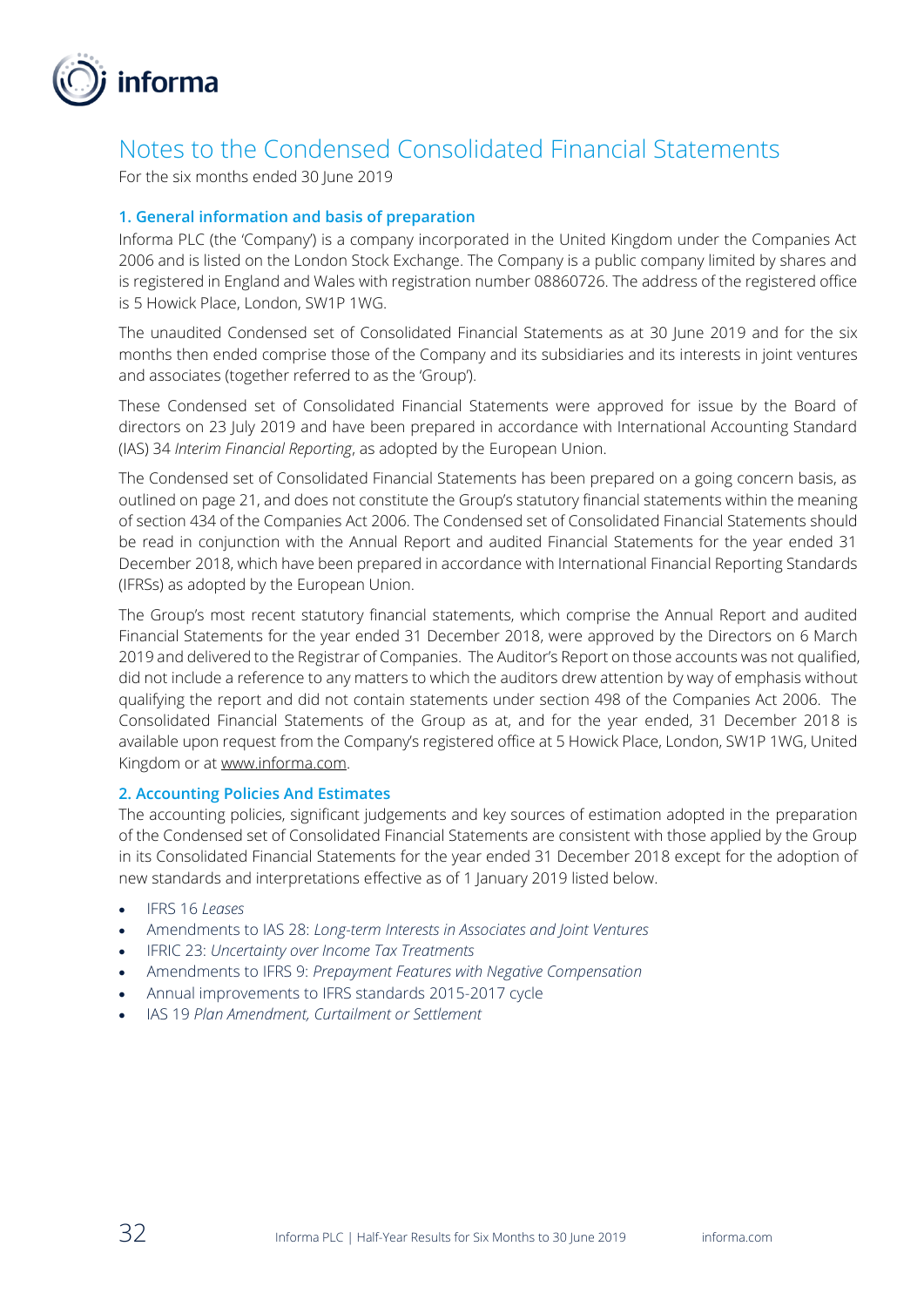

## **2. Accounting Policies and Estimates (Continued)**

Except for the adoption of IFRS 16, the adoption of these standards and interpretations has not led to any changes to the Group's accounting policies or had any other material impact on the financial position or performance of the group. Other amendments to IFRSs effective for the period ending 30 June 2019 have no impact on the group.

The preparation of the Condensed Set of Consolidated Financial Statements requires management to make judgements, estimates and assumptions that affect the application of accounting policies and the reported amounts of assets and liabilities, income and expense. Actual results may differ from these estimates.

Taxes on income in the interim periods are accrued using the tax rate that would be applicable to the expected total annual profit or loss.

#### IFRS 16 Leases

IFRS 16 *Leases* (effective for the 2019 financial year) replaced the existing leasing standard, IAS 17 *Leases*. It treats all leases in a consistent way, eliminating the distinction between operating and finance leases, and requires lessees to recognise all leases on the Balance Sheet, with some practical expedients. The most significant effect of the new requirements is an increase in lease assets and lease liabilities for leases previously categorised as operating leases. The new standard also changes the nature of expenses related to those leases, replacing the straight-line operating lease expense with a depreciation charge for the right of use lease asset (included within operating costs) and an interest expense on the lease liability (included within finance costs). See note 16 for further details of the financial impact of the adoption of IFRS 16.

There are several practical expedients and exemptions available under IFRS 16. The Group has elected to apply the modified retrospective method of implementation where there is no restatement of the comparative period and using the practical expedient where, at the adoption date, right-of-use lease assets are set to equal the lease liabilities. The Group has excluded leases of low value assets and short-term leases, with a duration of less than 12 months from the application of IFRS 16, with payments for these leases continuing to be expensed directly to the Income Statement as operating leases. The major classes of leases impacted by the new standard are property and event space leases.

#### Revenue

Revenue is measured at the fair value of consideration received or receivable and represents amounts receivable for goods and services provided in the normal course of business, net of discounts, VAT and other sales-related taxes, and provisions for returns and cancellations.

Subscription income for online services, information and journals is normally received in advance and is therefore deferred and recognised over-time as the performance obligations are satisfied over the term of the subscription.

Revenue from exhibitions, tradeshows, conferences and learning events, together with attendee fees and event sponsorship, is recognised when the event is held, with advance receipts recognised as deferred income in the Balance Sheet. Transaction prices for performance obligations are fixed within contracts and for example relates to an event attendee ticket or exhibition stand. Where material, transaction prices and discounts are appropriately allocated between performance obligations based on the market price of products.

Unit sales revenue is recognised on the sale of books and related publications when title passes, depending on the terms of the sales agreement. The performance obligations for subscription and unit sales revenue streams are distinct within customer contracts. The performance obligations are to deliver goods, deliver subscription contracts over time, or provide access to databases either on a one-off basis or over a period of time. If access is indefinite then revenue is recognised at the point access is provided. Transaction prices for performance obligations are fixed within contracts and each book or journal has a value and each subscription has a value. A provision is recognised for future returns and is debited against revenue for subscriptions and unit sales. The cost of processing returns is immaterial.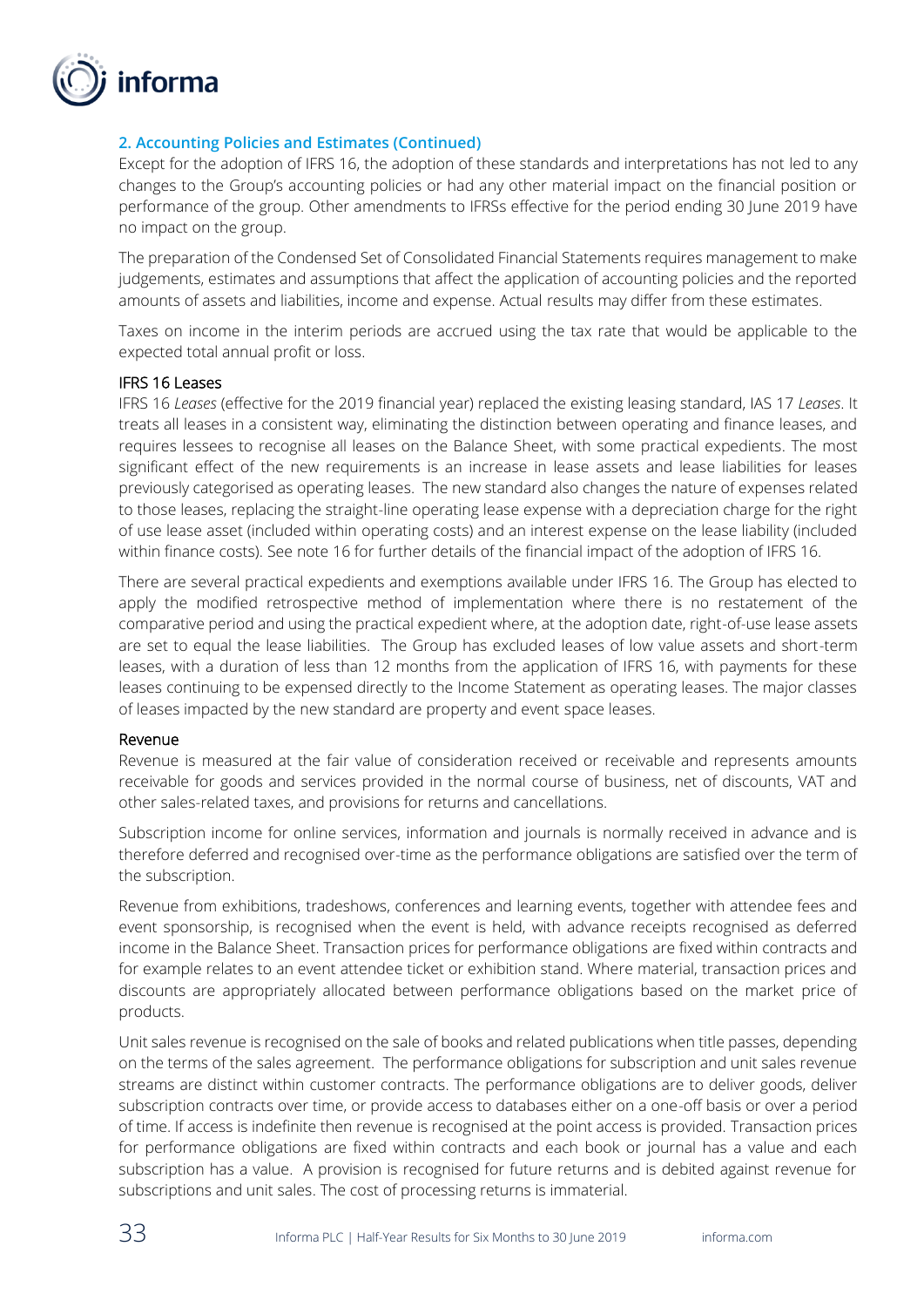

# **2. Accounting Policies and Estimates (Continued)**

Marketing and advertising services revenues are recognised on issue of the related publication, over the period of the advertising subscription or over the period when the marketing service is provided. The performance obligations are distinct, being events held or publications issued. Transaction prices for performance obligations are fixed within contracts and recognised in line with the performance obligations.

Revenue relating to barter transactions is recorded at fair value and recognised in accordance with the Group's revenue recognition policies. Expenses from barter transactions are recorded at fair value and recognised as incurred. Barter transactions typically involve the trading of trade show space in exchange for advertisements and services provided at events.

#### Financial risk management and financial instruments

The Group has exposure to the following risks from its use of financial instruments:

- Capital risk management
- Market risk
- Credit risk
- Liquidity risk

The Condensed set of Consolidated Financial Statements do not include all financial risk management information and disclosures required in the annual financial statements; they should be read in conjunction with the Group's annual statutory Financial Statements as at 31 December 2018.

There have been no material changes in the risk management policies, or changes in the principal risks and uncertainties affecting the business activities since the 31 December 2018, except as discussed in the Principal Risk and Uncertainties section.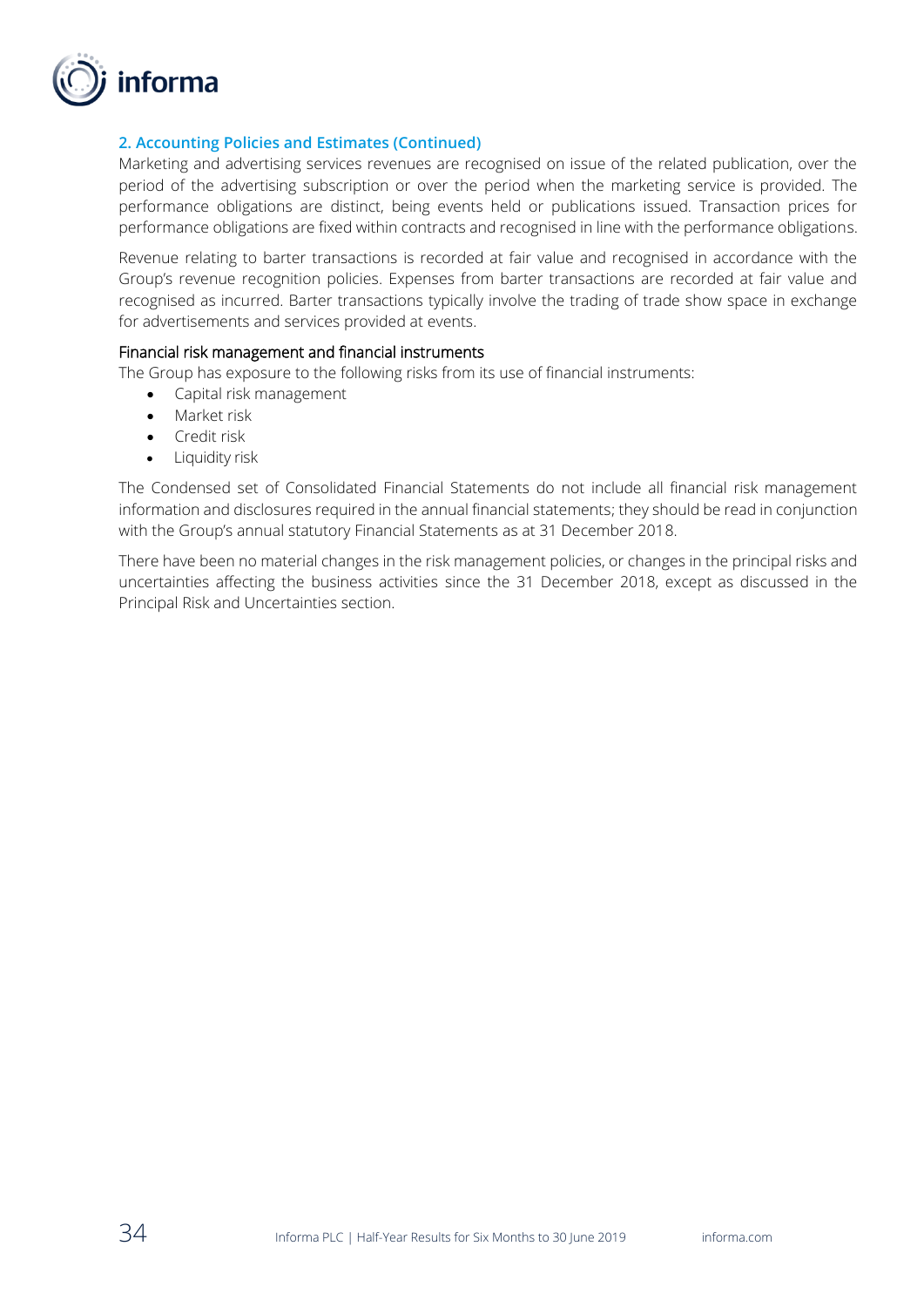

### **3. Business Segments**

Management has identified reportable segments based on financial information used by the Executive Directors in allocating resources and making strategic decisions. We consider the Chief Operating Decision Maker to be the Executive Directors.

The Group's five identified reporting segments under IFRS 8 *Operating Segments* are described in the Divisional Trading Review, and the previously reported segmental results for the 6 months ended 30 June 2018 and year ended 31 December 2018 have been restated to show the results under new Divisional structure that was effective from 1 January 2019.

### Segment revenue and results

6 months ended 30 June 2019 (unaudited):

|                                            | Informa<br><b>Markets</b> | Informa<br>Intelligence | <b>Informa</b><br>Tech | Informa<br>Connect | Taylor &<br>Francis | <b>Total</b> |
|--------------------------------------------|---------------------------|-------------------------|------------------------|--------------------|---------------------|--------------|
|                                            | £m                        | £m                      | £m                     | £m                 | £m                  | Em           |
| Revenue                                    | 752.9                     | 183.0                   | 108.2                  | 111.7              | 251.8               | 1,407.6      |
| Adjusted operating profit before           |                           |                         |                        |                    |                     |              |
| joint ventures and associates              | 260.6                     | 44.0                    | 26.5                   | 10.5               | 93.6                | 435.2        |
| Share of adjusted results of joint         |                           |                         |                        |                    |                     |              |
| ventures and associates                    | 0.3                       |                         |                        | 0.2                |                     | 0.5          |
| Adjusted operating profit                  | 260.9                     | 44.0                    | 26.5                   | 10.7               | 93.6                | 435.7        |
| Intangible asset amortisation <sup>1</sup> | (99.5)                    | (12.8)                  | (11.7)                 | (5.6)              | (25.8)              | (155.4)      |
| Impairment of right use assets             | (2.9)                     |                         |                        |                    |                     | (2.9)        |
| Acquisition and integration costs          |                           |                         |                        |                    |                     |              |
| (Note 4)                                   | (12.7)                    | (3.5)                   | (1.2)                  | (2.7)              |                     | (20.1)       |
| Restructuring and reorganisation           |                           |                         |                        |                    |                     |              |
| costs (Note 4)                             | (1.7)                     | (5.5)                   | (0.2)                  | 0.1                | 0.4                 | (6.9)        |
| Subsequent re-measurement of               |                           |                         |                        |                    |                     |              |
| contingent consideration                   | 0.2                       | (0.7)                   |                        | (1.6)              |                     | (2.1)        |
| Operating profit                           | 144.3                     | 21.5                    | 13.4                   | 0.9                | 68.2                | 248.3        |
| Profit on disposal of businesses           |                           |                         |                        |                    |                     | 42.9         |
| Investment income                          |                           |                         |                        |                    |                     | 4.4          |
| Finance costs                              |                           |                         |                        |                    |                     | (62.8)       |
| Profit before tax                          |                           |                         |                        |                    |                     | 232.8        |

<sup>1</sup> Excludes acquired intangible product development and software amortisation.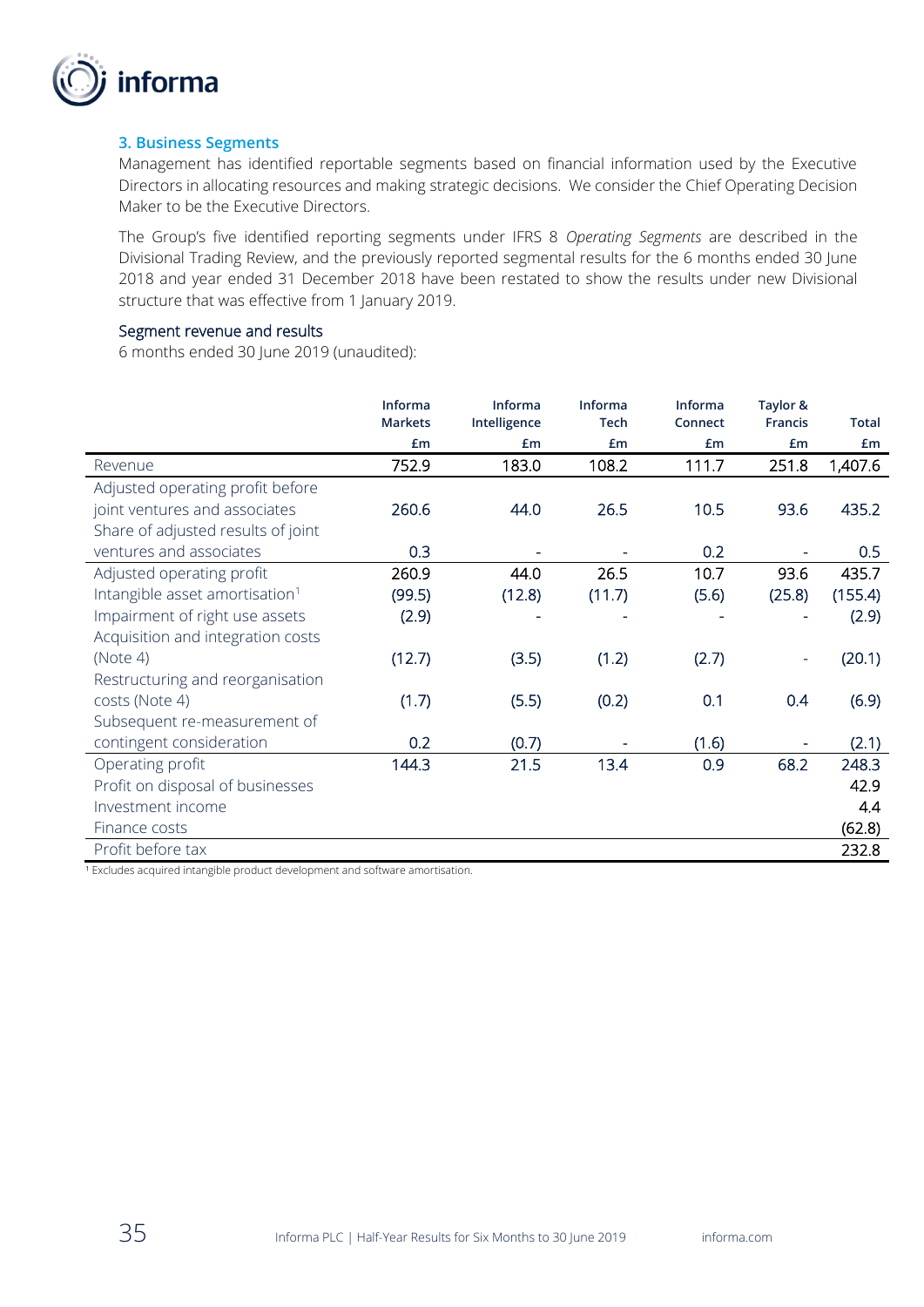

# **3. Business Segments (Continued)**

6 months ended 30 June 2018 (unaudited) <sup>2</sup> :

|                                                        | <b>Informa</b><br><b>Markets</b> | Informa<br>Intelligence | Informa<br>Tech | Informa<br>Connect | Taylor &<br><b>Francis</b> | Total  |
|--------------------------------------------------------|----------------------------------|-------------------------|-----------------|--------------------|----------------------------|--------|
|                                                        | £m                               | £m                      | £m              | £m                 | £m                         | £m     |
| Revenue                                                | 407.2                            | 159.6                   | 57.1            | 94.7               | 238.5                      | 957.1  |
| Adjusted operating profit before                       |                                  |                         |                 |                    |                            |        |
| joint ventures and associates                          | 166.6                            | 33.3                    | 3.9             | 10.6               | 79.9                       | 294.3  |
| Share of results of joint ventures                     |                                  |                         |                 |                    |                            |        |
| and associates                                         |                                  |                         |                 | 0.1                |                            | 0.1    |
| Adjusted operating profit                              | 166.6                            | 33.3                    | 3.9             | 10.7               | 79.9                       | 294.4  |
| Intangible asset amortisation <sup>1</sup>             | (37.9)                           | (11.0)                  | (4.0)           | (4.9)              | (25.1)                     | (82.9) |
| Acquisition and integration costs<br>Restructuring and | (42.9)                           | (1.6)                   | (5.7)           | (1.9)              | (0.1)                      | (52.2) |
| reorganisation costs                                   | (0.8)                            | (3.5)                   | 0.2             | (0.1)              | (5.9)                      | (10.1) |
| Subsequent re-measurement of                           |                                  |                         |                 |                    |                            |        |
| contingent consideration                               | 1.2                              | 2.3                     |                 | (2.7)              |                            | 0.8    |
| Operating profit/(loss)                                | 86.2                             | 19.5                    | (5.6)           | 1.1                | 48.8                       | 150.0  |
| Loss on disposal of businesses                         |                                  |                         |                 |                    |                            | (0.6)  |
| Investment income                                      |                                  |                         |                 |                    |                            | 0.4    |
| Finance costs                                          |                                  |                         |                 |                    |                            | (31.1) |
| Profit before tax                                      |                                  |                         |                 |                    |                            | 118.7  |

<sup>1</sup> Excludes acquired intangible product development and software amortisation.

<sup>2</sup>Restated amounts, see note 15

Year ended 31 December 2018<sup>2</sup> :

|                                                        | <b>Informa</b><br><b>Markets</b> | Informa<br>Intelligence | Informa<br>Tech | Informa<br>Connect | Taylor &<br><b>Francis</b> | <b>Total</b> |
|--------------------------------------------------------|----------------------------------|-------------------------|-----------------|--------------------|----------------------------|--------------|
|                                                        | £m                               | £m                      | Em              | £m                 | £m                         | £m           |
| Revenue                                                | 1,069.6                          | 350.6                   | 180.6           | 235.5              | 533.2                      | 2,369.5      |
| Adjusted operating profit before                       |                                  |                         |                 |                    |                            |              |
| joint ventures and associates                          | 365.3                            | 90.7                    | 41.8            | 35.6               | 197.7                      | 731.1        |
| Share of results of joint ventures                     |                                  |                         |                 |                    |                            |              |
| and associates                                         | 0.9                              |                         |                 | 0.1                |                            | 1.0          |
| Adjusted operating profit                              | 366.2                            | 90.7                    | 41.8            | 35.7               | 197.7                      | 732.1        |
| Intangible asset amortisation <sup>1</sup>             | (137.3)                          | (24.3)                  | (16.4)          | (12.9)             | (52.7)                     | (243.6)      |
| Impairment of intangibles                              | (5.7)                            |                         | (4.1)           |                    |                            | (9.8)        |
| Acquisition and integration costs<br>Restructuring and | (72.8)                           | (2.9)                   | (9.3)           | (3.2)              | (0.7)                      | (88.9)       |
| reorganisation costs                                   | (0.9)                            | (4.5)                   | (0.2)           | (0.8)              | (6.7)                      | (13.1)       |
| Subsequent re-measurement of                           |                                  |                         |                 |                    |                            |              |
| contingent consideration                               | 2.0                              | 7.3                     |                 | (9.2)              |                            | 0.1          |
| UAE VAT charge                                         | (9.1)                            |                         |                 |                    |                            | (9.1)        |
| GMP pension equalisation                               | (4.0)                            | (0.3)                   |                 | (0.2)              |                            | (4.5)        |
| Operating profit                                       | 138.4                            | 66.0                    | 11.8            | 9.4                | 137.6                      | 363.2        |
| Profit on disposal of businesses                       |                                  |                         |                 |                    |                            | 1.1          |
| Investment income                                      |                                  |                         |                 |                    |                            | 8.2          |
| Finance costs                                          |                                  |                         |                 |                    |                            | (90.4)       |
| Profit before tax                                      |                                  |                         |                 |                    |                            | 282.1        |

<sup>1</sup> Excludes acquired intangible product development and software amortisation.

<sup>2</sup> Restated amounts, See Note 15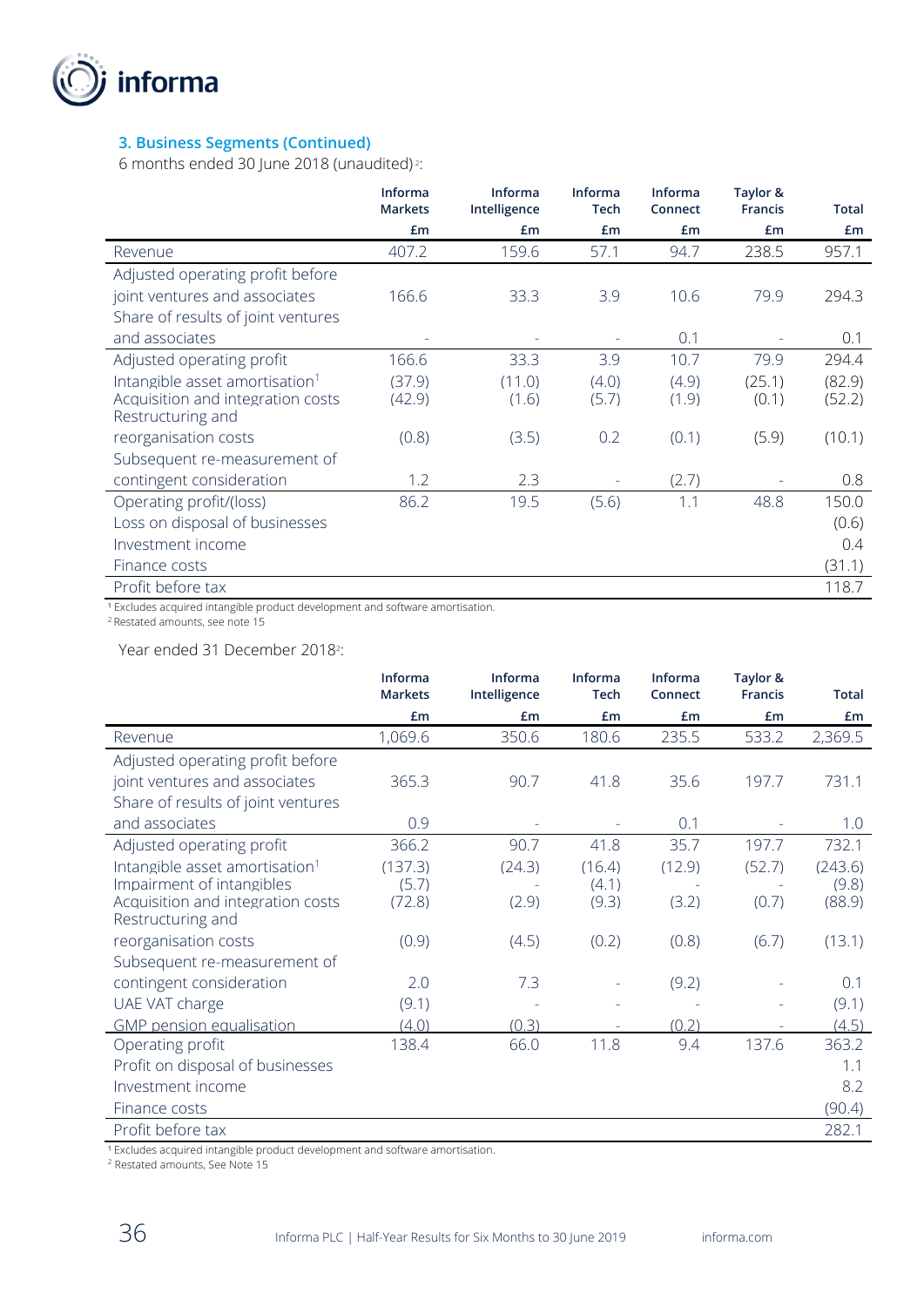

## **4. Adjusting Items**

Management presents adjusted results and adjusted earnings per share (Note 9) to provide additional useful information on performance and trends to Shareholders. These measures are used for internal performance analysis and incentive compensation arrangements for employees. The term 'adjusted' is a non-GAAP measure and is not a defined term under IFRS, and may not therefore be comparable with similarly titled profit measurements reported by other companies. It is not intended to be a substitute for, or superior to, IFRS measurements of profit.

The following charges/(credits) are presented as adjusting items:

|                                               | 6 months ended | 6 months ended  | Year ended       |
|-----------------------------------------------|----------------|-----------------|------------------|
|                                               | 30 June 2019   | 30 June 2018    | 31 December 2018 |
|                                               | (unaudited)    | (unaudited) $1$ | (audited)        |
|                                               | £m             | £m              | £m               |
| Intangible amortisation and impairment        |                |                 |                  |
| Intangible asset amortisation <sup>2</sup>    | 155.4          | 82.9            | 243.6            |
| Impairment - acquisition intangibles          |                |                 | 9.8              |
| Impairment - of right of use assets           | 2.9            |                 |                  |
| Acquisition costs                             | 0.3            | 43.2            | 42.9             |
| Integration costs                             | 19.8           | 9.0             | 46.0             |
| Restructuring and reorganisation costs        |                |                 |                  |
| Redundancy and reorganisation costs           | 5.7            | 7.3             | 8.1              |
| Vacant property costs                         | 1.2            | 2.8             | 5.0              |
| Subsequent re-measurement of contingent       |                |                 |                  |
| consideration                                 | 2.1            | (0.8)           | (0.1)            |
| VAT charges UAE                               |                |                 | 9.1              |
| GMP equalisation charge                       |                |                 | 4.5              |
| Adjusting items in operating profit           | 187.4          | 144.4           | 368.9            |
| (Profit)/loss on disposal of subsidiaries and |                |                 |                  |
| operations                                    | (42.9)         | 0.6             | (1.1)            |
| Investment income                             |                |                 | (1.2)            |
| Finance costs                                 | 0.5            | 1.0             | 1.0              |
| Adjusting items in profit before tax          | 145.0          | 146.0           | 367.6            |
| Tax related to adjusting items                | (35.6)         | (22.3)          | (55.7)           |
| Adjusting items in profit for the period      | 109.4          | 123.7           | 311.9            |

<sup>1</sup> Restated amounts, see note 15

<sup>2</sup> Excludes acquired intangible product development and software amortisation

The principal adjustments made are in respect of:

- Intangible asset amortisation the amortisation charges in respect of intangible assets acquired through business combinations or the acquisition of trade and assets are excluded from adjusted results as they do not relate to underlying trading;
- Impairment the Group tests for impairment on an annual basis, or more frequently when an indicator exists. Impairment charges are individually disclosed and excluded from adjusted results as they do not relate to underlying trading. Impairment of right of use assets relate to properties which have been vacated and where sub-let income does not support the current carrying value;
- Acquisition and integration costs costs incurred in acquiring and integrating share and asset acquisitions. Integration costs totalled £19.8m, with £17.4m relating to the integration of UBM;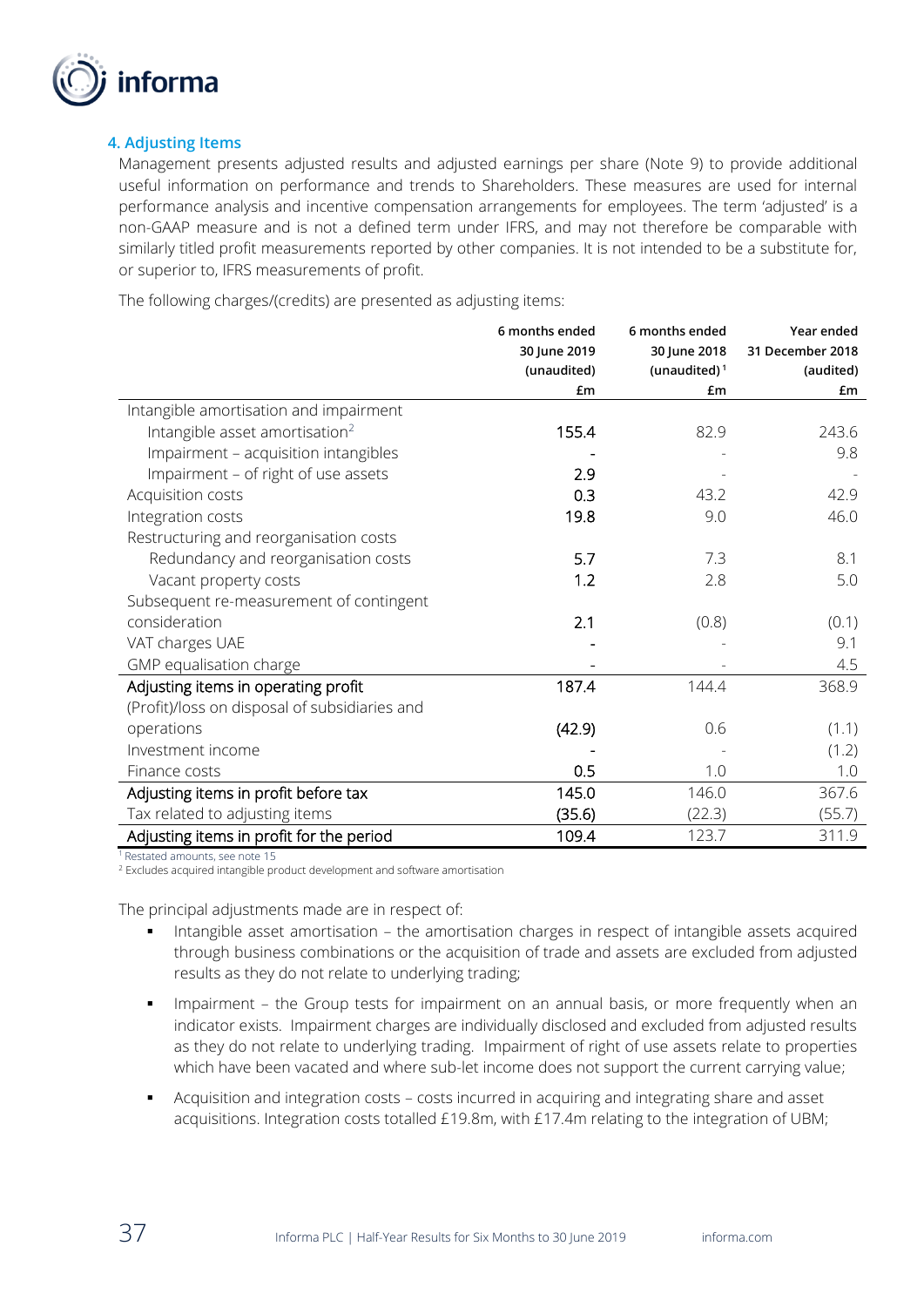

# **4. Adjusting Items (Continued)**

- Restructuring and reorganisation costs these costs are incurred by the Group in business restructuring and aligning to the operating model. These include non-IFRS 16 vacant property costs arising from restructuring activities;
- Subsequent re-measurements of contingent consideration are recognised in the period as charges or credits to the Consolidated Income Statement unless these qualify as measurement period adjustments arising within one year from the acquisition date. They are excluded from adjusted results as they do not relate to underlying trading; and
- Profit on disposal of subsidiaries and operations the profit on disposal in the period related principally to the disposal of the Life Sciences business on 31 January 2019 and the Agribusiness disposal on 30 June 2019 (see note 14).

# **5. Investment Income**

|                                                           | 6 months ended<br>30 June 2019<br>(unaudited) | 6 months ended<br>30 June 2018<br>(unaudited) | Year ended<br>31 December 2018<br>(audited) |
|-----------------------------------------------------------|-----------------------------------------------|-----------------------------------------------|---------------------------------------------|
|                                                           | £m                                            | £m                                            | £m                                          |
| Interest income on bank deposits                          | 2.2                                           | 0.4                                           | 3.8                                         |
| Fair value gain on financial instruments through the      |                                               |                                               |                                             |
| income statement                                          | 1.9                                           |                                               | 3.2                                         |
| Interest income on leases                                 | 0.3                                           |                                               |                                             |
| Investment income before adjusting items                  | 4.4                                           | 0.4                                           | 7.O                                         |
| Adjusting item: fair value gain on derivatives associated |                                               |                                               |                                             |
| with the EMTN borrowings                                  |                                               |                                               | 1.2                                         |
| Total investment income                                   | 4.4                                           | 0.4                                           | 8.2                                         |

# **6. Finance Costs**

|                                                         | 6 months ended | 6 months ended | Year ended       |
|---------------------------------------------------------|----------------|----------------|------------------|
|                                                         | 30 June 2019   | 30 June 2018   | 31 December 2018 |
|                                                         | (unaudited)    | (unaudited)    | (audited)        |
|                                                         | £m             | £m             | £m               |
| Interest expense on financial liabilities measured at   |                |                |                  |
| amortised cost                                          | 54.2           | 29.6           | 87.6             |
| Interest cost on pension scheme net liabilities         | 0.6            | 0.5            | 1.1              |
| Interest cost on leases                                 | 7.0            |                |                  |
| Total interest expense                                  | 61.8           | 30.1           | 88.7             |
| Fair value loss on financial instruments through the    |                |                |                  |
| income statement                                        | 0.5            |                | 0.7              |
| Finance costs before adjusting items                    | 62.3           | 30.1           | 89.4             |
| Adjusting item: interest expense fees                   |                | 1.0            | 1.0              |
| Adjusting item: fair value movement on put options over |                |                |                  |
| non-controlling interests                               | 0.5            |                |                  |
| Total finance expense                                   | 62.8           | 31.1           | 90.4             |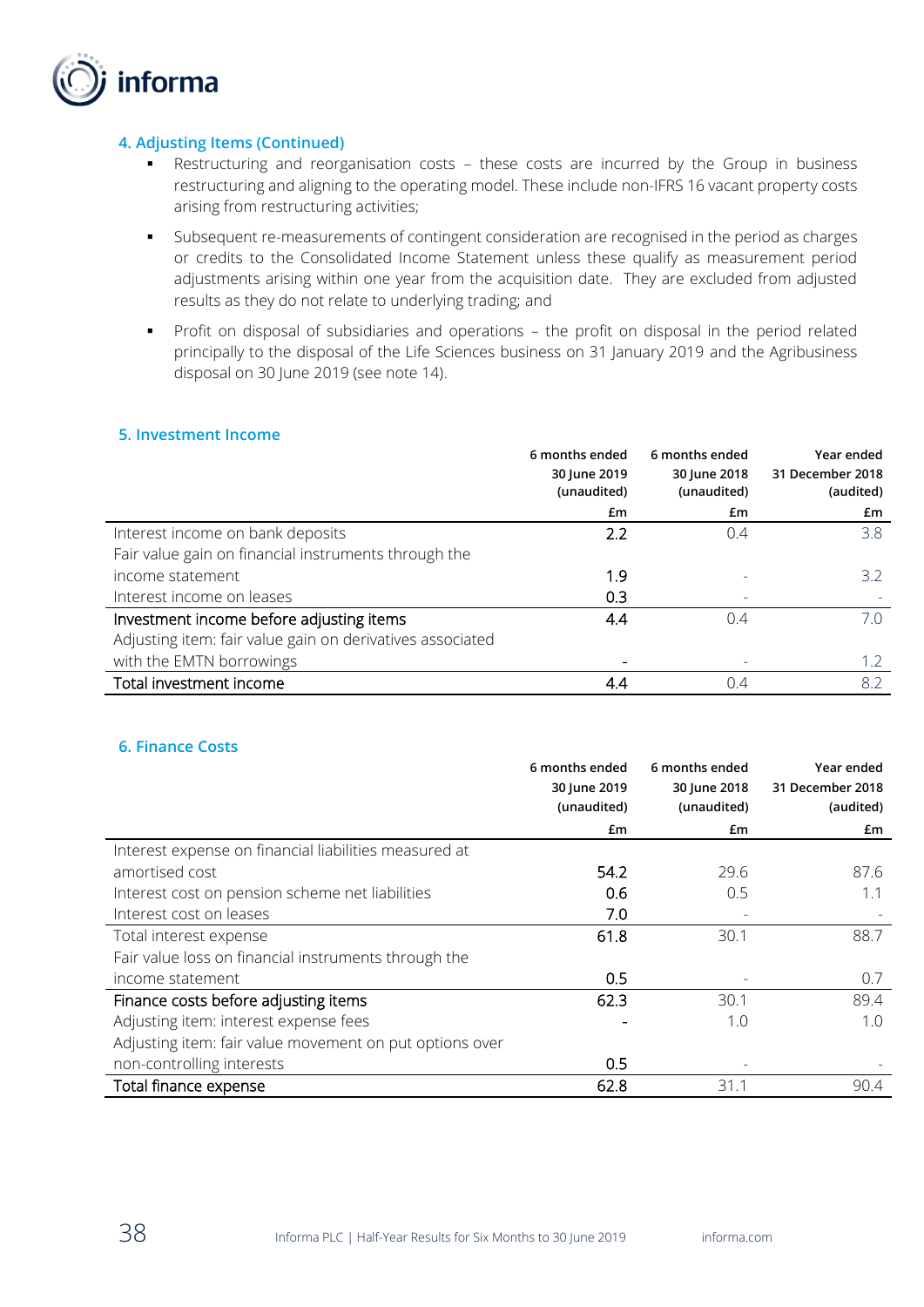

# **7. Taxation**

The tax charge comprises:

|                                                   | 6 months ended | 6 months ended  | Year ended       |
|---------------------------------------------------|----------------|-----------------|------------------|
|                                                   | 30 June 2019   | 30 June 2018    | 31 December 2018 |
|                                                   | (unaudited)    | (unaudited) $1$ | (audited)        |
|                                                   | £m             | £m              | £m               |
| Current tax                                       | 47.7           | 27.2            | 81.5             |
| Deferred tax                                      | (11.5)         | (1.8)           | (21.0)           |
| Total tax charge on profit on ordinary activities | 36.2           | 254             | 60.5             |

<sup>1</sup> Restated amounts, see note 15

As part of the UBM acquisition accounting in relation to contingent liabilities, an amount of £8.0m was provided in relation to the EU State Aid challenge to the finance company exemption within the UK controlled foreign companies rules. In April 2019, the European Commission announced that it had found that, in certain circumstances, the finance company exemption does constitute illegal State Aid and the UK government subsequently appealed against this decision. The maximum potential liability in relation to this issue is £37.2m. We continue to believe that it is not probable that we will have to make a payment in respect of this issue and therefore have not provided for any additional liability.

## **8. Dividends**

|                                                       | 6 months ended | 6 months ended | Year ended       |
|-------------------------------------------------------|----------------|----------------|------------------|
|                                                       | 30 June 2019   | 30 June 2018   | 31 December 2018 |
|                                                       | (unaudited)    | (unaudited)    | (audited)        |
|                                                       | £m             | £m             | £m               |
| Amounts recognised as distributions to equity         |                |                |                  |
| holders in the period:                                |                |                |                  |
| Final dividend for 2017 of 13.80p per share           |                | 113.6          | 113.6            |
| Interim dividend for 2018 of 7.05p per share          |                |                | 88.2             |
| Final dividend for 2018 of 14.85p per share           | 185.8          |                |                  |
|                                                       | 185.8          | 113.6          | 201.8            |
| Proposed (not recognised as a liability at the end of |                |                |                  |
| the period)                                           |                |                |                  |
| Interim dividend for 2018 of 7.05p per share          |                | 88.2           |                  |
| Final dividend for 2018 of 14.85p per share           |                |                | 185.8            |
| Interim dividend for 2019 of 7.55p per share          | 94.4           |                |                  |

As at 30 June 2019 £0.3m (30 June 2018: £0.1m and 31 December 2018: £0.1m) of dividends are still to be paid.

The proposed interim dividend for the six months ended 30 June 2019 of 7.55 pence per share, amounting to approximately £94.4m, has been approved by the Board and will be paid on 13 September 2019 to ordinary shareholders registered as at the close of business on 9 August 2019. This has not been included as a liability as at 30 June 2019.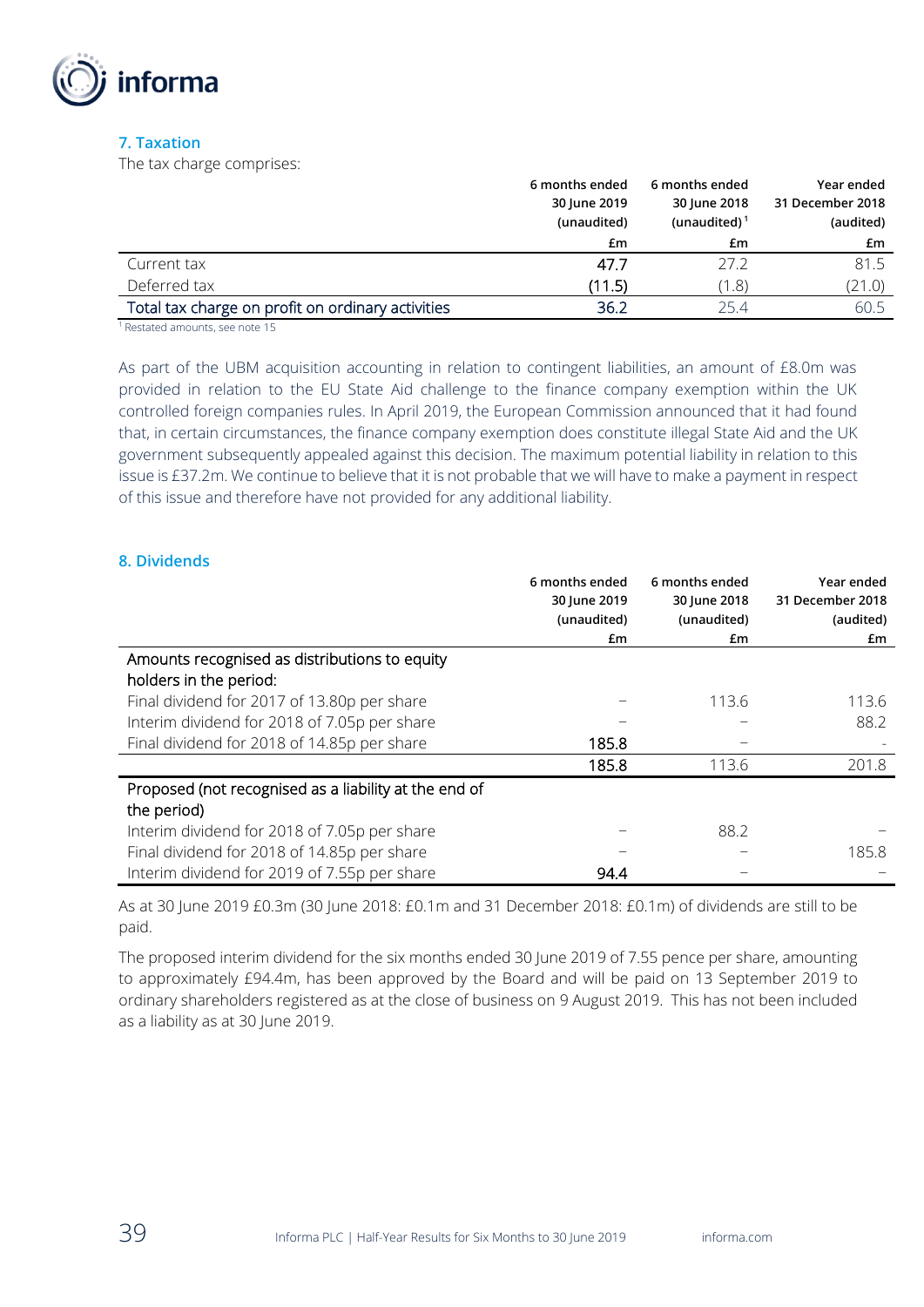

# **9. Earnings Per Share (EPS)**

### Basic EPS

The basic earnings per share (EPS) calculation is based on a profit attributable to equity Shareholders of the parent of £182.4m (30 June 2018: £87.6m and 31 December 2018: £207.9m). This profit on ordinary activities after taxation is divided by the weighted average number of shares in issue (less those shares held by the Employee Share Trust and ShareMatch).

## Diluted EPS

The diluted EPS calculation is based on the basic EPS calculation above, except that the weighted average number of shares includes all potentially dilutive options granted by the reporting date as if those options had been exercised on the first day of the accounting period or the date of the grant, if later.

The table below sets out the adjustment in respect of dilutive potential Ordinary Shares:

|                                              | 6 months ended | 6 months ended | Year ended       |
|----------------------------------------------|----------------|----------------|------------------|
|                                              | 30 June 2019   | 30 June 2018   | 31 December 2018 |
|                                              | (unaudited)    | (unaudited)    | (audited)        |
| Weighted average number of shares used in    |                |                |                  |
| basic EPS calculation                        | 1,251,027,486  | 853,933,815    | 1,052,752,894    |
| Effect of dilutive potential ordinary shares | 5,440,491      | 3,453,057      | 4,483,292        |
| Weighted average number of shares used in    |                |                |                  |
| diluted EPS calculation                      | 1,256,467,977  | 857,386,872    | 1,057,236,186    |

| 31 December 2018 |
|------------------|
| Per share        |
| amount           |
| Pence            |
|                  |
|                  |
|                  |
| 19.7             |
|                  |
|                  |
|                  |
| 19.7             |
| (audited)        |

<sup>1</sup>Restated amounts see note 15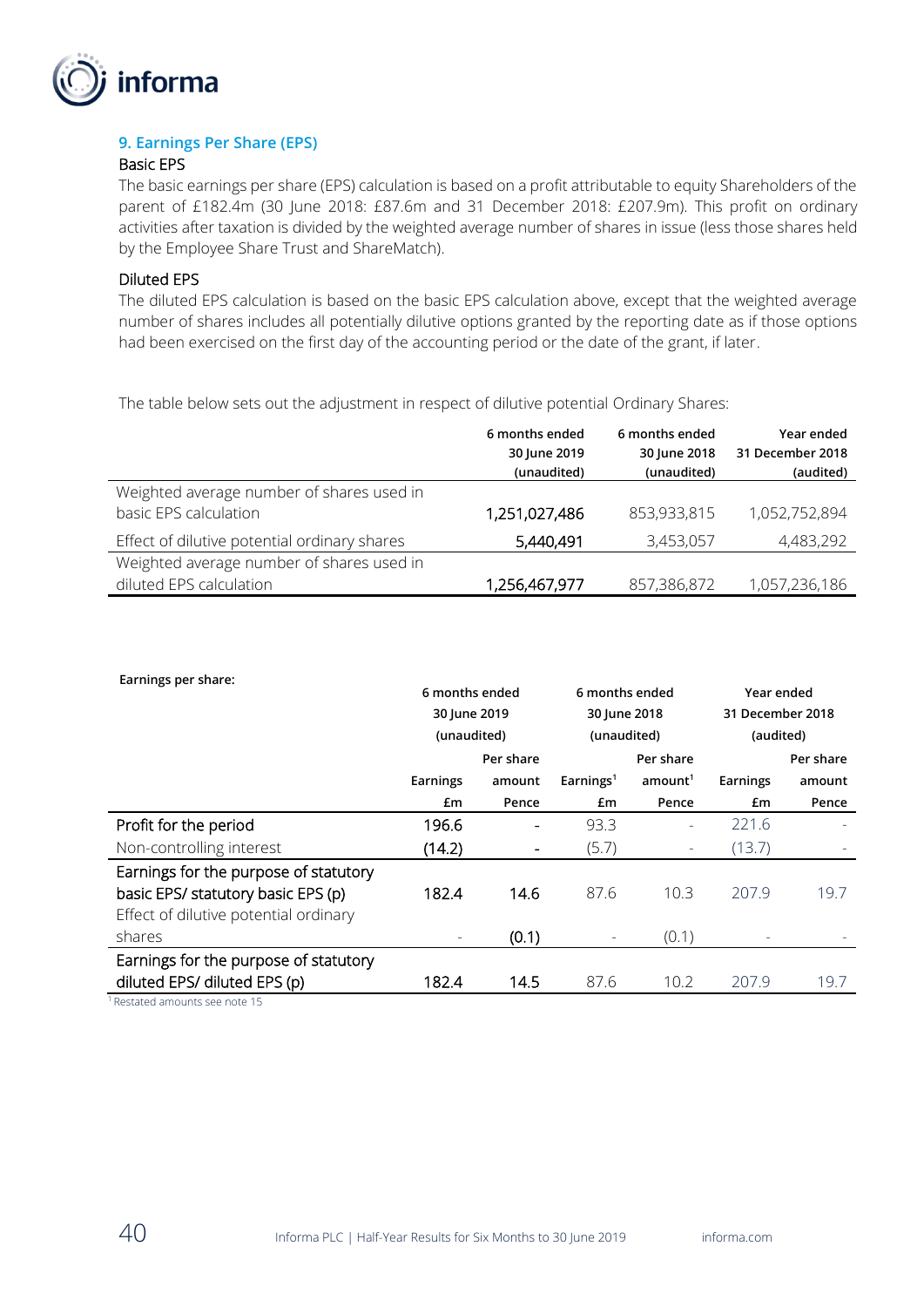

# **9. Earnings Per Share (EPS) (Continued)**

# Adjusted EPS

The basic and diluted adjusted EPS calculations have been made to provide additional useful information on the underlying performance. Profits are based on operations attributable to equity Shareholders and are adjusted to exclude items that in the opinion of the Directors would distort underlying results, with those items detailed in Note 4.

| Adjusted earnings per share:          | 6 months ended<br>30 June 2019<br>(unaudited)<br>Per share |                 | 6 months ended<br>30 June 2018<br>(unaudited) |                                           | Year ended<br>31 December 2018<br>(audited) |                              |
|---------------------------------------|------------------------------------------------------------|-----------------|-----------------------------------------------|-------------------------------------------|---------------------------------------------|------------------------------|
|                                       | Earnings<br>£m                                             | amount<br>Pence | Earnings <sup>1</sup><br>£m                   | Per share<br>amount<br>Pence <sup>1</sup> | Earnings<br>£m                              | Per share<br>amount<br>Pence |
| Earnings for the purpose of basic     |                                                            |                 |                                               |                                           |                                             |                              |
| EPS/ statutory basic EPS (p)          | 182.4                                                      | 14.6            | 87.6                                          | 10.3                                      | 207.9                                       | 19.7                         |
| Adjusting items:                      |                                                            |                 |                                               |                                           |                                             |                              |
| Intangible amortisation and           |                                                            |                 |                                               |                                           |                                             |                              |
| impairment                            | 155.4                                                      | 12.4            | 82.9                                          | 9.7                                       | 253.4                                       | 24.1                         |
| Impairment of right of use assets     | 2.9                                                        | 0.2             |                                               |                                           |                                             |                              |
| Acquisition and integration costs     | 20.1                                                       | 1.6             | 52.2                                          | 6.1                                       | 88.9                                        | 8.4                          |
| Redundancy and restructuring costs    | 6.9                                                        | 0.5             | 10.1                                          | 1.2                                       | 13.1                                        | 1.3                          |
| Subsequent re-measurement of          |                                                            |                 |                                               |                                           |                                             |                              |
| contingent consideration              | 2.1                                                        | 0.2             | (0.8)                                         | (0.1)                                     | (0.1)                                       |                              |
| UAE VAT charge                        |                                                            |                 |                                               |                                           | 9.1                                         | 0.9                          |
| GMP pension charge                    |                                                            |                 |                                               |                                           | 4.5                                         | 0.4                          |
| (Profit)/loss on disposal of          |                                                            |                 |                                               |                                           |                                             |                              |
| subsidiaries and operations           | (42.9)                                                     | (3.4)           | 0.6                                           |                                           | (1.1)                                       | (0.1)                        |
| Investment income                     |                                                            |                 |                                               |                                           | (1.2)                                       | (0.1)                        |
| Finance costs                         | 0.5                                                        |                 | 1.0                                           | 0.1                                       | 1.0                                         | 0.1                          |
| Tax related to adjusting items        | (35.6)                                                     | (2.8)           | (22.3)                                        | (2.6)                                     | (55.7)                                      | (5.3)                        |
| Earnings for the purpose of adjusted  |                                                            |                 |                                               |                                           |                                             |                              |
| basic EPS/ adjusted basic EPS (p)     | 291.8                                                      | 23.3            | 211.3                                         | 24.7                                      | 519.8                                       | 49.4                         |
| Effect of dilutive potential ordinary |                                                            |                 |                                               |                                           |                                             |                              |
| shares                                |                                                            | (0.1)           |                                               | (0.1)                                     |                                             | (0.2)                        |
| Earnings for the purpose of adjusted  |                                                            |                 |                                               |                                           |                                             |                              |
| diluted EPS/ adjusted diluted EPS (p) | 291.8                                                      | 23.2            | 211.3                                         | 24.6                                      | 519.8                                       | 49.2                         |

<sup>1</sup>Restated amounts, see note 15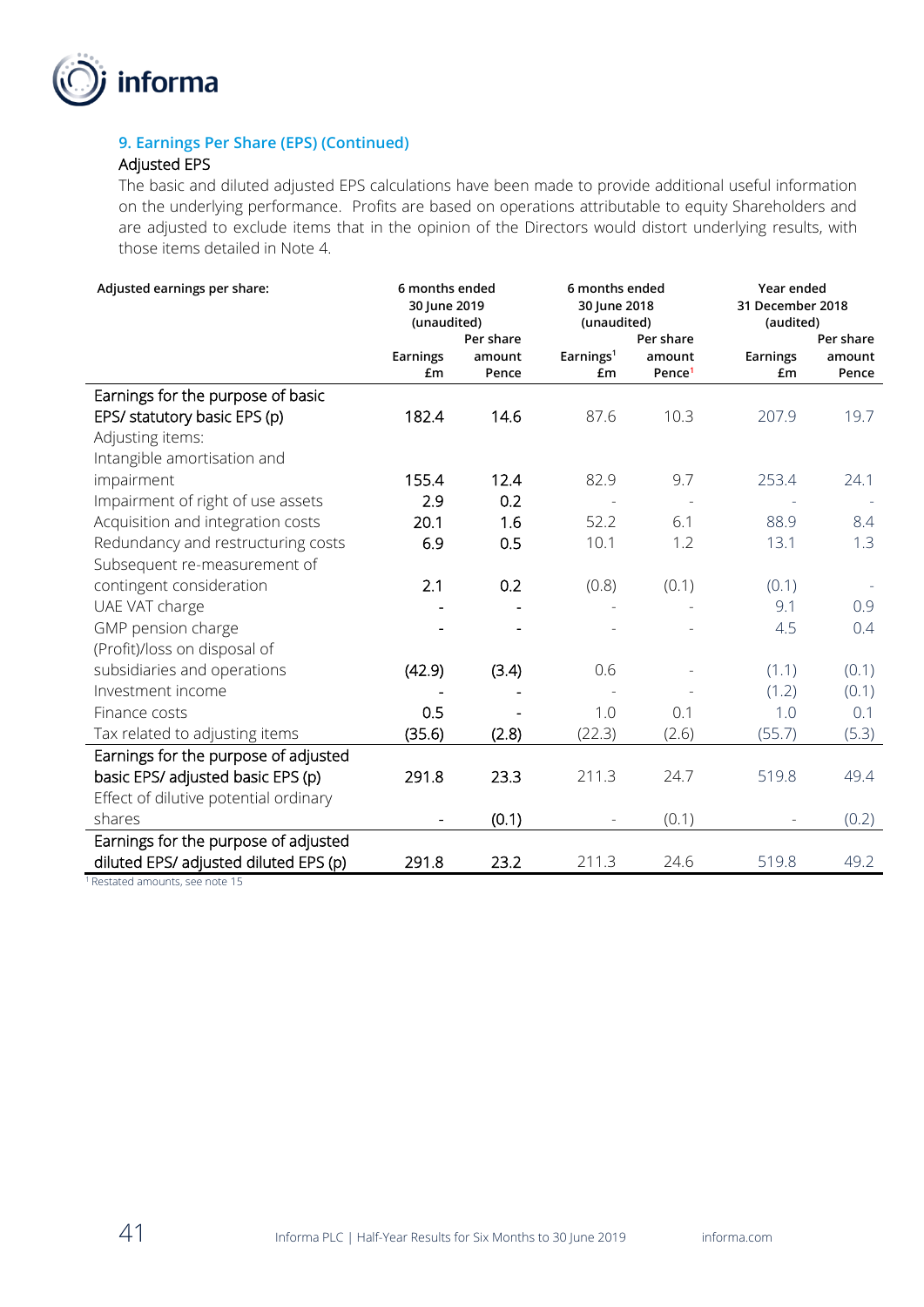

# **10. Share Capital**

Share capital as at 30 June 2019 amounted to £1.3m (30 June 2018 and 31 December 2018: £1.3m).

|                                              | 6 months ended   | 6 months ended   | Year ended       |
|----------------------------------------------|------------------|------------------|------------------|
|                                              | 30 June          | 30 June          | 31 December      |
|                                              | 2019             | 2018             | 2018             |
|                                              | (unaudited)      | (unaudited)      | (audited)        |
|                                              | Number of shares | Number of shares | Number of shares |
| At 1 January                                 | 1,251,798,534    | 824,005,051      | 824,005,051      |
| Issue of new shares as consideration for the |                  |                  |                  |
| acquisition of UBM plc                       |                  | 427,536,794      | 427,536,794      |
| Other issue of shares in relation to         |                  |                  |                  |
| satisfying UBM SAYE shares                   |                  |                  | 256,689          |
| At 30 June / 31 December                     | 1,251,798,534    | 1,251,541,845    | 1,251,798,534    |

As at 30 June 2019 the Informa Employee Share Trust held 77,666 (30 June 2018: 564,091; 31 December 2018: 564,091) ordinary shares in the Company at a market value of £0.6m (30 June 2018: £4.7m, 31 December 2018: £3.6m). As at 30 June 2019 the ShareMatch scheme held 452,074 (30 June 2018: 315,893; 31 December 2018: 411,812) ordinary shares in the Company at a market value of £3.8m (30 June 2018: £2.6m, 31 December 2018: £2.6m).

At 30 June 2019, the Group held 0.0% (30 June 2018: 0.1%; 31 December 2018: 0.1%) of its own called up share capital.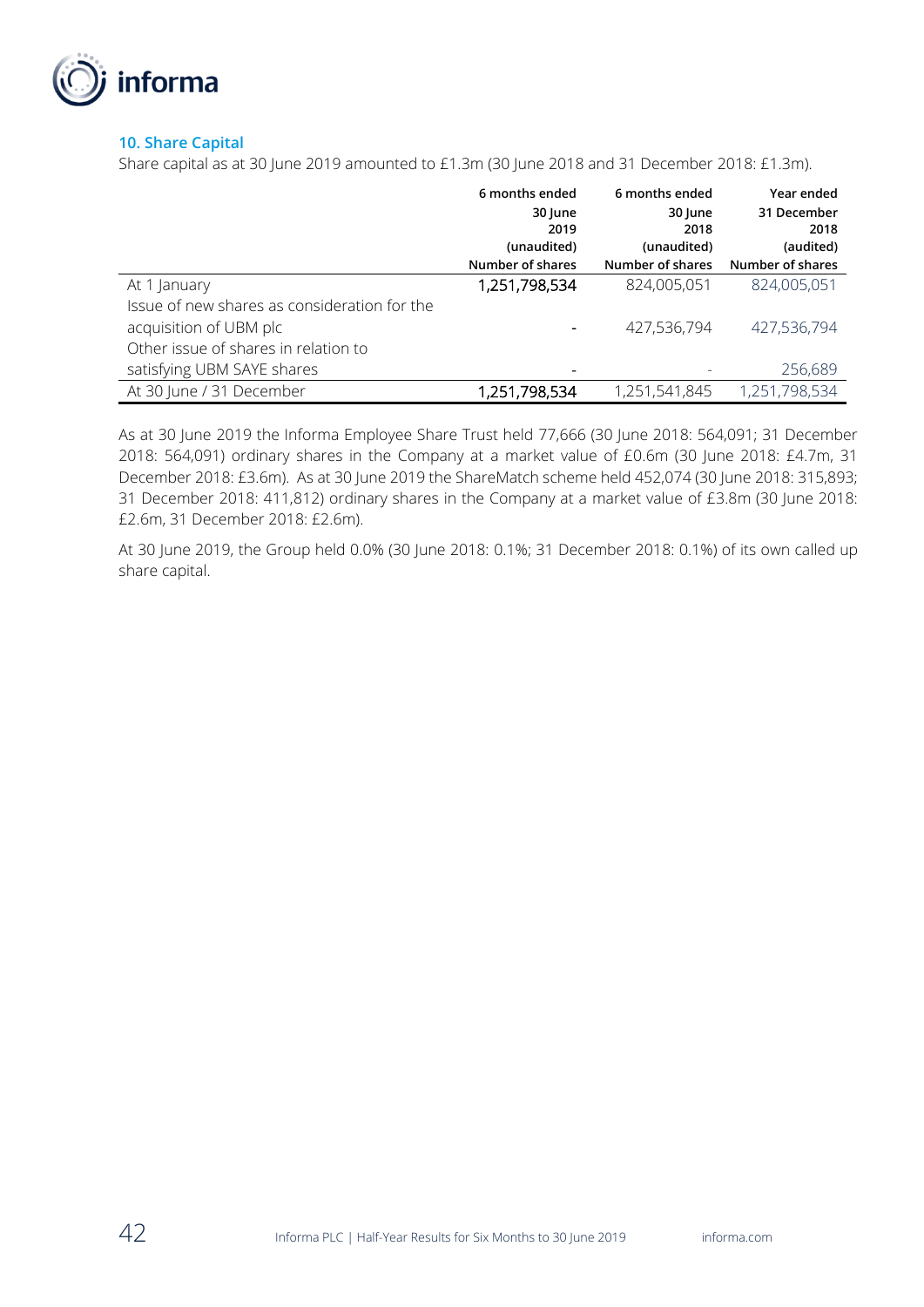

# **11. Notes to the Cash Flow Statement**

|                                                 | 6 months ended | 6 months ended  | Year ended  |
|-------------------------------------------------|----------------|-----------------|-------------|
|                                                 | 30 June        | 30 June         | 31 December |
|                                                 | 2019           | 2018            | 2018        |
|                                                 | (unaudited)    | (unaudited) $1$ | (audited)   |
| Profit before tax                               | £m<br>232.8    | £m<br>118.7     | £m<br>282.1 |
| Adjustments for:                                |                |                 |             |
| Depreciation of property and equipment          | 8.4            | 4.3             | 13.1        |
| Depreciation of right of use assets             | 15.8           |                 |             |
| Amortisation of other intangible assets         | 177.2          | 100.8           | 286.1       |
| Impairment - acquisition intangible assets      |                |                 | 9.8         |
| Impairment - other intangible assets            |                |                 | 3.8         |
| Impairment - property and equipment             | 7.0            |                 | 2.7         |
| Share-based payments                            | 5.3            | 2.4             | 8.1         |
| Subsequent re-measurement of contingent         |                |                 |             |
| consideration                                   | 2.1            | (0.8)           | (0.1)       |
| (Profit)/loss on disposal of businesses         | (42.9)         | 0.6             | (1.1)       |
| Pension curtailment gain                        |                |                 | (0.8)       |
| GMP Pension equalisation charge                 |                |                 | 4.5         |
| Investment income                               | (4.4)          | (0.4)           | (8.2)       |
| Finance costs                                   | 62.8           | 31.1            | 90.4        |
| Share of adjusted results of joint ventures and |                |                 |             |
| associates                                      | (0.5)          | (0.1)           | (1.0)       |
| Operating cash inflow before movements in       |                |                 |             |
| working capital and pension contributions       | 463.6          | 256.6           | 689.4       |
| Decrease/(increase) in inventories              | 5.1            | (3.1)           | 3.2         |
| (Increase)/decrease in receivables              | (16.1)         | 38.4            | 89.7        |
| (Decrease) in payables                          | (30.1)         | (103.7)         | (142.9)     |
| Movements in working capital                    | (41.1)         | (68.4)          | (50.0)      |
| Pension deficit contributions                   | (3.0)          | (0.9)           | (4.4)       |
| Cash generated by operations                    | 419.5          | 187.3           | 635.0       |

1 Restated amounts see note 15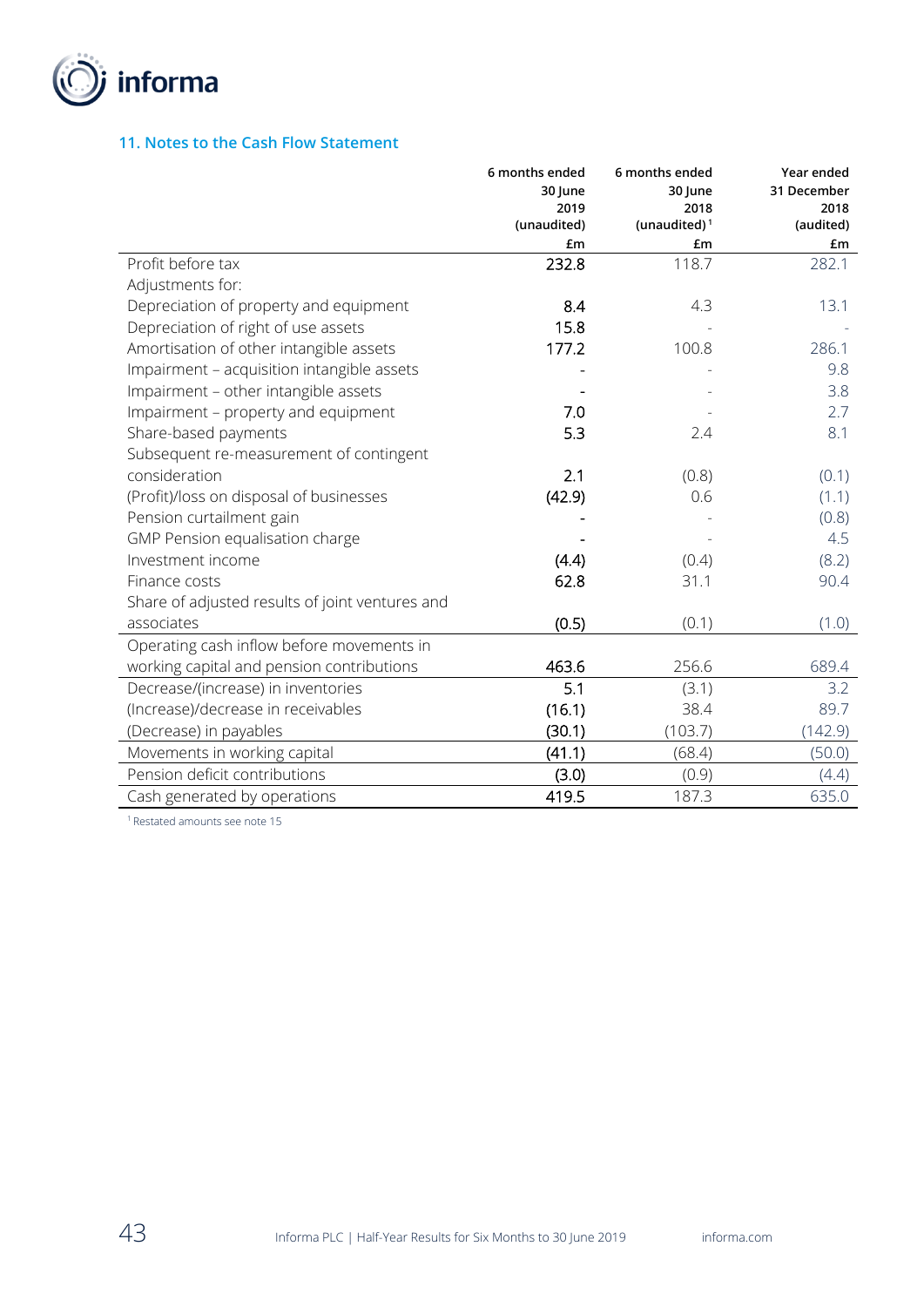

# **11. Notes to the Cash Flow Statement (continued)**

**Analysis of movement in net debt (unaudited)**

|                              | At 31      |                          |            |                          |         |                 | At 30      |
|------------------------------|------------|--------------------------|------------|--------------------------|---------|-----------------|------------|
|                              | December   | IFRS 16 at               | At 1 Jan   | Non-cash                 | Cash    | <b>Exchange</b> | June       |
|                              | 20181      | 1 Jan 2019               | 2019       | movements                | flow    | movements       | 2019       |
|                              | £m         | £m                       | £m         | £m                       | £m      | £m              | £m         |
| Cash at bank and in hand     | 168.8      | $\overline{\phantom{a}}$ | 168.8      |                          | 144.6   | 3.5             | 316.9      |
| Overdrafts                   | (43.9)     | $\overline{\phantom{a}}$ | (43.9)     | $\overline{\phantom{0}}$ | (5.7)   | 0.1             | (49.5)     |
| Cash and cash equivalents    | 124.9      | $\overline{\phantom{a}}$ | 124.9      | ÷                        | 138.9   | 3.6             | 267.4      |
|                              |            |                          |            |                          |         |                 |            |
| Bank loans due in less than  |            |                          |            |                          |         |                 |            |
| one year                     | (156.9)    | ÷                        | (156.9)    | $\overline{a}$           | 152.7   | 4.2             |            |
| Bank loans due in more       |            |                          |            |                          |         |                 |            |
| than one year                | (78.5)     |                          | (78.5)     | $\overline{\phantom{m}}$ | (117.1) | (5.5)           | (201.1)    |
| Bank loan fees due in more   |            |                          |            |                          |         |                 |            |
| than one year                | 0.9        |                          | 0.9        | (1.2)                    | 2.8     |                 | 2.5        |
| Private placement loan       |            |                          |            |                          |         |                 |            |
| notes due in more than one   |            |                          |            |                          |         |                 |            |
| year                         | (1,396.4)  |                          | (1,396.4)  | 0.7                      |         | (10.5)          | (1,406.2)  |
| Private placement loan note  |            |                          |            |                          |         |                 |            |
| fees                         | 3.4        |                          | 3.4        | (0.3)                    |         |                 | 3.1        |
| Bond borrowings due in       |            |                          |            |                          |         |                 |            |
| more than one year           | (1, 163.0) |                          | (1, 163.0) | 1.1                      |         | (1.4)           | (1, 163.3) |
| Bond borrowing fees          | 7.4        |                          | 7.4        | (0.9)                    | 0.1     |                 | 6.6        |
| Derivative assets associated |            |                          |            |                          |         |                 |            |
| with borrowings              | 1.5        |                          | 1.5        |                          |         | 0.9             | 2.4        |
| Derivative liabilities       |            |                          |            |                          |         |                 |            |
| associated with borrowings   | (25.2)     |                          | (25.2)     |                          |         | (12.9)          | (38.1)     |
| Lease liabilities            |            | (343.6)                  | (343.6)    | (4.9)                    | 13.9    | 0.8             | (333.8)    |
| Finance lease receivables    |            | 14.4                     | 14.4       |                          | (1.4)   | 1.5             | 14.5       |
| Net debt                     | (2,681.9)  | (329.2)                  | (3,011.1)  | (5.5)                    | 189.9   | (19.3)          | (2,846.0)  |

<sup>1</sup> Net debt at 1 January 2019 has been adjusted to include lease liabilities and finance lease receivables following the implementation of IFRS 16 (see Note 16).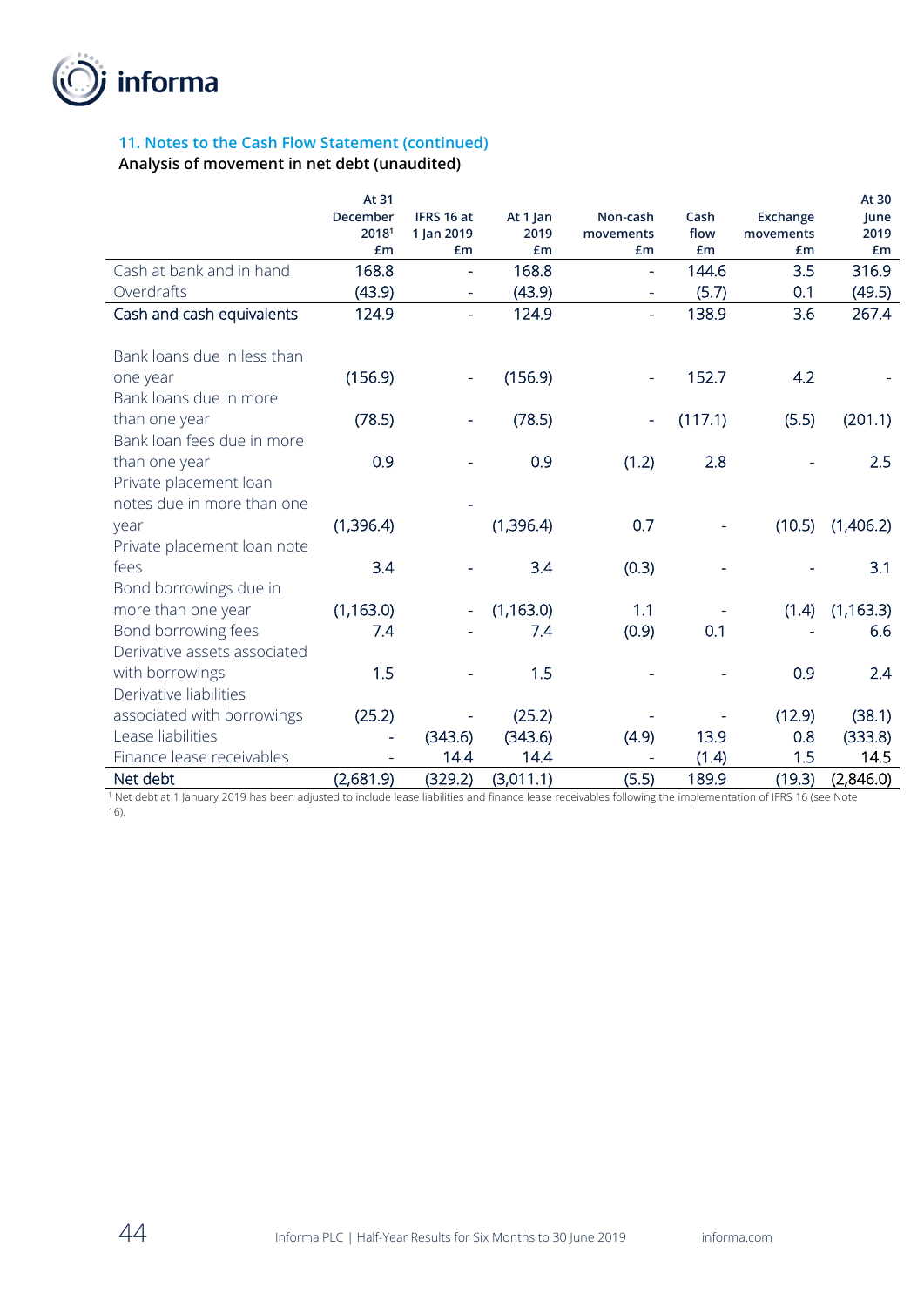

# **11. Notes to the Cash Flow Statement (continued)**

**Analysis of movement in net debt (unaudited)**

|                                        | At 1<br>January | Non-cash        | <b>UBM</b> net<br>debt      | Cash                    | Exchange       | At 30<br>June |
|----------------------------------------|-----------------|-----------------|-----------------------------|-------------------------|----------------|---------------|
|                                        | 2018<br>£m      | movements<br>£m | acquired <sup>1</sup><br>£m | flow <sup>1</sup><br>£m | movement<br>£m | 2018<br>£m    |
| Cash at bank and in hand               | 54.9            |                 | 134.2                       | (57.9)                  | 0.3            | 131.5         |
| Bank overdraft                         | (6.7)           |                 |                             | (4.0)                   |                | (10.7)        |
| Cash and cash equivalents              | 48.2            |                 | 134.2                       | (61.9)                  | 0.3            | 120.8         |
|                                        |                 |                 |                             |                         |                |               |
| Bank loans due in less than one year   | (296.3)         |                 |                             | 144.1                   | 0.2            | (152.0)       |
| Bank loans due in more than one year   | (287.6)         |                 | (151.0)                     | 127.6                   | (8.6)          | (319.6)       |
| Bank loan fees in more than one year   | 2.0             | (0.5)           |                             |                         |                | 1.5           |
| Bank acquisition facility due in more  |                 |                 |                             |                         |                |               |
| than one year                          |                 |                 |                             | (644.0)                 |                | (644.0)       |
| Bank acquisition facility fees in more |                 |                 |                             |                         |                |               |
| than one year                          |                 |                 |                             | 2.2                     |                | 2.2           |
| Private placement loan notes due in    |                 |                 |                             |                         |                |               |
| less than one year                     |                 |                 | (284.9)                     |                         | (2.7)          | (287.6)       |
| Private placement loan notes due in    |                 |                 |                             |                         |                |               |
| more than one year                     | (841.0)         |                 |                             | (296.3)                 | (29.9)         | (1, 167.2)    |
| Private placement fees                 | 1.6             | (0.3)           | 1.6                         | 0.8                     |                | 3.7           |
| Bond borrowings due in more than       |                 |                 |                             |                         |                |               |
| one year                               |                 |                 | (267.4)                     |                         | (2.7)          | (270.1)       |
| Derivative assets associated with      |                 |                 |                             |                         |                |               |
| borrowings                             |                 |                 | 1.5                         |                         |                | 1.5           |
| Derivative liabilities associated with |                 |                 |                             |                         |                |               |
| borrowings                             |                 | 0.2             | (2.4)                       |                         |                | (2.2)         |
| Net debt                               | (1,373.1)       | (0.6)           | (568.4)                     | (727.5)                 | (43.4)         | (2,713.0)     |

1 Restated amounts see note 15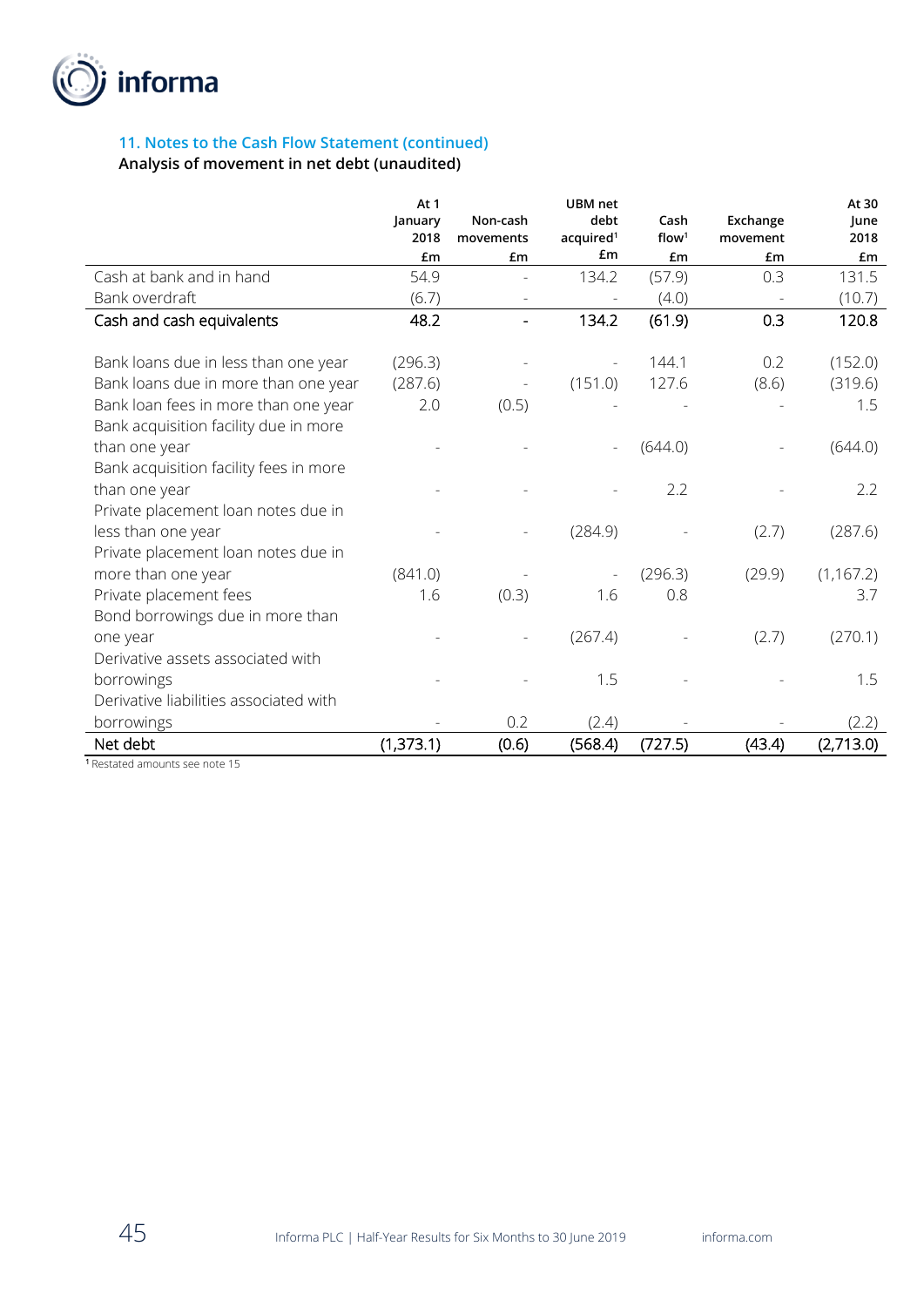

### **12. Borrowings**

The Group had £3.5bn of committed facilities at 30 June 2019 (£3.4bn at 30 June 2018 and £3.6bn at 31 December 2018), see Financial Review for further details. The total borrowings excluding lease liabilities and excluding derivate assets and liabilities associated with borrowings, are as follows:

|                                                                 |                     | At 30 June<br>2019 | At 30 June<br>2018 | At 31<br>December 2018 |
|-----------------------------------------------------------------|---------------------|--------------------|--------------------|------------------------|
|                                                                 |                     | (unaudited)        | (unaudited)        | (audited)              |
|                                                                 |                     | £m                 | £m                 | £m                     |
| Current                                                         |                     |                    |                    |                        |
| Bank overdraft                                                  |                     | 49.5               | 10.7               | 43.9                   |
| Bank borrowings (\$200.0m)                                      | - due March 2019    |                    | 152.0              | 156.9                  |
| Private placement loan note (\$45.0m)                           | - due June 2022     |                    | 34.7               |                        |
| Private placement loan note (\$175.0m)                          | - due June 2024     |                    | 134.6              |                        |
| Private placement loan note (\$150.0m)                          | - due June 2027     |                    | 118.3              |                        |
| Private placement fees                                          |                     |                    | (1.5)              |                        |
| Total current borrowings                                        |                     | 49.5               | 448.8              | 200.8                  |
| Non-current                                                     |                     |                    |                    |                        |
| Bank borrowings - revolving credit facility - due October 2020  |                     |                    | 319.6              |                        |
| Bank borrowings - revolving credit facility - due February 2022 |                     | 201.1              |                    |                        |
| Acquisition bank facility                                       |                     |                    | 644.0              |                        |
| Bank borrowings - revolving credit facility - due October 2020  |                     |                    |                    | 78.5                   |
| Bank debt issue costs                                           |                     | (2.5)              | (3.7)              | (0.9)                  |
| Bank borrowings - non-current                                   |                     | 198.6              | 959.9              | 77.6                   |
| Private placement loan note (\$385.5m)                          | - due December 2020 | 304.0              | 293.1              | 302.5                  |
| Private placement loan note (\$45.0m)                           | - due June 2022     | 36.5               |                    | 36.5                   |
| Private placement loan note (\$120.0m)                          | - due October 2022  | 94.6               | 91.2               | 94.2                   |
| Private placement loan note (\$55.0m)                           | - due January 2023  | 43.4               | 41.8               | 43.1                   |
| Private placement loan note (\$76.1m)                           | - due June 2024     | 64.2               |                    | 60.9                   |
| Private placement loan note (\$80.0m)                           | - due January 2025  | 63.1               | 60.8               | 62.8                   |
| Private placement loan note (\$200.0m)                          | - due January 2025  | 157.7              | 152.0              | 156.9                  |
| Private placement loan note (\$130.0m)                          | - due October 2025  | 102.5              | 98.8               | 102.0                  |
| Private placement loan note (\$365.0m)                          | - due January 2027  | 287.9              | 277.5              | 286.4                  |
| Private placement loan note (\$116.0m)                          | - due June 2027     | 94.6               |                    | 94.2                   |
| Private placement loan note (\$200.0m)                          | - due January 2028  | 157.7              | 152.0              | 156.9                  |
| Private debt issue costs                                        |                     | (3.1)              | (2.2)              | (3.4)                  |
| Private placement - non-current                                 |                     | 1,403.1            | 1,165.0            | 1,393.0                |
| Bond borrowings (\$350.0m)                                      | - due November 2020 | 279.7              | 270.1              | 279.1                  |
| Euro Medium Term Note (€650.0m)                                 | $-$ due July 2023   | 583.6              |                    | 583.9                  |
| Euro Medium Term Note (£300.0m)                                 | $-$ due July 2026   | 300.0              |                    | 300.0                  |
| Bond borrowings and EMTN issue costs                            |                     | (6.6)              |                    | (7.4)                  |
| Bond borrowings - non-current                                   |                     | 1,156.7            | 270.1              | 1,155.6                |
| Total non-current borrowings                                    |                     | 2,758.4            | 2,395.0            | 2,626.2                |
| <b>Total borrowings</b>                                         |                     | 2,807.9            | 2,843.8            | 2,827.0                |

The principal financial covenant ratios under the private placement loan notes are maximum net debt to EBITDA of 3.5 times and minimum EBITDA interest cover of 4.0 times, tested semi-annually and calculated according to the Note Purchase Agreements. During the period there were no breaches to covenants under the Group's private placement loan notes.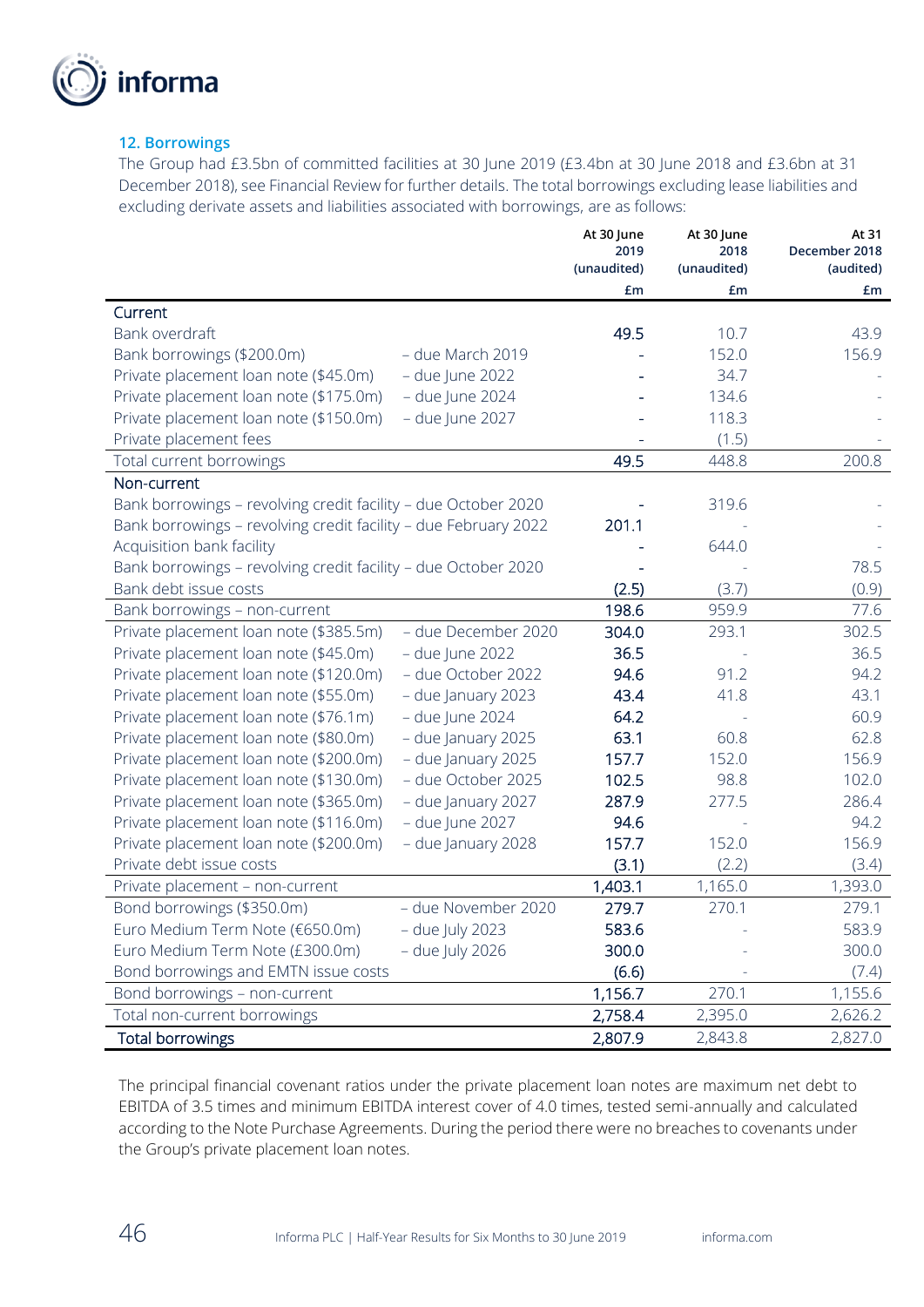

# **13. Business combinations**

# Business combinations made in 6 months ended 30 June 2019

On 4 January 2019 the Group acquired 100% of the issued share capital of Centre for Asia Pacific Aviation Pty Ltd (CAPA). CAPA provides information services and events serving the aviation market principally in Asia and forms part of the Informa Markets Division. Cash consideration was £15.0m (AUD 27.2m), net of cash acquired of £1.4m (AUD 2.4m). There was also £3.6m (AUD 6.6m) for the fair value of contingent deferred consideration.

|                                       |                   | Provisional<br>fair value |                               |
|---------------------------------------|-------------------|---------------------------|-------------------------------|
|                                       | <b>Book value</b> | adjustments               | <b>Provisional fair value</b> |
|                                       | £m                | £m                        | £m                            |
| Intangibles                           |                   | 10.9                      | 10.9                          |
| Property and equipment                | 0.2               |                           | 0.2                           |
| Trade and other receivables           | 0.9               |                           | 0.9                           |
| Cash and cash equivalents             | 1.4               |                           | 1.4                           |
| Trade and other payables              | (0.7)             |                           | (0.7)                         |
| Deferred income                       | (3.0)             |                           | (3.0)                         |
| Deferred tax liabilities              |                   | (3.3)                     | (3.3)                         |
| Identifiable net (liabilities)/assets | (1.2)             | 7.6                       | 6.4                           |
| Provisional goodwill                  | 21.2              | (7.6)                     | 13.6                          |
| Total                                 | 20.0              |                           | 20.0                          |
| Consideration                         |                   |                           |                               |
| Cash                                  |                   |                           | 16.4                          |
| Contingent deferred consideration     |                   |                           | 3.6                           |
| <b>Total consideration</b>            |                   |                           | 20.0                          |

The provisional goodwill of £13.6m arising from the acquisition has been identified as relating to the following factors:

- providing Informa with greater market presence in the aviation sector, including increased exposure to aviation events and data information services; and
- providing greater market exposure in the growing Asian market.

Acquisition costs charged to operating profit (included as an adjusting item in the Consolidated Income Statement) were £0.1m. The business generated profit after tax of £0.2m and £2.9m of revenue in the period from the date of acquisition through to 30 June 2019.

# Business combinations signed but not completed in 6 months ended 30 June 2019

On 22 May 2019 there was agreement to acquire TMT Research and Intelligence portfolio assets from IHS Markit and the business will form part of the Informa Tech Division. The sale is expected to complete on 1 August 2019. Full disclosure of the business combination will be provided in the financial statements for the year ended 31 December 2019.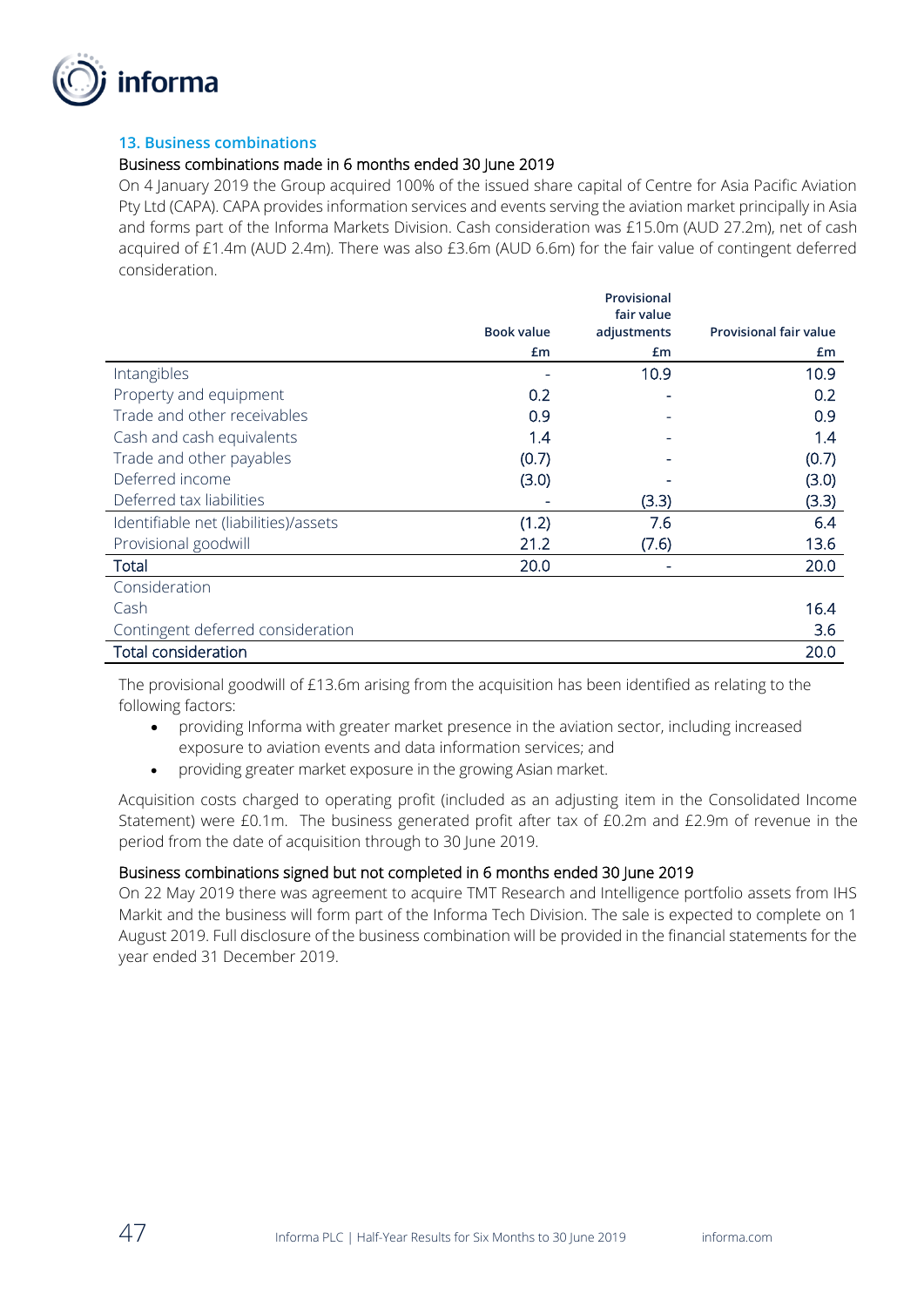

# **13. Business Combinations (Continued)**

# Finalisation of valuation of 15 June 2018 UBM plc business combination

One year on from the acquisition of UBM, as is required, we have completed the finalisation of the valuation of identifiable assets acquired and liabilities assumed at the acquisition date, resulting in the following trueups and minor adjustments: an adjustment of £67m to reflect the fair value of options related to minority interests in certain Fashion shows in the US; a reduction to Acquisition Intangibles of £19.6m to reflect the finalisation of the valuation of intangible assets; and a £3.5m reduction to Trade and Other Receivables to adjust event promotion costs.

The finalisation of the valuation resulted in a fair value of acquired intangible assets of £2,274.9m, with a £525.1m deferred tax liability associated with these assets and goodwill of £3,560.8m.

|                                  |                   | Provisional<br>fair value | <b>Final</b><br>fair value |                     |
|----------------------------------|-------------------|---------------------------|----------------------------|---------------------|
|                                  |                   | adjustments               | adjustments                |                     |
|                                  | <b>Book value</b> | recognised in<br>2018     | recognised in<br>2019      | Final<br>fair value |
|                                  | £m                | £m                        | £m                         | £m                  |
| Acquisition-related intangibles  | L,                | 2,294.5                   | (19.6)                     | 2,274.9             |
| Other intangible assets          | 27.9              | (6.7)                     |                            | 21.2                |
| Property and equipment           | 30.1              |                           | (0.3)                      | 29.8                |
| Investment in joint ventures     |                   |                           |                            |                     |
| and associates                   | 17.1              | (0.6)                     |                            | 16.5                |
| Deferred tax assets              | 86.3              | (83.7)                    |                            | 2.6                 |
| Retirement benefit surplus       | 6.0               |                           |                            | 6.0                 |
| Trade and other receivables      | 229.0             | (3.4)                     | (3.5)                      | 222.1               |
| Cash and cash equivalents        | 134.2             |                           |                            | 134.2               |
| Current tax liabilities          | (58.0)            | (8.0)                     |                            | (66.0)              |
| Trade and other payables         | (213.8)           |                           |                            | (213.8)             |
| Deferred income                  | (426.9)           |                           |                            | (426.9)             |
| Provisions                       | (41.2)            | (3.6)                     |                            | (44.8)              |
| Retirement benefit obligation    | (0.9)             |                           |                            | (0.9)               |
| Derivative liabilities           | (17.1)            |                           |                            | (17.1)              |
| Borrowings including             |                   |                           |                            |                     |
| derivatives associated with      |                   |                           |                            |                     |
| borrowings                       | (688.6)           | (14.0)                    |                            | (702.6)             |
| Deferred tax liabilities         |                   | (370.2)                   | 0.4                        | (369.8)             |
| Identifiable net assets acquired | (915.9)           | 1,804.3                   | (23.0)                     | 865.4               |
| Put options over non-            |                   |                           |                            |                     |
| controlling interests            | 6.6               |                           | (67.0)                     | (60.4)              |
| Non-controlling interest         | (32.9)            | (142.9)                   |                            | (175.8)             |
| Goodwill                         | 5,132.2           | (1,661.4)                 | 90.0                       | 3,560.8             |
| Total                            | 4,190.0           |                           |                            | 4,190.0             |
| Consideration                    |                   |                           |                            |                     |
| Cash                             |                   |                           |                            | 643.5               |
| Share consideration              |                   |                           |                            | 3,545.1             |
| Deferred consideration           |                   |                           |                            | 1.4                 |
| <b>Total consideration</b>       |                   |                           |                            | 4,190.0             |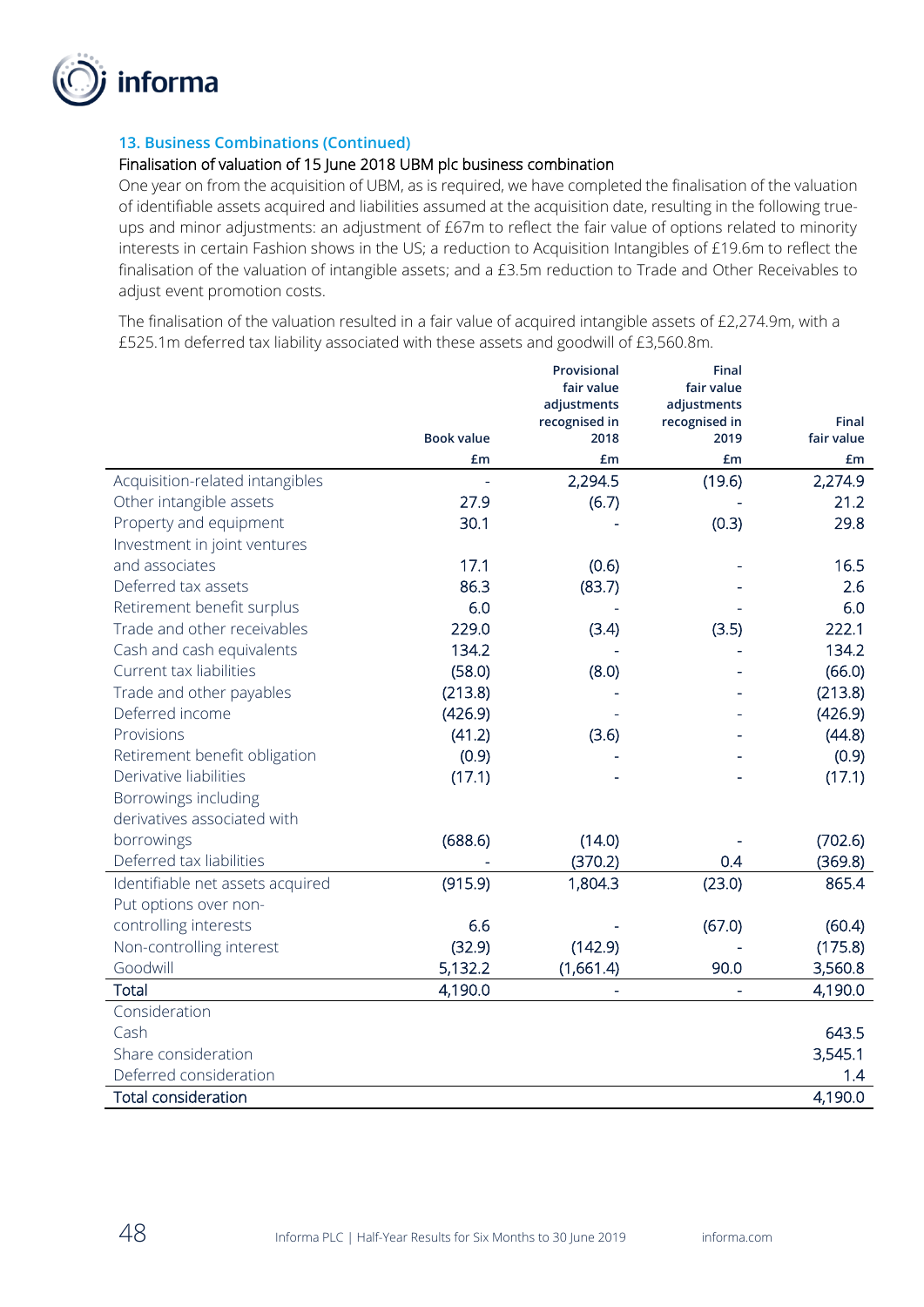

# **14. Disposals of Subsidiaries and Operations**

During the period, the group generated the following profit/(loss) on disposal of subsidiaries and operations:

|                               | 6 months ended<br>30 June | 6 months ended<br>30 June | Year ended<br>31 December |
|-------------------------------|---------------------------|---------------------------|---------------------------|
|                               | 2019                      | 2018                      | 2018                      |
|                               | £m                        | £m                        | £m                        |
| Life Sciences                 | 11.2                      |                           |                           |
| Agribusiness                  | 37.0                      |                           |                           |
| Euroforum conference business |                           | (0.6)                     | (0.7)                     |
| ehi Live exhibition           |                           |                           | (3.3)                     |
| Other disposals               | (5.3)                     |                           | 5.1                       |
| Profit/(loss) on disposal of  |                           |                           |                           |
| subsidiaries and operations   | 42.9                      | (0.6)                     |                           |

## Disposals made in 6 months ended 30 June 2019

The sale of the Life Sciences Media Brands Portfolio completed on 31 January 2019. The consideration including estimated working capital was £79.3m, with £67.3m received in cash and £12.0m of deferred consideration receivable in January 2020. The profit on disposal was £11.2m and there were disposalrelated costs of £3.8m. This business was part of Informa Connect Division and had previously been disclosed as held for sale in the Consolidated Balance Sheet at 31 December 2018. The final consideration and the profit on disposal are subject to adjustment for the finalisation of working capital amounts.

The sale of the Agribusiness in the Intelligence Division was announced on 22 May 2019 and completed on 30 June 2019. Consideration including estimated working capital was £102.8m in cash and the business was sold to IHS Markit. The profit on disposal was £37.0m and there were £9.3m of disposal-related costs. The consideration and profit on disposal are subject to adjustment for the finalisation of working capital amounts.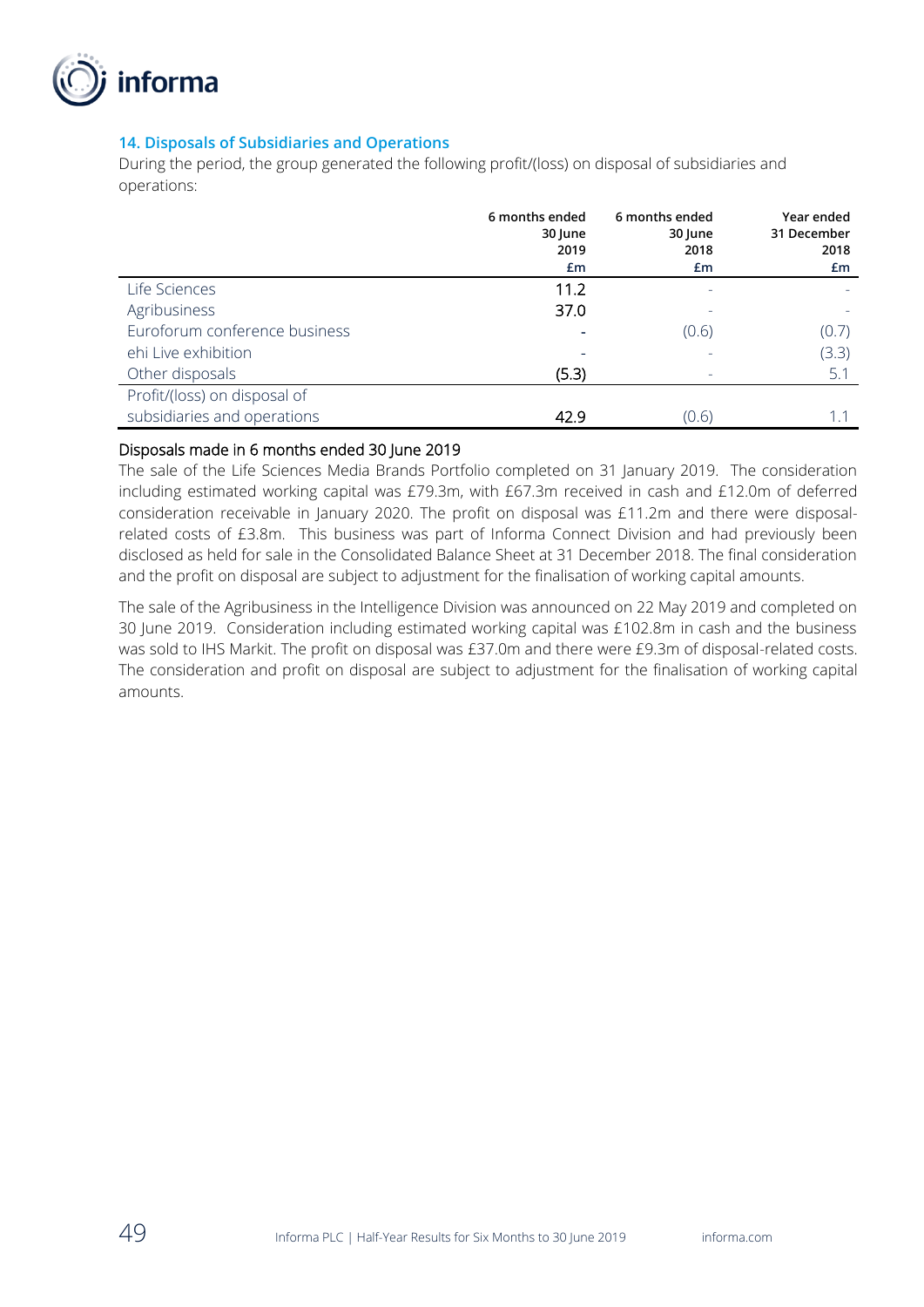

# **15. Restatement of 2018 Results**

# Consolidated Income Statement: For The 6 Months Ended 30 June 2018

Following the finalisation of the accounting for the UBM acquisition under IFRS 3 business combinations, there was a restatement to the Income Statement for the 6 months ended 30 June 2018, with the intangible amortisation charge increasing by £1.6m and the deferred tax credit increasing by £0.3m.

The Income Statement segmental results for the 6 months ended 30 June 2018 were also restated to reflect the new operating structure that was effective from 1 January 2019 (see Note 3 for restated segmental amounts).

|                          |                     | Previously reported       |                      | Restated                 |                     |                    |                             |
|--------------------------|---------------------|---------------------------|----------------------|--------------------------|---------------------|--------------------|-----------------------------|
|                          | Adjusted<br>results | <b>Adjusting</b><br>items | Statutory<br>results | Adjustments              | Adjusted<br>results | Adjusting<br>items | <b>Statutory</b><br>results |
|                          | <b>HY 2018</b>      | <b>HY 2018</b>            | <b>HY 2018</b>       | <b>HY 2018</b>           | <b>HY 2018</b>      | <b>HY 2018</b>     | <b>HY 2018</b>              |
|                          | £m                  | £m                        | £m                   | £m                       | £m                  | £m                 | £m                          |
| Revenue                  | 957.1               |                           | 957.1                |                          | 957.1               |                    | 957.1                       |
| Net operating            |                     |                           |                      |                          |                     |                    |                             |
| expenses                 | (662.7)             | (142.8)                   | (805.5)              | (1.6)                    | (662.7)             | (144.4)            | (807.1)                     |
| Operating profit/(loss)  | 294.4               | (142.8)                   | 151.6                | (1.6)                    | 294.4               | (144.4)            | 150.0                       |
| Loss on disposal         |                     | (0.6)                     | (0.6)                |                          |                     | (0.6)              | (0.6)                       |
| Investment income        | 0.4                 |                           | 0.4                  |                          | 0.4                 |                    | 0.4                         |
| Finance costs            | (30.1)              | (1.0)                     | (31.1)               | $\overline{\phantom{a}}$ | (30.1)              | (1.0)              | (31.1)                      |
| Profit/(loss) before tax | 264.7               | (144.4)                   | 120.3                | (1.6)                    | 264.7               | (146.0)            | 118.7                       |
| Tax (charge)/credit      | (47.7)              | 22.0                      | (25.7)               | 0.3                      | (47.7)              | 22.3               | (25.4)                      |
| Profit/(loss) for the    |                     |                           |                      |                          |                     |                    |                             |
| period                   | 217.0               | (122.4)                   | 94.6                 | (1.3)                    | 217.0               | (123.7)            | 93.3                        |
| Earnings per share       |                     |                           |                      |                          |                     |                    |                             |
| Basic (p)                | 24.7                |                           | 10.4                 |                          | 24.7                |                    | 10.3                        |
| Diluted (p)              | 24.6                |                           | 10.4                 |                          | 24.6                |                    | 10.2                        |

# Consolidated Income Statement: For The Year Ended 31 December 2018

The Income Statement segmental results for the year ended 31 December 2018 were also restated to reflect the new operating structure that was effective from 1 January 2019 (see Note 3 for restated segmental amounts).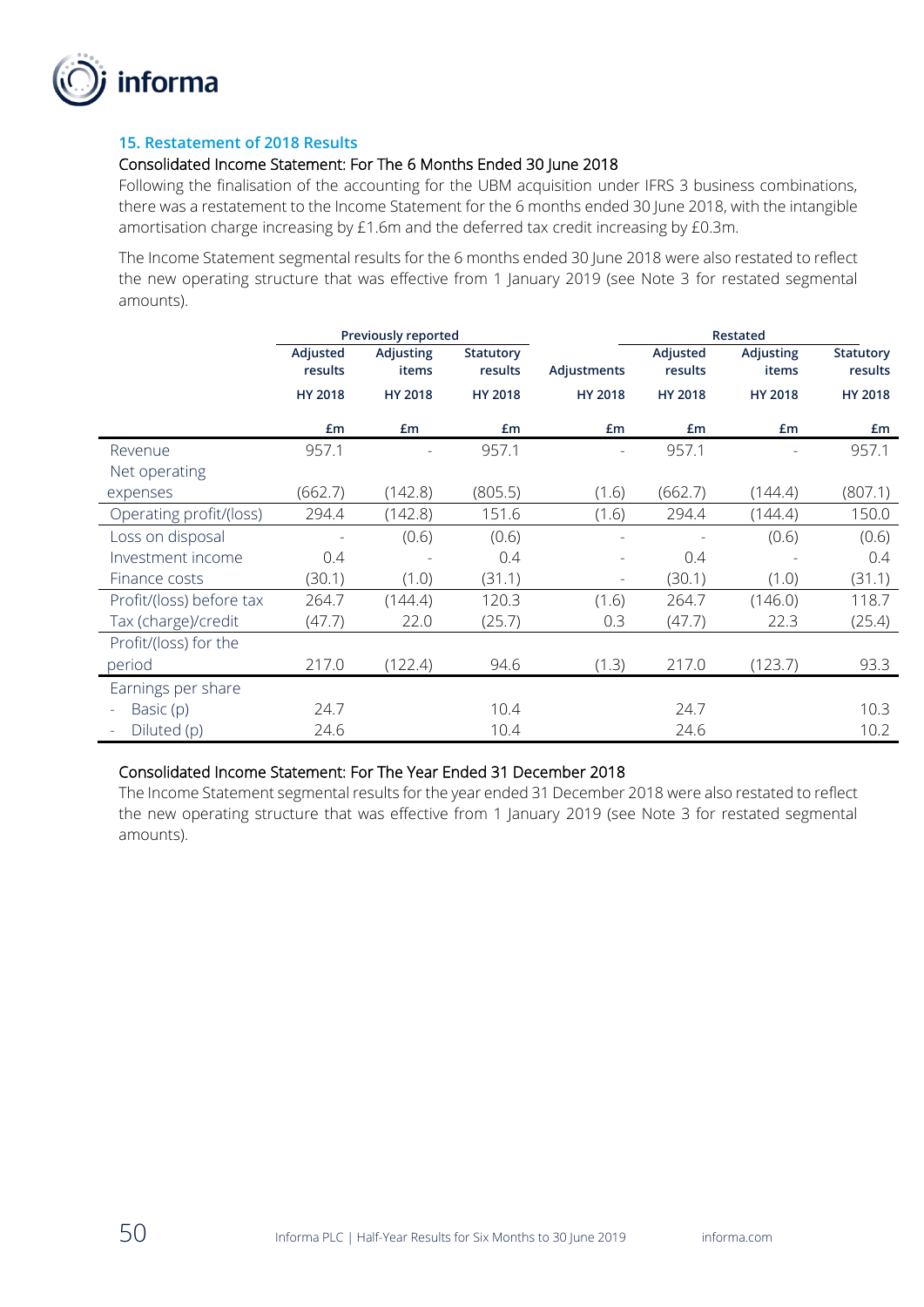

### **15. Restatement (Continued)**

# Consolidated Balance Sheet: As At 30 June 2018

The restatement of the Consolidated Balance Sheet at 30 June 2018 reflected adjustments for the finalisation of the fair value adjustments of the acquisition balance sheet of UBM.

| £m<br>£m<br>£m<br>5,851.0<br>384.9<br>6,235.9<br>Goodwill<br>3,951.5<br>4,239.7<br>Other intangible assets<br>(288.2)<br>83.0<br>73.5<br>Property and equipment<br>(9.5)<br>18.6<br>18.0<br>Investments in joint ventures and associates<br>(0.6)<br>Other investments<br>4.6<br>4.6<br>109.5<br>(100.8)<br>Deferred tax assets<br>8.7<br>Retirement benefit surplus<br>4.7<br>4.7<br>Other receivables<br>7.0<br>7.0<br>Derivative financial instruments<br>1.5<br>1.5<br>10,319.6<br>(14.2)<br>10,305.4<br>Non-current assets<br>57.2<br>57.2<br>Inventory<br>÷,<br>Trade and other receivables<br>557.3<br>(26.5)<br>530.8<br>25.3<br>25.3<br>Current tax asset<br>131.5<br>Cash at bank and in hand<br>131.5<br>0.2<br>Derivative financial instruments<br>0.2<br>771.5<br>745.0<br>Current assets<br>(26.5)<br>11,091.1<br>(40.7)<br>11,050.4<br><b>Total assets</b><br>(448.8)<br><b>Borrowings</b><br>(448.8)<br>Derivative financial instruments<br>(15.4)<br>(15.4)<br>Current tax liabilities<br>(96.3)<br>(0.5)<br>(96.8)<br>Provisions<br>(30.3)<br>(54.4)<br>(24.1)<br>Trade and other payables<br>(484.3)<br>43.1<br>(441.2)<br>(8.2)<br>(792.2)<br>Deferred income<br>(784.0)<br><b>Current liabilities</b><br>(1,852.9)<br>4.1<br>(1,848.8)<br>(2,395.0)<br>(2,395.0)<br><b>Borrowings</b><br>Derivative financial instruments<br>(67.0)<br>(71.4)<br>(4.4) |
|-----------------------------------------------------------------------------------------------------------------------------------------------------------------------------------------------------------------------------------------------------------------------------------------------------------------------------------------------------------------------------------------------------------------------------------------------------------------------------------------------------------------------------------------------------------------------------------------------------------------------------------------------------------------------------------------------------------------------------------------------------------------------------------------------------------------------------------------------------------------------------------------------------------------------------------------------------------------------------------------------------------------------------------------------------------------------------------------------------------------------------------------------------------------------------------------------------------------------------------------------------------------------------------------------------------------------------------------------------------------------------|
|                                                                                                                                                                                                                                                                                                                                                                                                                                                                                                                                                                                                                                                                                                                                                                                                                                                                                                                                                                                                                                                                                                                                                                                                                                                                                                                                                                             |
|                                                                                                                                                                                                                                                                                                                                                                                                                                                                                                                                                                                                                                                                                                                                                                                                                                                                                                                                                                                                                                                                                                                                                                                                                                                                                                                                                                             |
|                                                                                                                                                                                                                                                                                                                                                                                                                                                                                                                                                                                                                                                                                                                                                                                                                                                                                                                                                                                                                                                                                                                                                                                                                                                                                                                                                                             |
|                                                                                                                                                                                                                                                                                                                                                                                                                                                                                                                                                                                                                                                                                                                                                                                                                                                                                                                                                                                                                                                                                                                                                                                                                                                                                                                                                                             |
|                                                                                                                                                                                                                                                                                                                                                                                                                                                                                                                                                                                                                                                                                                                                                                                                                                                                                                                                                                                                                                                                                                                                                                                                                                                                                                                                                                             |
|                                                                                                                                                                                                                                                                                                                                                                                                                                                                                                                                                                                                                                                                                                                                                                                                                                                                                                                                                                                                                                                                                                                                                                                                                                                                                                                                                                             |
|                                                                                                                                                                                                                                                                                                                                                                                                                                                                                                                                                                                                                                                                                                                                                                                                                                                                                                                                                                                                                                                                                                                                                                                                                                                                                                                                                                             |
|                                                                                                                                                                                                                                                                                                                                                                                                                                                                                                                                                                                                                                                                                                                                                                                                                                                                                                                                                                                                                                                                                                                                                                                                                                                                                                                                                                             |
|                                                                                                                                                                                                                                                                                                                                                                                                                                                                                                                                                                                                                                                                                                                                                                                                                                                                                                                                                                                                                                                                                                                                                                                                                                                                                                                                                                             |
|                                                                                                                                                                                                                                                                                                                                                                                                                                                                                                                                                                                                                                                                                                                                                                                                                                                                                                                                                                                                                                                                                                                                                                                                                                                                                                                                                                             |
|                                                                                                                                                                                                                                                                                                                                                                                                                                                                                                                                                                                                                                                                                                                                                                                                                                                                                                                                                                                                                                                                                                                                                                                                                                                                                                                                                                             |
|                                                                                                                                                                                                                                                                                                                                                                                                                                                                                                                                                                                                                                                                                                                                                                                                                                                                                                                                                                                                                                                                                                                                                                                                                                                                                                                                                                             |
|                                                                                                                                                                                                                                                                                                                                                                                                                                                                                                                                                                                                                                                                                                                                                                                                                                                                                                                                                                                                                                                                                                                                                                                                                                                                                                                                                                             |
|                                                                                                                                                                                                                                                                                                                                                                                                                                                                                                                                                                                                                                                                                                                                                                                                                                                                                                                                                                                                                                                                                                                                                                                                                                                                                                                                                                             |
|                                                                                                                                                                                                                                                                                                                                                                                                                                                                                                                                                                                                                                                                                                                                                                                                                                                                                                                                                                                                                                                                                                                                                                                                                                                                                                                                                                             |
|                                                                                                                                                                                                                                                                                                                                                                                                                                                                                                                                                                                                                                                                                                                                                                                                                                                                                                                                                                                                                                                                                                                                                                                                                                                                                                                                                                             |
|                                                                                                                                                                                                                                                                                                                                                                                                                                                                                                                                                                                                                                                                                                                                                                                                                                                                                                                                                                                                                                                                                                                                                                                                                                                                                                                                                                             |
|                                                                                                                                                                                                                                                                                                                                                                                                                                                                                                                                                                                                                                                                                                                                                                                                                                                                                                                                                                                                                                                                                                                                                                                                                                                                                                                                                                             |
|                                                                                                                                                                                                                                                                                                                                                                                                                                                                                                                                                                                                                                                                                                                                                                                                                                                                                                                                                                                                                                                                                                                                                                                                                                                                                                                                                                             |
|                                                                                                                                                                                                                                                                                                                                                                                                                                                                                                                                                                                                                                                                                                                                                                                                                                                                                                                                                                                                                                                                                                                                                                                                                                                                                                                                                                             |
|                                                                                                                                                                                                                                                                                                                                                                                                                                                                                                                                                                                                                                                                                                                                                                                                                                                                                                                                                                                                                                                                                                                                                                                                                                                                                                                                                                             |
|                                                                                                                                                                                                                                                                                                                                                                                                                                                                                                                                                                                                                                                                                                                                                                                                                                                                                                                                                                                                                                                                                                                                                                                                                                                                                                                                                                             |
|                                                                                                                                                                                                                                                                                                                                                                                                                                                                                                                                                                                                                                                                                                                                                                                                                                                                                                                                                                                                                                                                                                                                                                                                                                                                                                                                                                             |
|                                                                                                                                                                                                                                                                                                                                                                                                                                                                                                                                                                                                                                                                                                                                                                                                                                                                                                                                                                                                                                                                                                                                                                                                                                                                                                                                                                             |
|                                                                                                                                                                                                                                                                                                                                                                                                                                                                                                                                                                                                                                                                                                                                                                                                                                                                                                                                                                                                                                                                                                                                                                                                                                                                                                                                                                             |
|                                                                                                                                                                                                                                                                                                                                                                                                                                                                                                                                                                                                                                                                                                                                                                                                                                                                                                                                                                                                                                                                                                                                                                                                                                                                                                                                                                             |
| Deferred tax liabilities<br>(835.8)<br>209.9<br>(625.9)                                                                                                                                                                                                                                                                                                                                                                                                                                                                                                                                                                                                                                                                                                                                                                                                                                                                                                                                                                                                                                                                                                                                                                                                                                                                                                                     |
| (17.9)<br>(17.9)<br>Retirement benefit obligation                                                                                                                                                                                                                                                                                                                                                                                                                                                                                                                                                                                                                                                                                                                                                                                                                                                                                                                                                                                                                                                                                                                                                                                                                                                                                                                           |
| Provisions<br>(40.2)<br>(40.2)                                                                                                                                                                                                                                                                                                                                                                                                                                                                                                                                                                                                                                                                                                                                                                                                                                                                                                                                                                                                                                                                                                                                                                                                                                                                                                                                              |
| Non-current tax liabilities<br>(11.1)<br>(11.1)                                                                                                                                                                                                                                                                                                                                                                                                                                                                                                                                                                                                                                                                                                                                                                                                                                                                                                                                                                                                                                                                                                                                                                                                                                                                                                                             |
| (50.7)<br>(50.7)<br>Trade and other payables                                                                                                                                                                                                                                                                                                                                                                                                                                                                                                                                                                                                                                                                                                                                                                                                                                                                                                                                                                                                                                                                                                                                                                                                                                                                                                                                |
| (3,355.1)<br>142.9<br>Non-current liabilities<br>(3,212.2)                                                                                                                                                                                                                                                                                                                                                                                                                                                                                                                                                                                                                                                                                                                                                                                                                                                                                                                                                                                                                                                                                                                                                                                                                                                                                                                  |
| <b>Total liabilities</b><br>147.0<br>(5,208.0)<br>(5,061.0)                                                                                                                                                                                                                                                                                                                                                                                                                                                                                                                                                                                                                                                                                                                                                                                                                                                                                                                                                                                                                                                                                                                                                                                                                                                                                                                 |
| 5,883.1<br>106.3<br>5,989.4<br>Net assets                                                                                                                                                                                                                                                                                                                                                                                                                                                                                                                                                                                                                                                                                                                                                                                                                                                                                                                                                                                                                                                                                                                                                                                                                                                                                                                                   |
| Equity                                                                                                                                                                                                                                                                                                                                                                                                                                                                                                                                                                                                                                                                                                                                                                                                                                                                                                                                                                                                                                                                                                                                                                                                                                                                                                                                                                      |
| Share capital<br>1.3<br>1.3                                                                                                                                                                                                                                                                                                                                                                                                                                                                                                                                                                                                                                                                                                                                                                                                                                                                                                                                                                                                                                                                                                                                                                                                                                                                                                                                                 |
| 905.3<br>Share premium account<br>905.3                                                                                                                                                                                                                                                                                                                                                                                                                                                                                                                                                                                                                                                                                                                                                                                                                                                                                                                                                                                                                                                                                                                                                                                                                                                                                                                                     |
| Translation reserve<br>41.3<br>(35.3)<br>6.0                                                                                                                                                                                                                                                                                                                                                                                                                                                                                                                                                                                                                                                                                                                                                                                                                                                                                                                                                                                                                                                                                                                                                                                                                                                                                                                                |
| Other reserves<br>1,964.8<br>1,964.8                                                                                                                                                                                                                                                                                                                                                                                                                                                                                                                                                                                                                                                                                                                                                                                                                                                                                                                                                                                                                                                                                                                                                                                                                                                                                                                                        |
| Retained earnings<br>2,922.7<br>(1.3)<br>2,921.4                                                                                                                                                                                                                                                                                                                                                                                                                                                                                                                                                                                                                                                                                                                                                                                                                                                                                                                                                                                                                                                                                                                                                                                                                                                                                                                            |
| Equity attributable to equity holders of the parent<br>5,835.4<br>5,798.8<br>(36.6)                                                                                                                                                                                                                                                                                                                                                                                                                                                                                                                                                                                                                                                                                                                                                                                                                                                                                                                                                                                                                                                                                                                                                                                                                                                                                         |
| 142.9<br>190.6<br>Non-controlling interest<br>47.7                                                                                                                                                                                                                                                                                                                                                                                                                                                                                                                                                                                                                                                                                                                                                                                                                                                                                                                                                                                                                                                                                                                                                                                                                                                                                                                          |
| 5,989.4<br>5,883.1<br>106.3<br>Total equity                                                                                                                                                                                                                                                                                                                                                                                                                                                                                                                                                                                                                                                                                                                                                                                                                                                                                                                                                                                                                                                                                                                                                                                                                                                                                                                                 |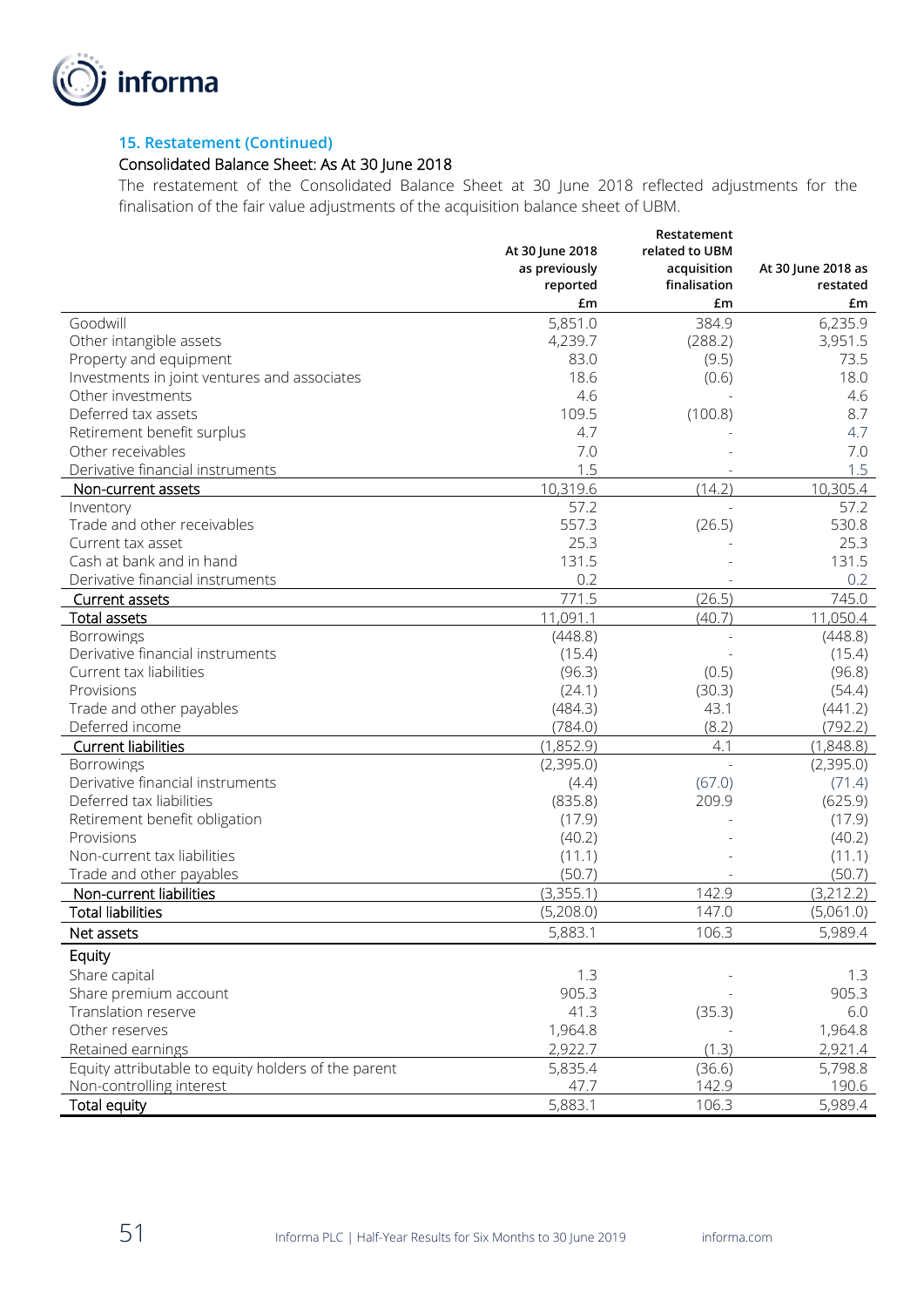

## **15. Restatement (Continued)**

The Consolidated cash flow statement for the 6 months ended 30 June 2018 was restated to reflect the finalisation of the fair value adjustments of the acquisition balance sheet of UBM. This resulted in cash generated by operations increasing by £11.7m and net cash outflow from investing activities increasing by £11.7m, with no impact on the net increase in cash and cash equivalents at 30 June 2018.

### Consolidated Balance Sheet: As At 31 December 2018

One year on from the acquisition of UBM, as is required, we have completed the finalisation of the fair value of the acquisition balance sheet, resulting in the following true-ups and minor adjustments: an increase to Goodwill of £99.8m, an adjustment of £67m to reflect the fair value of options related to certain minority interests, a decrease of £18.2m to Intangible Assets, a decrease to Translation Reserves of £11.4m, a reduction to Trade and Other Receivables of £3.5m, a decrease to Deferred Tax Liabilities of £0.6m and a decrease to Property and Equipment of £0.3m.

There was also a restatement of the Consolidated Balance Sheet at 31 December 2018 for adjustments to the held for sale amounts for the Life Sciences business with corresponding adjustments to other line items in the balance sheet, with no impact on total consolidated assets or liabilities. Assets classified as held for sale reduced by £0.4m, and liabilities directly associated with assets classified as held for sale reduced by £2.2m, with net assets relating to held for sale increasing by £1.8m to £65.2m.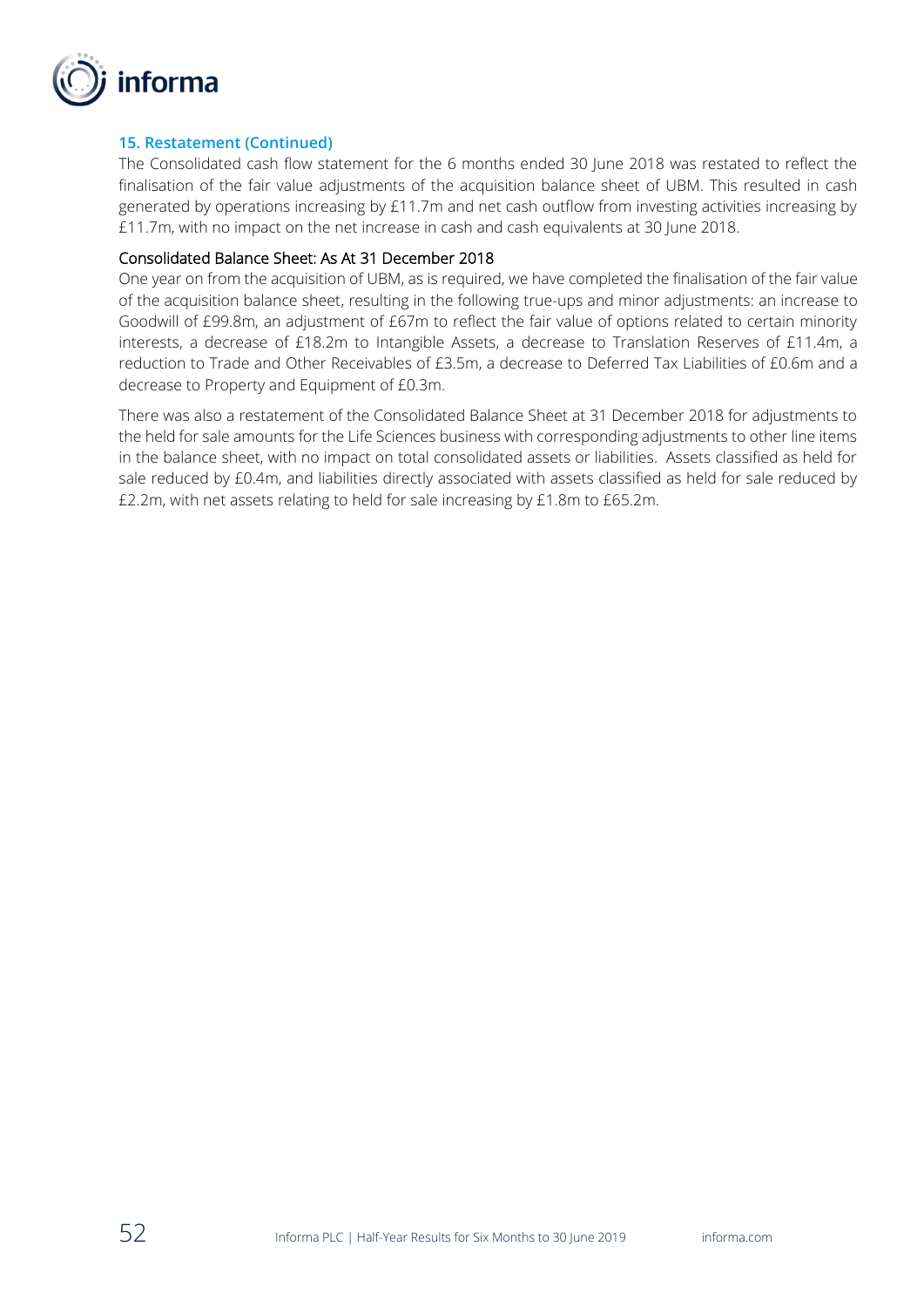

# **15. Restatement (Continued)**

|                                              | As originally<br>reported at 31<br>December 2018 | Restatement<br>related to UBM<br>acquisition<br>finalisation | Restatement<br>related to held for<br>sale assets and<br>liabilities | As restated at<br>31 December<br>2018 |
|----------------------------------------------|--------------------------------------------------|--------------------------------------------------------------|----------------------------------------------------------------------|---------------------------------------|
|                                              | £m                                               | £m                                                           | £m                                                                   | £m                                    |
| Non-current assets                           |                                                  |                                                              |                                                                      |                                       |
| Goodwill                                     | 6,237.3                                          | 99.8                                                         | 6.8                                                                  | 6,343.9                               |
| Other intangible assets                      | 3,882.0                                          | (18.2)                                                       | (9.4)                                                                | 3,854.4                               |
| Property and equipment                       | 70.4                                             | (0.3)                                                        | (0.4)                                                                | 69.7                                  |
| Investments in joint ventures and associates | 19.1                                             |                                                              |                                                                      | 19.1                                  |
| Other investments                            | 5.1                                              |                                                              |                                                                      | 5.1                                   |
| Deferred tax assets                          | 22.0                                             |                                                              | 2.2                                                                  | 24.2                                  |
| Retirement benefit surplus                   | 4.5                                              |                                                              |                                                                      | 4.5                                   |
| Other receivables                            | 6.3                                              |                                                              |                                                                      | 6.3                                   |
| Derivative financial instruments             | 1.5                                              |                                                              |                                                                      | 1.5                                   |
|                                              | 10,248.2                                         | 81.3                                                         | (0.8)                                                                | 10,328.7                              |
| Current assets                               |                                                  |                                                              |                                                                      |                                       |
| Inventory                                    | 50.9                                             |                                                              |                                                                      | 50.9                                  |
| Trade and other receivables                  | 402.7                                            | (3.5)                                                        | 1.2                                                                  | 400.4                                 |
| Current tax asset                            | 15.9                                             |                                                              |                                                                      | 15.9                                  |
| Cash at bank and in hand                     | 168.8                                            |                                                              |                                                                      | 168.8                                 |
| Assets classified as held for sale           | 79.5                                             |                                                              | (0.4)                                                                | 79.1                                  |
|                                              | 717.8                                            | (3.5)                                                        | 0.8                                                                  | 715.1                                 |
| Total assets                                 | 10,966.0                                         | 77.8                                                         | $\overline{\phantom{a}}$                                             | 11,043.8                              |
| <b>Current liabilities</b>                   |                                                  |                                                              |                                                                      |                                       |
| <b>Borrowings</b>                            | (200.8)                                          |                                                              |                                                                      | (200.8)                               |
| Derivative financial instruments             | (10.1)                                           |                                                              |                                                                      | (10.1)                                |
| Current tax liabilities                      | (96.2)                                           |                                                              |                                                                      | (96.2)                                |
| Provisions                                   | (63.4)                                           |                                                              |                                                                      | (63.4)                                |
| Trade and other payables                     | (443.0)                                          |                                                              | (2.2)                                                                | (445.2)                               |
| Deferred income                              | (701.2)                                          |                                                              |                                                                      | (701.2)                               |
| Liabilities directly associated with assets  |                                                  |                                                              |                                                                      |                                       |
| classified as held for sale                  | (16.1)                                           |                                                              | 2.2                                                                  | (13.9)                                |
|                                              | (1,530.8)                                        | L,                                                           |                                                                      | (1,530.8)                             |
| Non-current liabilities                      |                                                  |                                                              |                                                                      |                                       |
| <b>Borrowings</b>                            | (2,626.2)                                        |                                                              |                                                                      | (2,626.2)                             |
| Derivative financial instruments             | (27.0)                                           | (67.0)                                                       |                                                                      | (94.0)                                |
| Deferred tax liabilities                     | (620.3)                                          | 0.6                                                          |                                                                      | (619.7)                               |
| Retirement benefit obligation                | (37.5)                                           |                                                              |                                                                      | (37.5)                                |
| Provisions                                   | (30.1)                                           |                                                              |                                                                      | (30.1)                                |
| Trade and other payables                     | (33.9)                                           |                                                              |                                                                      | (33.9)                                |
|                                              | (3,375.0)                                        | (66.4)                                                       | ÷                                                                    | (3,441.4)                             |
| <b>Total liabilities</b>                     | (4,905.8)                                        | (66.4)                                                       |                                                                      | (4,972.2)                             |
| Net assets                                   | 6,060.2                                          | 11.4                                                         |                                                                      | 6,071.6                               |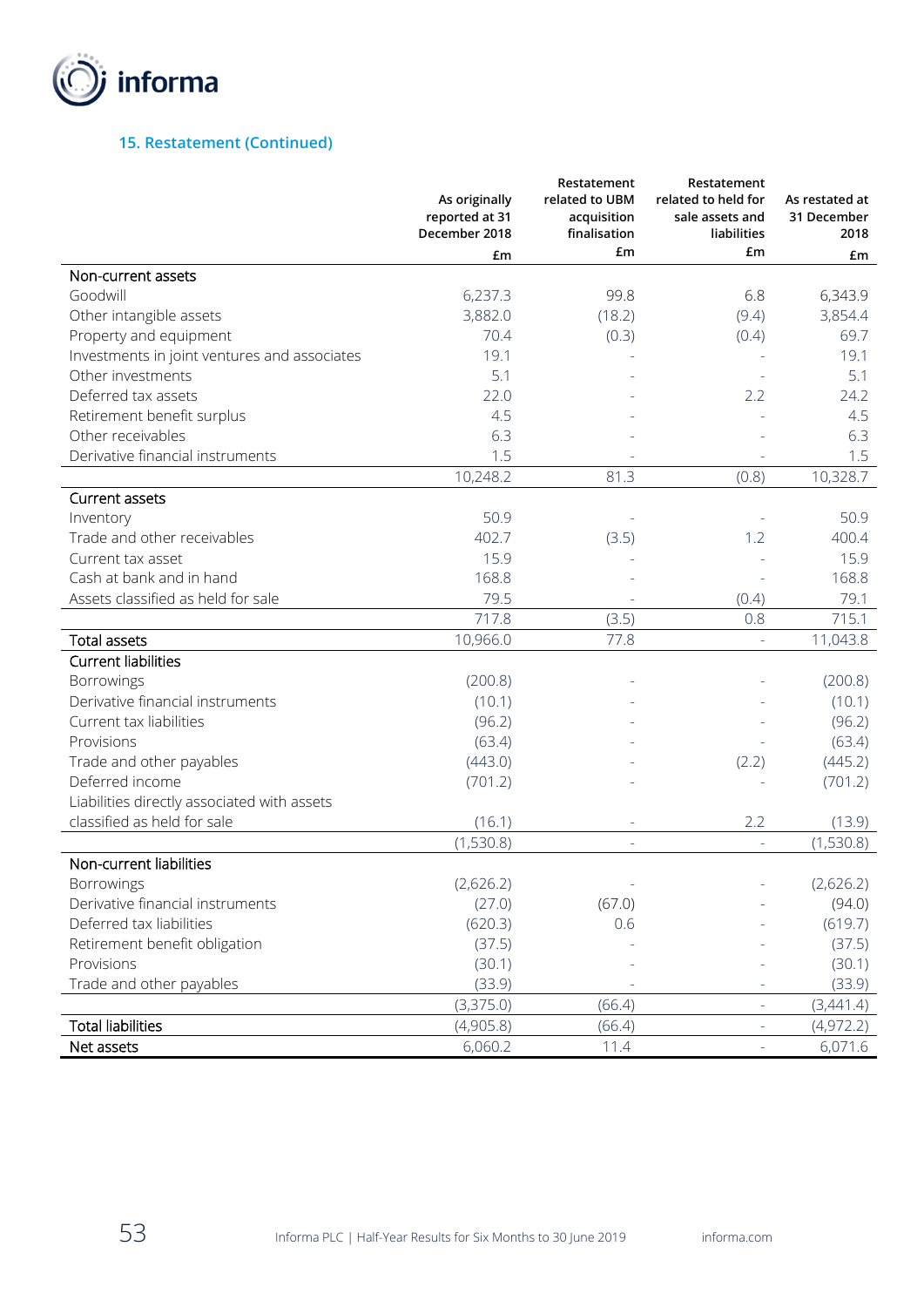

### **16. IFRS 16 Implementation**

On 1 January 2019, the Group adopted the new accounting standard, IFRS 16 *Leases*. There are several practical expedients and exemptions available under IFRS 16. The Group has elected to apply the modified retrospective method of implementation where there is no restatement of the comparative period and using the practical expedient where, at the adoption date, right-of-use lease assets are set to equal the lease liability (adjusted for accruals and prepayments). The Group has excluded leases of low value assets and short-term leases, with a duration of less than 12 months from the application of IFRS 16, with payments for these leases continuing to be expensed directly to the Income Statement as operating leases.

Under IFRS 16 the right of use assets will be tested for impairment in accordance with IAS 36 *Impairment of Assets*. This replaced the previous requirement to recognise a provision for onerous leases. An impairment assessment of the right-of-use assets was performed on transition at 1 January 2019 with no impact identified. The major classes of leases impacted by the new standard are property and event space leases.

At 1 January 2019 transition date adoption of IFRS 16 resulted in the Group recognising right-of-use assets of £292.9m, finance lease receivables of £14.4m and lease liabilities of £343.6m. There is a reduction of £2.7m for prepaid rental amounts now netted against the right-of-use assets and a reduction of £44.8m to liabilities for property provisions and deferred rent-free amounts netted against the right of use asset, with a credit to reserves of £5.8m reflecting the excess of finance lease receivable amounts from the sub-lease compared to the finance lease payable amounts associated with the head lease.

The weighted average incremental borrowing rate (IBR) used at the transition date to discount lease liabilities was 4.3%. A single IBR has been applied to a portfolio of leases when these have shared similar characteristics including location, duration and nature of the leases, including whether a group guarantee is provided. The approach to use an IBR to discount leases has been followed since the transition date as the interest rate implicit in individual leases cannot be readily determined. On transition the group elected to apply the practical expedient to rely on the reviews performed at 31 December 2018 to consider any onerous property contracts.

For the 6 months ended 30 June 2019 there was an income statement depreciation charge of £15.8m relating to right of use assets associated with IFRS 16 leases and an interest cost relating to the IFRS 16 lease liabilities of £7.0m. At 30 June 2019 the Consolidated Balance Sheet included the following IFRS 16 amounts: a net book value of the IFRS 16 right of use asset of £277.2m, lease liabilities of £333.8m and finance lease receivables amounts of £14.5m.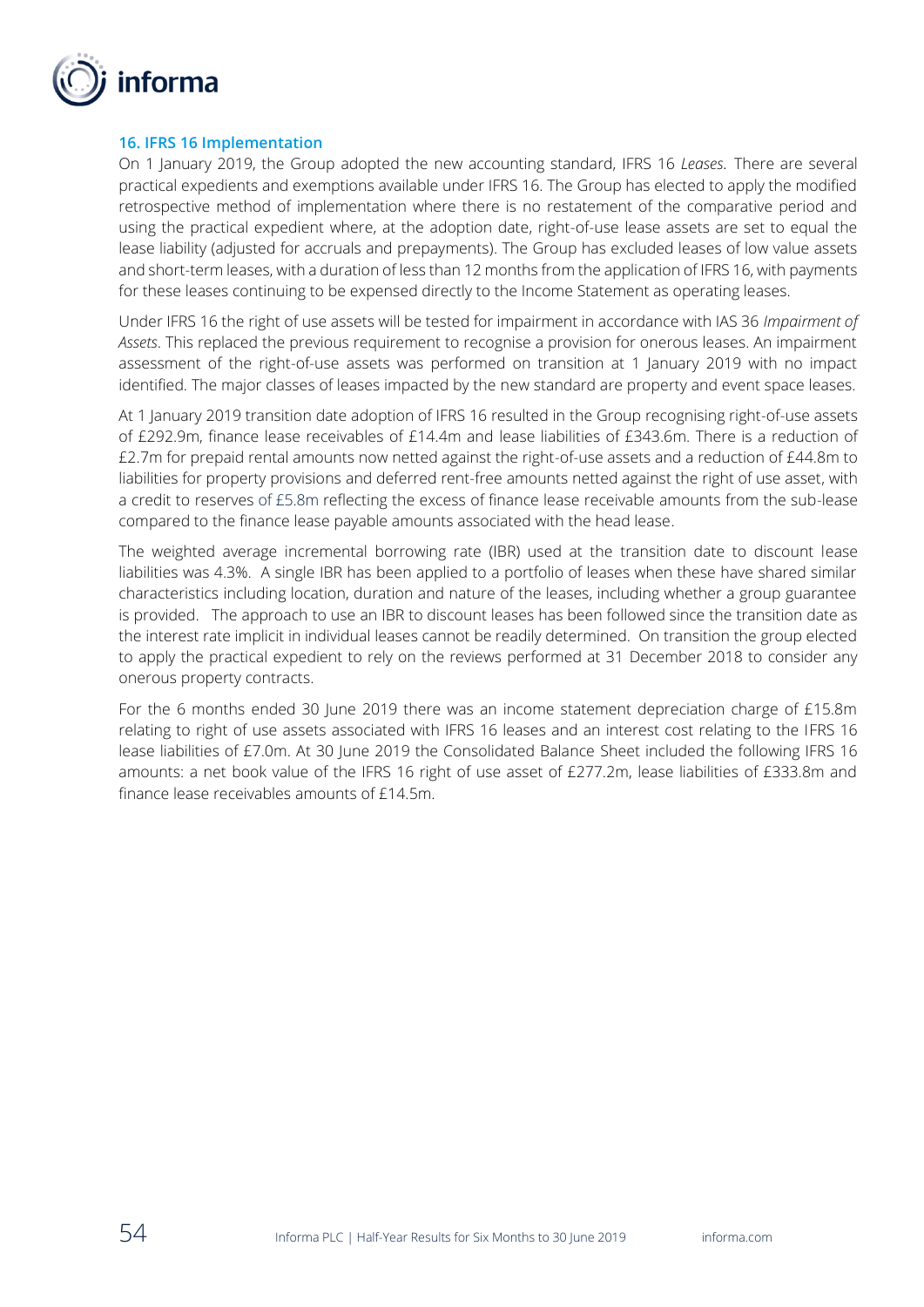

# **16. IFRS 16 Implementation (Continued)**

# Consolidated balance sheet disclosure

The effect before tax on the Consolidated balance sheet of the implementation of IFRS 16 *Leases* on 1 January 2019 is summarised as follows:

|                                                        | At 31 December<br>20181 | IFRS 16 adjustments at<br>adoption on 1 Jan 2019 | 1 January 2019<br>adjusted for<br>IFRS 16 |
|--------------------------------------------------------|-------------------------|--------------------------------------------------|-------------------------------------------|
|                                                        | £m                      | £m                                               | £m                                        |
| Non-current assets                                     |                         |                                                  |                                           |
| Goodwill                                               | 6,343.9                 |                                                  | 6,343.9                                   |
| Other intangible assets                                | 3,854.4                 |                                                  | 3,854.4                                   |
| Property and equipment                                 | 69.7                    |                                                  | 69.7                                      |
| Right of use assets                                    |                         | 292.9                                            | 292.9                                     |
| Investments in joint ventures and associates           | 19.1                    |                                                  | 19.1                                      |
| Other investments                                      | 5.1                     |                                                  | 5.1                                       |
| Deferred tax assets                                    | 24.2                    |                                                  | 24.2                                      |
| Retirement benefit surplus                             | 4.5                     |                                                  | 4.5                                       |
| Finance lease receivable                               |                         | 12.9                                             | 12.9                                      |
| Other receivables                                      | 6.3                     |                                                  | 6.3                                       |
| Derivative financial instruments                       | 1.5                     |                                                  | 1.5                                       |
|                                                        | 10,328.7                | 305.8                                            | 10,634.5                                  |
| <b>Current assets</b>                                  |                         |                                                  |                                           |
| Inventory                                              | 50.9                    |                                                  | 50.9                                      |
| Trade and other receivables                            | 400.4                   | (2.7)                                            | 397.7                                     |
| Current tax asset                                      | 15.9                    |                                                  | 15.9                                      |
| Cash at bank and in hand                               | 168.8                   |                                                  | 168.8                                     |
| Finance lease receivable                               |                         | 1.5                                              | 1.5                                       |
| Assets classified as held for sale                     | 79.1                    |                                                  | 79.1                                      |
|                                                        | 715.1                   | (1.2)                                            | 713.9                                     |
| <b>Total assets</b>                                    | 11,043.8                | 304.6                                            | 11,348.4                                  |
| <b>Current liabilities</b>                             |                         |                                                  |                                           |
| <b>Borrowings</b>                                      | (200.8)                 |                                                  | (200.8)                                   |
| Derivative financial instruments                       | (10.1)                  |                                                  | (10.1)                                    |
| Finance leases                                         |                         | (27.8)                                           | (27.8)                                    |
| Current tax liabilities                                | (96.2)                  |                                                  | (96.2)                                    |
| Provisions                                             | (63.4)                  | 13.6                                             | (49.8)                                    |
| Trade and other payables                               | (445.2)                 | 31.2                                             | (414.0)                                   |
| Deferred income                                        | (701.2)                 |                                                  | (701.2)                                   |
| Liabilities directly associated with assets classified |                         |                                                  |                                           |
| as held for sale                                       | (13.9)                  |                                                  | (13.9)                                    |
|                                                        | (1,530.8)               | 17.0                                             | (1, 513.8)                                |
| Non-current liabilities                                |                         |                                                  |                                           |
| Borrowings                                             | (2,626.2)               |                                                  | (2,626.2)                                 |
| Finance leases                                         |                         | (315.8)                                          | (315.8)                                   |
| Derivative financial instruments                       | (94.0)                  |                                                  | (94.0)                                    |
| Deferred tax liabilities                               | (619.7)                 |                                                  | (619.7)                                   |
| Retirement benefit obligation                          | (37.5)                  |                                                  | (37.5)                                    |
| Provisions                                             | (30.1)                  |                                                  | (30.1)                                    |
| Trade and other payables                               | (33.9)                  |                                                  | (33.9)                                    |
|                                                        | (3,441.4)               | (315.8)                                          | (3,757.2)                                 |
| <b>Total liabilities</b>                               | (4, 972.2)              | (298.8)                                          | (5,271.0)                                 |
| Net assets                                             | 6,071.6                 | 5.8                                              | 6,077.4                                   |

1 Restated amounts see note 15